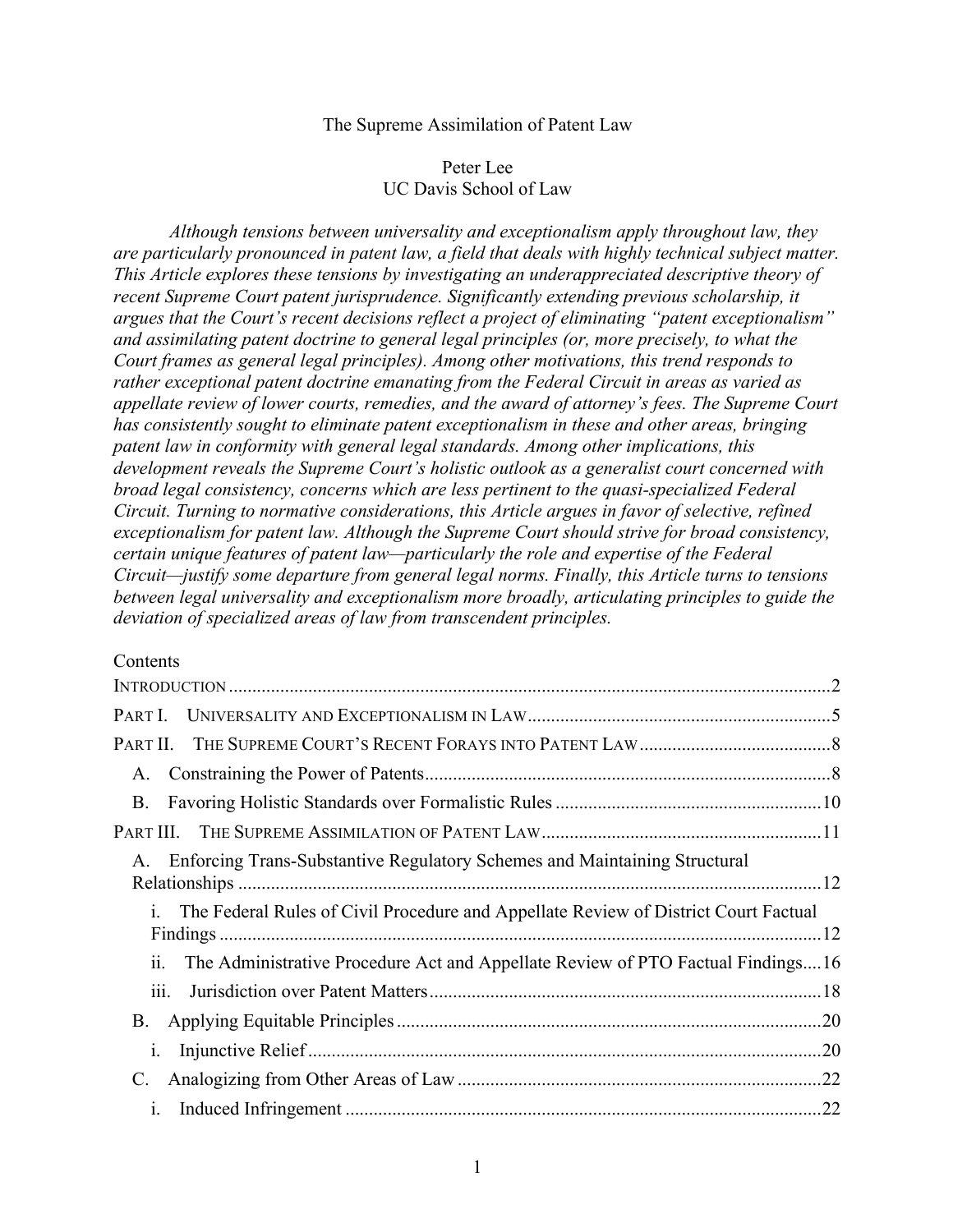| Eliminating Specialized Patent Rules in Favor of General Precedent and Ordinary<br>D                 |  |
|------------------------------------------------------------------------------------------------------|--|
| $\mathbf{i}$ .                                                                                       |  |
| ii.                                                                                                  |  |
| Eliminating Presumptions and Per Se Rules at the Intersection of Patent and Antitrust<br>Ε.<br>Law26 |  |
| PART IV. UNDERSTANDING THE SUPREME ASSIMILATION OF PATENT LAW 30                                     |  |
| A.                                                                                                   |  |
| $\mathbf{i}$ .                                                                                       |  |
| ii.                                                                                                  |  |
| Intersections with Narrowing Patent Rights and Favoring Holistic Standards32<br>iii.                 |  |
| B.                                                                                                   |  |
| $\mathbf{i}$ .                                                                                       |  |
| ii.                                                                                                  |  |
| 111.                                                                                                 |  |
| Relying on General Legal Principles to Navigate Technical Patent Issues36<br>1V.                     |  |
| Legitimizing New Doctrine through the Rhetoric of Assimilation 38<br>V.                              |  |
| PART V.                                                                                              |  |
| PART VI.                                                                                             |  |
|                                                                                                      |  |

"The remoter and more general aspects of the law are those which give it universal interest. It is through them that you not only become a great master in your calling, but connect your subject with the universe and catch an echo of the infinite, a glimpse of its unfathomable process, a hint at universal law."<sup>1</sup>

### **INTRODUCTION**

Perhaps Justice Thomas is an intellectual heir to Gottfried Leibniz. Certainly, there is much separating the current Associate Justice of the Supreme Court and the Enlightenment philosopher and mathematician. But Justice Thomas's opinion in *eBay v. MercExchange*, which rejects a specialized rule to determine injunctive relief in patent cases in favor of a general equitable framework,<sup>2</sup> bears Leibniz's intellectual stamp. Leibniz made many contributions,<sup>3</sup> but he is perhaps best known as one of the most prominent systematizers of the seventeenth century.<sup>4</sup> Leibniz sought to find transcendent principles in natural and mathematical phenomena, thus

<sup>&</sup>lt;sup>1</sup> Oliver Wendell Holmes, *The Path of the Law*, 10 HARV. L. REV. 457, 478 (1897) [hereinafter Holmes, *Path*].<br><sup>2</sup> eBay Inc. v. MercExchange, L.L.C., 547 U.S. 388 (2006).<br><sup>3</sup> Leibniz, perhaps not surprisingly, also wrot

<sup>&</sup>lt;sup>4</sup> See Robert McRae, *The Unity of the Sciences: Bacon, Descartes, and Leibniz*, 18 J. HIST. IDEAS 27, 27 (1957).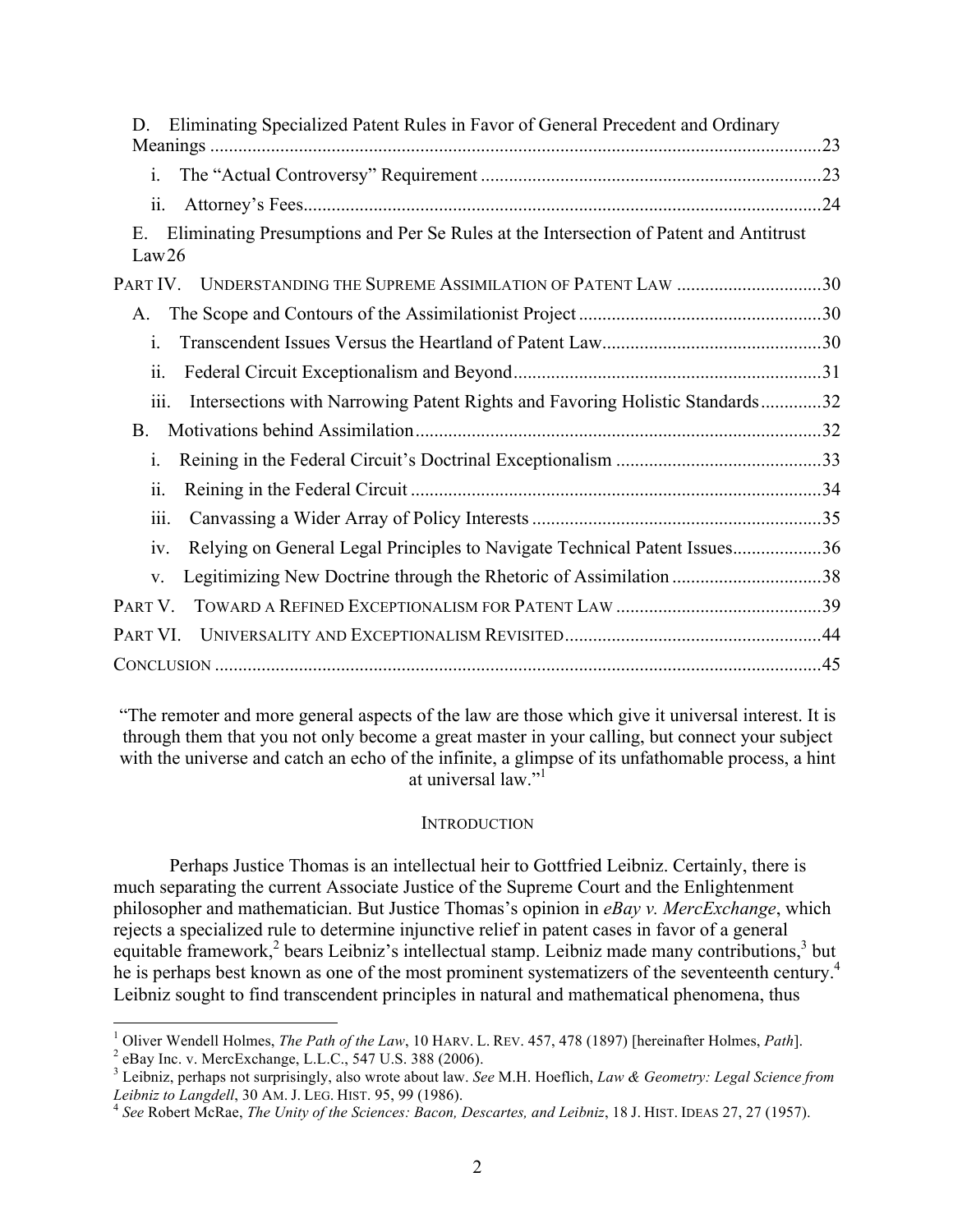revealing the unified nature of the universe.<sup>5</sup> Leibniz's quest for universality and intellectual coherence impacted law, ultimately informing the notion of "legal science" associated with Christopher Columbus Langdell and other nineteenth century formalists.<sup>6</sup> This systemizing spirit is evident in Justice Thomas's *eBay* opinion, which frames itself as rejecting patent exceptionalism in favor of universal legal principles. This universalizing ethos is both substantive and rhetorical; indeed, the Court's *eBay* rule was actually quite novel, but the Court conscientiously framed it in generally applicable terms, and it has subsequently become the legal norm.7 This universalizing ethos, moreover, represents an undertheorized feature of recent Supreme Court patent jurisprudence.

Although tensions between universality and exceptionalism apply throughout law, they are particularly relevant to patent law, which deals with highly technical subject matter. Drawing on these tensions, this Article explores an underappreciated descriptive theory of Supreme Court patent jurisprudence. Over the past decade and a half, the Supreme Court has significantly increased its review of patent decisions from the Federal Circuit. Commentators have offered several theories to interpret this development. First, many observers view these interventions as attempts to rein in expansive Federal Circuit patent doctrine that has made it too easy to obtain patents and unduly enhanced their power.<sup>8</sup> Second, commentators note that the Court has consistently adopted holistic standards to replace the bright-line, formalistic rules that are characteristic of Federal Circuit patent doctrine.<sup>9</sup>

This Article augments these prevailing interpretations by exploring an underappreciated descriptive theory of Supreme Court patent doctrine. Significantly extending previous scholarship, it argues that the Supreme Court's recent patent jurisprudence reflects a project of eliminating "patent exceptionalism" and assimilating patent doctrine to general legal principles. In substantial part, this trend responds to rather exceptional patent doctrine emanating from the Federal Circuit in areas as varied as appellate review of lower courts, remedies, and the award of attorney's fees. In these and other areas, the Supreme Court has consistently eliminated patent exceptionalism, bringing patent law in conformity with general legal standards.<sup>10</sup> However, the

<sup>&</sup>lt;sup>5</sup> Hoeflich, *supra* note, at 100.<br>
<sup>6</sup> See Hoeflich, *supra* note, at 95.<br>
<sup>7</sup> See infra notes – and accompanying text.<br>
<sup>8</sup> See infra notes – and accompanying text.<br>
<sup>9</sup> See infra notes – and accompanying text.<br>
<sup>10</sup> T Court's reconciliation of patent law with other intellectual property doctrines, particularly copyright. The Court's interest in assimilating patent and copyright law is not surprising given their common constitutional foundations. *See* U.S. Const., art. I, cl. 8, § 8 (providing authority for Congress to create both patent and copyright systems); Global-Tech Appliances, Inc. v. SEB S.A., 131 S.Ct. 2060, 2067 (2011) (drawing on copyright doctrine to inform the mental state requirement for induced infringement in patent law); eBay Inc. v. MercExchange, L.L.C., 547 U.S. 388, 392-93 (2006) (drawing on copyright law to support the use of a four-factor equitable test to determine injunctive relief in patent disputes); Metro-Goldwyn-Mayer Studios Inc. v. Grokster, Ltd., 545 U.S. 913 (2005) (drawing on patent law to inform the copyright standard for contributory infringement); Octane Fitness v. Icon Health & Fitness, Inc., 134 S.Ct. 1749, 1756 (2014) (citing Fogerty v. Fantasy, Inc., 510 U.S. 517, 534 (1994)) (drawing on the "comparable context of copyright" to help determine the award of attorney's fees in patent cases); Sony Corp. of Am. v. Universal City Studios, Inc., 464 U.S. 417, 439 (1984) ("The closest analogy is provided by the patent law cases to which it is appropriate to refer because of the historic kinship between patent law and copyright law."); *see* Timothy R. Holbrook, *Explaining the Supreme Court's Interest in Patent Law*, 3 IP THEORY 62, 70-71 (2013) [hereinafter Holbrook, *Explaining*].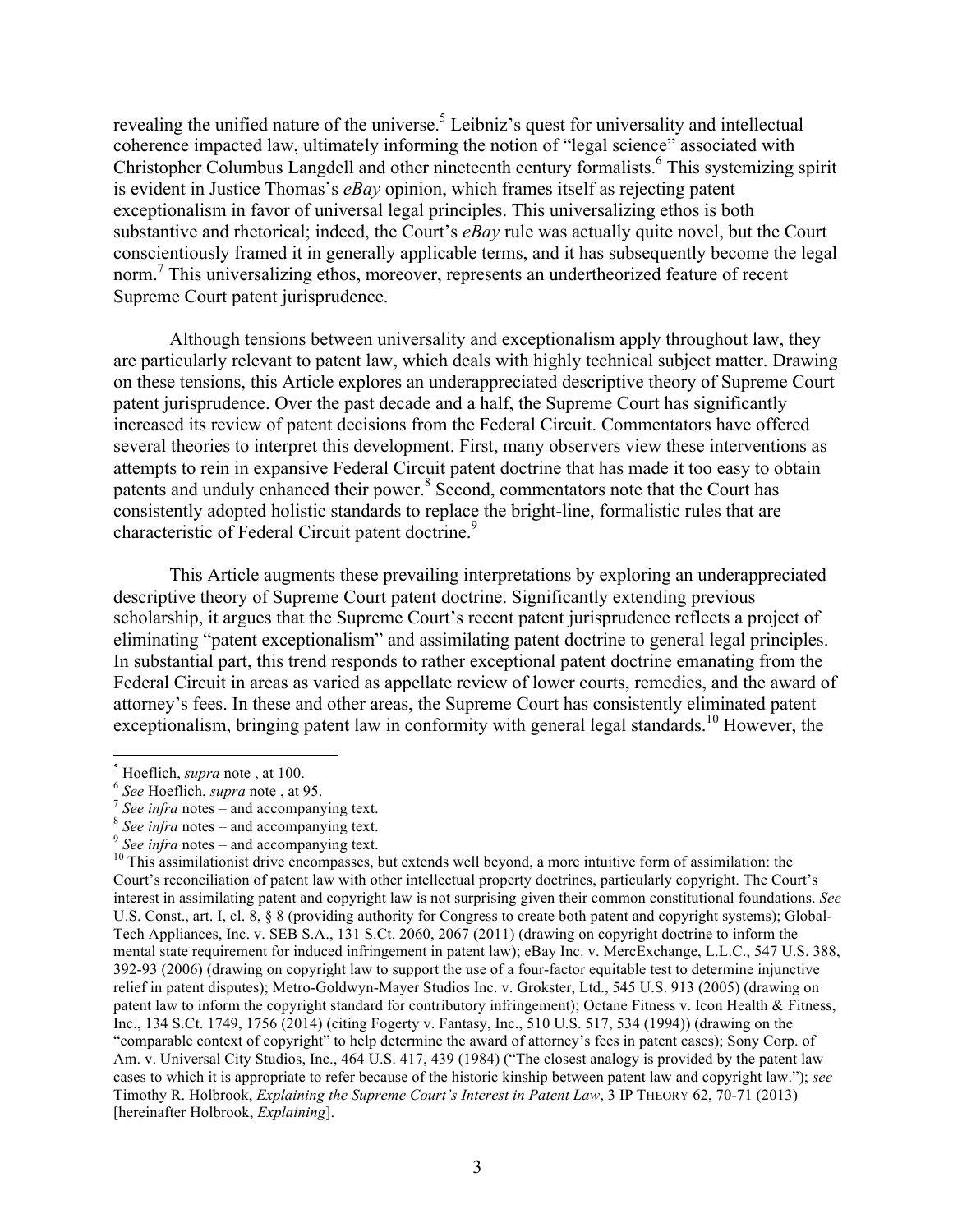Supreme Court's assimilation is not limited to this pattern. Under the rubric of assimilation, the Court has created new doctrine and labeled it as mainstream, reversed the Federal Circuit on open questions of law as well as faithful application of precedent, and even stamped out "exceptional" patent doctrine from courts other than the Federal Circuit. Although previous scholarship has recognized individual elements of this phenomenon,<sup>11</sup> this Article represents the first comprehensive examination of doctrinal assimilation across myriad areas. Additionally, it addresses not just the most recent Supreme Court patent decisions of the past decade or so, but provides a more expansive interpretive theory encompassing cases since the establishment of the Federal Circuit. Furthermore, it delves deeper than descriptive accounts to provide a theoretical explanation for this development—highlighting substantive as well as rhetorical invocations of assimilation—and its broader implications for law in general.

This project of assimilating patent law to general legal principles has taken several forms. The Supreme Court has strictly applied "trans-substantive"<sup>12</sup> regulatory regimes such as the Federal Rules of Civil Procedure, the Administrative Procedure Act, and jurisdictional statutes to patent law. It has (somewhat imprecisely) invoked traditional equitable principles to displace specialized rules for patent disputes. The Court has reasoned by analogy, borrowing and applying concepts from legal fields unrelated to patent law. It has favored general, ordinary connotations of legal terms instead of specialized ones. And it has eliminated per se rules at the intersection of patent law and antitrust. Throughout, the Court has consistently assimilated patent law to its conception of broader legal concepts.

Turning from description to interpretation, this Article argues that much (but not all) of the Court's assimilationist project represents a direct response to exceptionalist patent doctrine from the Federal Circuit. Furthermore, the Court's rulings seek to rein in not only patent doctrine but the Federal Circuit itself, whose exceptional patent jurisprudence has tended to increase its own power. More broadly, the Court's assimilationist project reflects its holistic orientation as a generalist court concerned with legal consistency and policy considerations that range beyond the patent system. These observations reveal a deep institutional irony. Congress created the Federal Circuit to unify patent law; in doing so, that court has developed rather exceptional doctrine. In its recent patent rulings, however, the Supreme Court has played the role of unifier on a grander scale, eliminating such exceptionalism. Additionally, focusing on legal assimilation helps reduce the Supreme Court's cognitive burdens when engaging unfamiliar technical details of the patent system. Finally, the Court has utilized assimilation to rhetorical effect, sometimes framing novel doctrine as "mainstream" to enhance its legitimacy.

 <sup>11</sup> *See, e.g*., Robin Feldman, *Ending Patent Exceptionalism and Structuring the Rule of Reason: The Supreme Court Opens the Door for Both*, 15 MINN. J. L. SCI. & TECH. 61 (2014); Paul R. Gugliuzza, *The Federal Circuit as a Federal Court*, 54 WM. & MARY L. REV. 1791, 1817-18 (2013) [hereinafter Gugliuzza, *Federal Circuit*]; C. Scott Hemphill, *Paying for Delay: Pharmaceutical Patent Settlement as a Regulatory Design Problem*, 81 NYU L. REV. 1553, 1561 (2006); Holbrook, *Explaining*, *supra* note , at 71-72; Peter Lee*, Patent Law and the Two Cultures*, 120 YALE L.J. 2, 77-78 (2010) [hereinafter Lee, *Two Cultures*]; David O. Taylor, *Formalism and Antiformalism in Patent Law Adjudication: Rules and Standards*, 46 U. CONN. L. REV. 415, 473-80 (2013) [hereinafter Taylor, *Rules and Standards*].<br><sup>12</sup> As I use it here, "trans-substantive" refers to a property of doctrine, rules, or principles that are intended to apply

universally across multiple substantive fields of law. I adopt here a wider conception of trans-substantive law than that which focuses on the law of process and procedure. *See* Robert M Cover, *For James Wm. Moore: Some Reflections on a Reading of the Rules*, 84 YALE L.J. 718, 718 (1975); David Marcus, *Trans-Substantivity and the Processes of American Law*, 2013 BYU L. REV. 1191, 1194 [hereinafter Marcus, *Trans-Substantivity*].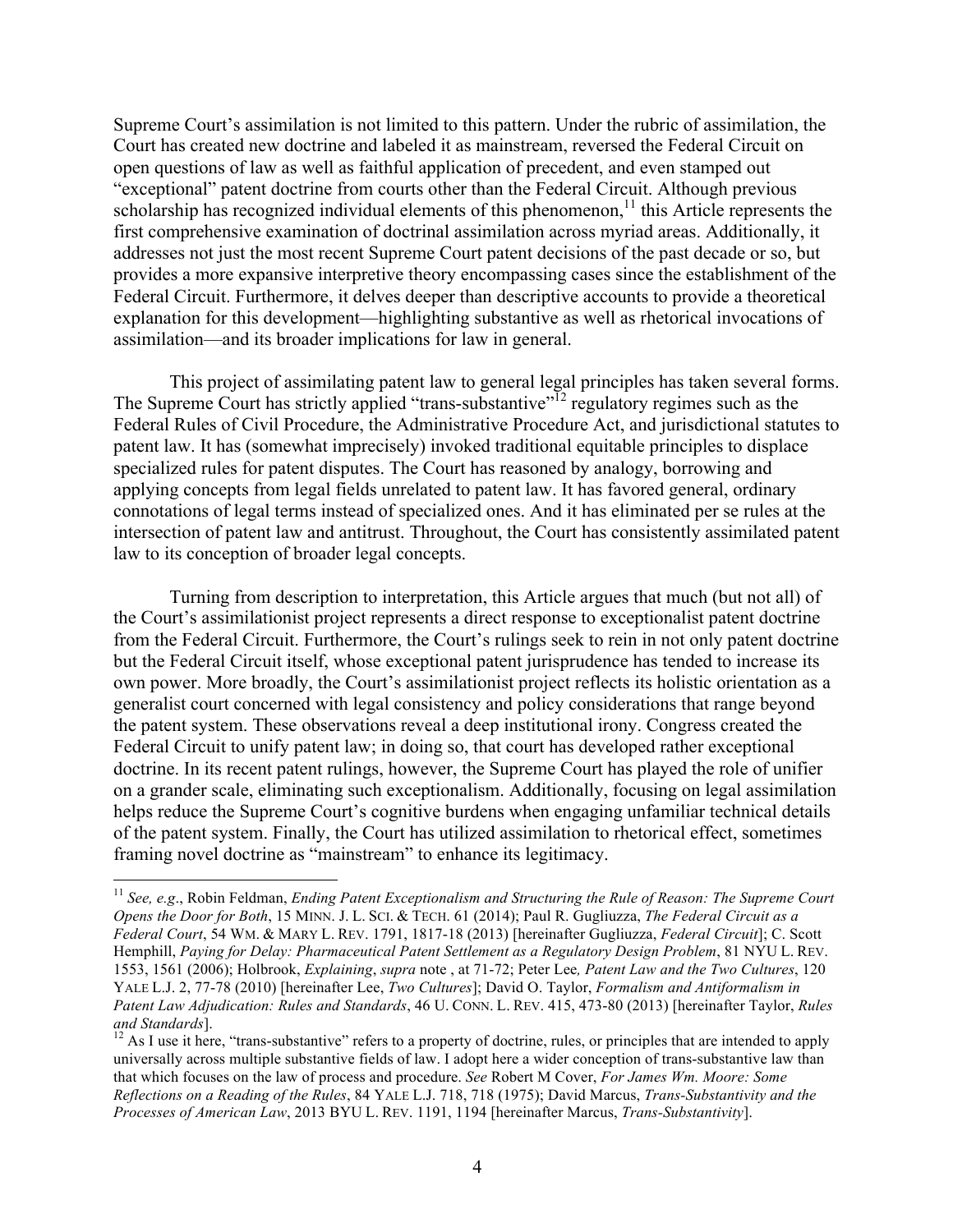Turning to normative analysis, this Article then assesses the Supreme Court's assimilation of patent law. It argues against a strict conception of universalism and contends that the special nature of patent law—particularly the unique role and expertise of the Federal Circuit—justifies a certain degree of exceptionalism from general doctrine. Finally, this Article turns to tensions between legal universality and exceptionalism more broadly. It concludes by arguing that considerations of institutional specialization, policy, and the form of legal pronouncements can ensure valuable flexibility within unified legal regimes.

This Article proceeds in six parts. Part I examines the general tension between universality and exceptionalism in law. It explores the value of legal universality as articulated in formalistic "legal science" as well as its continuing influence in contemporary times. Part II considers the Supreme Court's recent patent jurisprudence. It describes prevailing interpretive theories of the Court's intervention, which focus on reining in overly expansive patent doctrine and replacing formalistic rules with holistic standards. Part III explores an underappreciated descriptive theory of Supreme Court patent jurisprudence, arguing that the Court has consistently assimilated patent doctrine to (what it characterizes as) transcendent legal principles in a wide array of doctrinal areas. Part IV analyzes the Court's assimilationist project, examining its scope and underlying motivations. Among other considerations, it argues that the Court's universalizing jurisprudence reflects its role as a generalist court atop the judicial hierarchy, particularly in contradistinction to the quasi-specialized Federal Circuit. Part V questions the Court's strict adherence to universalism and argues in favor of selective exceptionalism in patent law based on institutional expertise. Part VI revisits universality and exceptionalism more generally. It challenges the value of strict assimilation and articulates general principles to help determine when and how specialized areas of law should deviate from broad norms.

#### PART I.UNIVERSALITY AND EXCEPTIONALISM IN LAW

Law's aspirations for universal consistency and coherence have long roots. An important intellectual foundation of "legal universalism" is the formalist movement of the late nineteenth and early twentieth centuries,<sup>13</sup> which is often associated with Dean Christopher Columbus Langdell of Harvard Law School.<sup>14</sup> There are many dimensions to formalism, but most relevant for present purposes is a belief that "the law was comprised of principles … broad in their generality, few in their number, and clear enough to permit answers to the questions of law to be more or less directly deduced."<sup>15</sup> Formalism was part of Langdell's conception of "legal" science,"<sup>16</sup> which held that "law can be reduced to a set of first principles, on the order of mathematical axioms, and that by the use of deductive method, these principles can yield all

 <sup>13</sup> *See* Howard Schweber, *The "Science" of Legal Science: The Model of the Natural Sciences in Nineteenth-Century American Legal Education*, 17 L. & HIST. REV. 421, 421 (1999); Gerald B. Wetlaufer, *Systems of Belief in* 

*Modern American Law: A View from Century's End*, 49 AM. U. L. REV. 1, 10-16 (1999).<br><sup>14</sup> Wetlaufer, *supra* note , at 10-11.<br><sup>15</sup> Wetlaufer, *supra* note , at 12; *see* Christopher C. Langdell, *Preface to the First Editi* 

<sup>&</sup>lt;sup>16</sup> Hoeflich, *supra* note, at 95; *see* Thomas C. Grey, *Book Review, Modern American Legal Thought*, 106 YALE L.J. 493, 495 (1996) (describing "Langdellian legal science").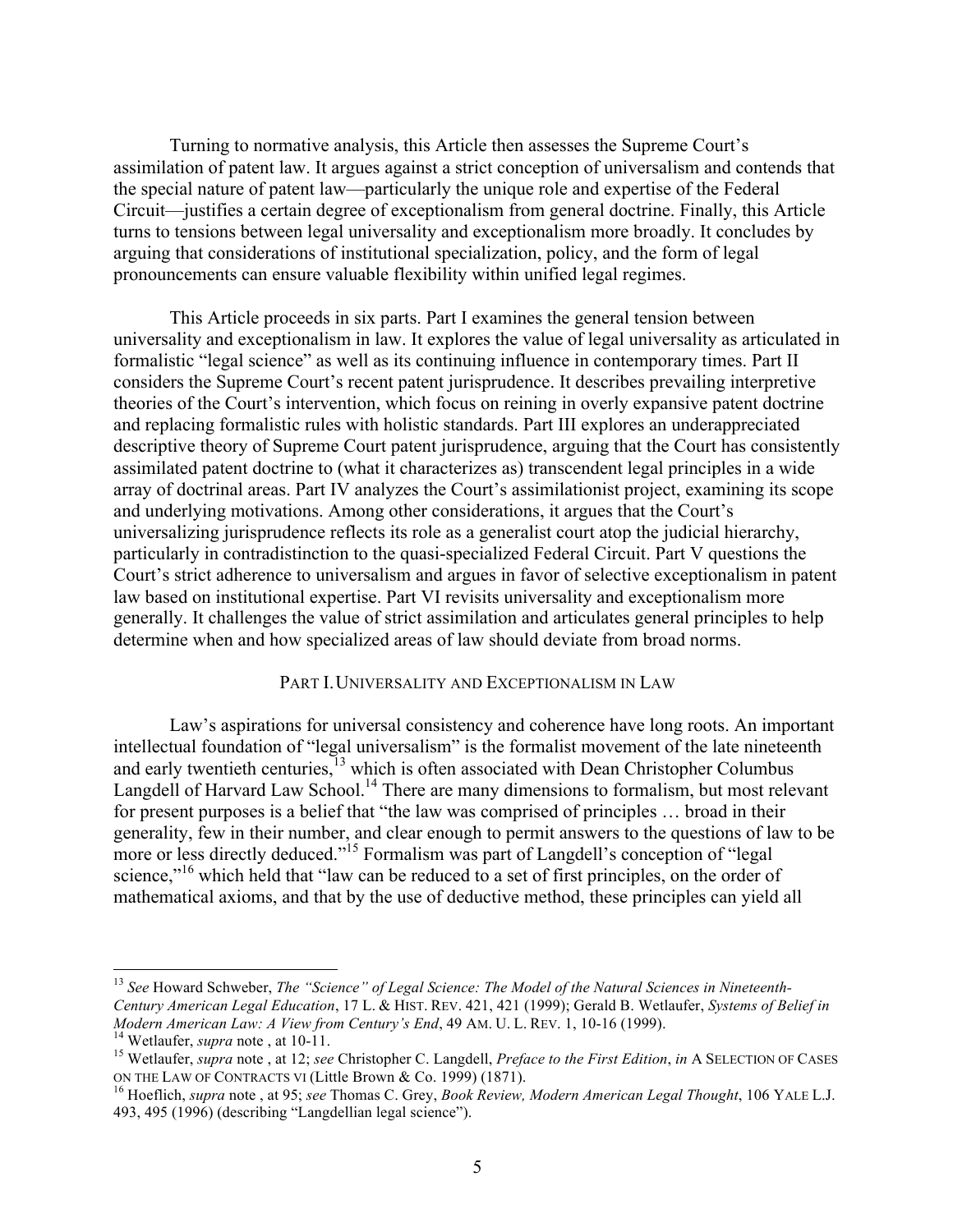necessary consequences."<sup>17</sup> This systematizing spirit lent itself to logical and doctrinal consistency across legal domains<sup>18</sup> and discouraged tailoring doctrine to particular contexts and circumstances.<sup>19</sup>

Although the realists that followed were skeptical of decontextualized and hyperlogical formalism,20 they were also committed to legal universalism in their own way. Writing in 1897, Oliver Wendell Holmes warned against a conception of law that "can be worked out like mathematics from some general axioms of conduct."<sup>21</sup> After all, for Holmes, "[t]he life of the law has not been logic; it has been experience."<sup>22</sup> Nonetheless, this accumulated body of experience provided a foundation for coherence and universality. Although progressives like Holmes rejected Langdellian formalism,<sup>23</sup> they "retained but reinterpreted in pragmatist fashion the structure of abstract legal concepts and principles that had been the primary focus of Classical legal thought."24 For Holmes, the aim of legal thought was to render the teachings of centuries of reports, treatises, and statutes in the United States and England "more precise, and to generalize them into a thoroughly connected system."<sup>25</sup> Though rooted in experience more than formal logic, the realists also envisioned a coherent legal system in which legal practices could be distilled to a limited number of rules to help resolve myriad kinds of legal disputes.<sup>26</sup>

This systemizing spirit is evident in several legal reform projects, $27$  such as the Federal Rules of Civil Procedure, which were established in 1938. <sup>28</sup> Although realism is often associated with skepticism of rules, realists embraced rules as valuable guides to how predecessors had resolved similar legal issues in the past.<sup>29</sup> The Rules distilled centuries of collective wisdom regarding the proper resolution of legal disputes, and they sought to bring greater consistency and coherence to the sprawling arena of modern litigation. This systemizing spirit is also evident

<sup>&</sup>lt;sup>17</sup> Hoeflich, *supra* note, at 96; *see* Grey, *supra* note, at 495-96 (noting that within Langdellian legal science, "rules descend deductively from a small number of coherently interrelated fundamental concepts and prin

<sup>&</sup>lt;sup>18</sup> See Schweber, *supra* note, at 453 ("In legal science the ideal of the grand synthesis meant that analogies could be drawn from one area of law to another.").<br><sup>19</sup> Wetlaufer, *supra* note, at 12.

<sup>&</sup>lt;sup>20</sup> Wetlaufer, *supra* note , at 18. Of course, demarcations of various historical phases differ. For instance, some legal historians distinguish between progressives and realists, locating Holmes in the former. *See* Grey, *supra* note , at

<sup>501.&</sup>lt;br><sup>21</sup> Holmes, *Path*, *supra* note, at 466.

<sup>&</sup>lt;sup>22</sup> OLIVER WENDELL HOLMES, THE COMMON LAW 1 (1881). <sup>23</sup> OLIVER WENDELL HOLMES, THE COMMON LAW 1 (1881). <sup>23</sup> This is a conventional account of the transition between various schools. Other scholars, however, posit less o oscillation between formalism and realism and emphasize overlapping patterns and themes among various schools. See Grey, supra note, at 508.<br>
<sup>24</sup> Grey, supra note, at 498.<br>
<sup>25</sup> Holmes, *Path*, supra note, at 457.<br>
<sup>26</sup> Holmes, *Path*, supra note, at 458.<br>
<sup>27</sup> Such projects include the Restatements of Law and the Uniform Law Init

Grant Gilmore*, Legal Realism, Its Causes and Cure*, 70 YALE L.J. 1037 (1961); WALTER P. ARMSTRONG, JR., A CENTURY OF SERVICE: A CENTENNIAL HISTORY OF THE NATIONAL CONFERENCE OF COMMISSIONERS ON UNIFORM STATE LAWS (1991). <sup>28</sup> *See generally* Robert G. Bone, *Mapping the Boundaries of a Dispute: Conceptions of Ideal Lawsuit Structure* 

*from the Field Code to the Federal Rules*, 89 COLUM. L. REV. 1 (1989); David Marcus, *The Federal Rules of Civil Procedure and Legal Realism as a Jurisprudence of Law Reform*, 44 GA. L. REV. 433 (2010) [hereinafter Marcus, *Federal Rules*]; Stephen N. Subrin, *How Equity Conquered Common Law: The Federal Rules of Civil Procedure in Historical Perspective*, 135 U. PA. L. REV. 909 (1987). <sup>29</sup> Marcus, *Federal Rules*, *supra* note, at 443; *see* Bone, *supra* note , at 12.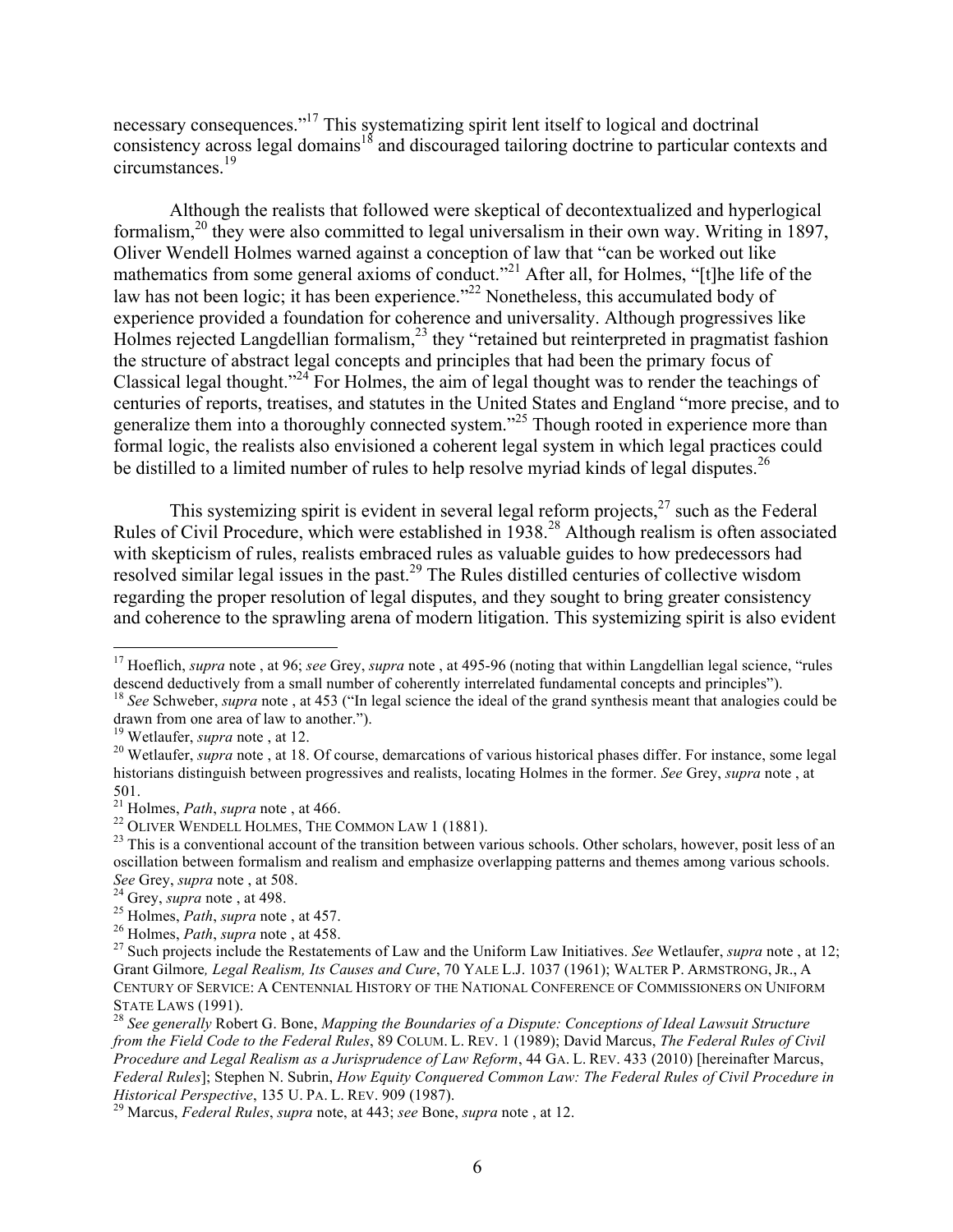in the Administrative Procedure Act (APA), which Congress enacted in 1946. The burgeoning New Deal bureaucracy gave rise to a need for greater standardization of administrative practice, $30$  and the APA quite clearly aimed "to achieve relative uniformity in the administrative machinery of the Federal Government."<sup>31</sup>

The value of universality is evident in other influential schools of legal thought as well. For example, the legal process school, which flowered in the  $1950s$ ,  $32$  prioritized the rule of law and emphasized "consistency with the broader legal fabric."<sup>33</sup> Particularly relevant to this Article, the legal process school championed general and neutral principles of procedure and institutional design,  $34$  particularly concerning judicial review and administrative law.  $35$  Themes of universality are also evident in the legal positivist/analytic tradition.<sup>36</sup> Legal positivists tend to emphasize law's coherence, integrity, and fit,  $37$  and they view language (especially legal terms) to be largely fixed and determinate.<sup>38</sup> This preoccupation with universality and uniformity continues into contemporary times.<sup>39</sup>

For centuries, universalism and broad consistency have been prized values in the law. This drive toward general coherence, however, frequently clashes with the sprawling, technical nature of law and a countervailing pull toward tailoring domains of law to their unique subject matter. The rise of the administrative state has challenged fundamental yearnings for universalism; in the modern technocratic landscape, it might seem odd to apply the same rules governing standing, procedure, and remedies to First Amendment challenges, environmental cases, and tax disputes.<sup>40</sup> This tension between universality and exceptionalism is especially acute in patent law, which is distinctive because of its highly technical nature as well as the unique role of the quasi-specialized Federal Circuit. To explore this tension, it is helpful to first examine the context of the Supreme Court's recent interventions in patent law, a topic to which the next Part turns.

<sup>&</sup>lt;sup>30</sup> Marcus, *Trans-Substantivity*, *supra* note, at 1211.<br><sup>31</sup> *Introduction*, ATTORNEY GENERAL'S MANUAL ON THE ADMINISTRATIVE PROCEDURE ACT 5 (1947); *see* Wong Yang Sung v. McGrath, 339 U.S. 33, 41 (1950) ("One purpose was to introduce greater uniformity of procedure and standardization of administrative practice among the diverse agencies whose customs had departed widely from each other."); *see also* Director, OWCP v. Greenwich Collieries, 512 U.S. 267, 271 (1994) ("We do not lightly presume exceptions to the APA."); Marcus, *Trans-Substantivity*, *supra* note, at 1215.

 $32$  Wetlaufer, *supra* note, at 21.<br><sup>33</sup> Simona Grossi, A Modified Theory of the Law of Federal Courts: The Case of Arising-Under Jurisdiction, 88 WASH. L. REV. 961, 969 (2013); *see also* Marcus, *Trans-Substantivity*, *supra* note , at 1217 ("[L]egal process jurisprudence ... created a fertile intellectual environment for trans-substantivity's entrenchment.").<br><sup>34</sup> Wetlaufer, *supra* note , at 28.<br><sup>35</sup> Wetlaufer, *supra* note , at 24; Grey, *supra* note , at 504 ("[T]he Proces

procedure what the Classical legal thinkers had done for substantive private law—they reduced it to a doctrinal system.").<br><sup>36</sup> Wetlaufer, *supra* note , at 43-48.<br><sup>37</sup> Wetlaufer, *supra* note , at 46.<br><sup>38</sup> Wetlaufer, *supra* note , at 46.<br><sup>39</sup> J.M. Balkin, *Understanding Legal Understanding: The Legal Subject and the Problem of Leg* 

YALE L.J. 105, 116 (1993) ("The law (or a part of the law) is coherent if the principles, policies, and purposes that could justify it form a coherent set, which in turn means that all conflicts among them are resolved in a principled, reasonable, and nonarbitrary fashion."). <sup>40</sup> *Cf.* Cover, *supra* note , at 732.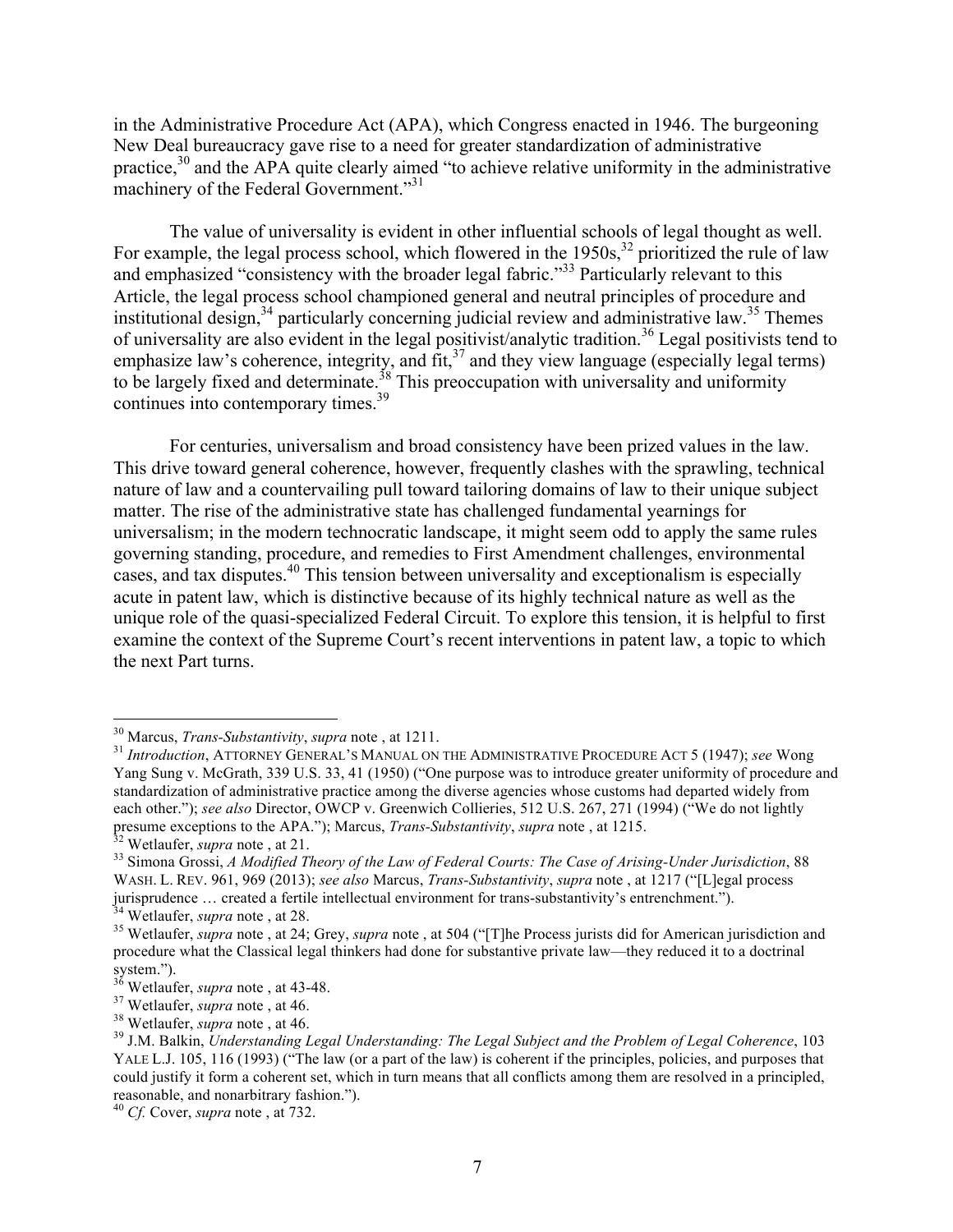## PART II. THE SUPREME COURT'S RECENT FORAYS INTO PATENT LAW

One of the most notable developments in patent law over the past decade and a half has been the Supreme Court's aggressive intervention in patent affairs. Congress created the Federal Circuit in 1982 as a quasi-specialized court to hear appeals in patent matters (and a limited set of other types of disputes<sup>41</sup>) from district courts and the Patent and Trademark Office (PTO). For the first decade or so of the Federal Circuit's existence, the Supreme Court rarely reviewed patent cases.<sup>42</sup> Instead, the Supreme Court allowed this new court to develop its institutional authority and legitimacy by deferring to its specialized expertise. However, the tide began to turn about a decade and a half ago as the Supreme Court began increasing its review of patent appeals from the Federal Circuit.<sup>43</sup> The Court's recent activity has sparked significant commentary regarding why the Court has become more active in patent adjudication and how it is reshaping patent doctrine. In particular, commentators have argued that the Supreme Court has sought to curb patent rights that had become too expansive under the Federal Circuit and to replace formalistic rules with holistic standards. These theories provide a backdrop for the descriptive theory advanced in this Article regarding the Court's elimination of patent exceptionalism.

## A. Constraining the Power of Patents

In many ways, the Supreme Court's recent decisions have reined in patent rights that had become quite expansive under Federal Circuit jurisprudence.<sup>44</sup> Around the turn of the millennium, widespread concerns began to arise that in some contexts, patents may actually impede rather than promote technological progress. Influential reports from the Federal Trade Commission and the National Research Council questioned the perceived excesses of the patent system.<sup>45</sup> The PTO's penchant for issuing large numbers of "bad patents"—those that are undeserving of protection or at least warrant greater scrutiny—generated concerns over the innovation-dampening effects of patents.46 Similarly, commentators warned of patent anticommons and thickets in which large numbers of exclusive rights thwarted innovative

 <sup>41</sup> *See* Hon. Paul. R. Michel, *Assuring Consistency and Uniformity of Precedent and Legal Doctrine in the Areas of Subject Matter Jurisdiction Entrusted Exclusively to the U.S. Court of Appeals for the Federal Circuit: A View from the Top*, 58 AM. U. L. REV. 699, 699 (2009) (listing other matters over which the Federal Circuit exercises appellate jurisdiction).

<sup>42</sup> Taylor, *Rules and Standards*, *supra* note , at 418 (finding that during the Federal Circuit's first decade, the Supreme Court only reviewed one case dealing with substantive patent law, in which it affirmed the Federal Circuit).

<sup>&</sup>lt;sup>43</sup> In addition to other factors, the Solicitor General has helped spur the Supreme Court to hear more patent cases. *See* John F. Duffy, *The Federal Circuit in the Shadow of the Solicitor General*, 78 GEO. WASH. L. REV. 518, 536-37 (2010); Paul R. Gugliuzza, *IP Injury and the Institutions of Patent Law*, 98 IOWA L. REV. 747, 766-68 (2013).<br><sup>44</sup> See, e.g., Steve Seidenberg, *Reinventing Patent Law*, A.B.A. J., Feb. 2008, at 60.<br><sup>45</sup> FED. TRADE COMM'

POLICY (2003), *available at* http://www.ftc.gov/os/2003/10/innovationrpt.pdf; NAT'L RESEARCH COUNCIL, A PATENT SYSTEM FOR THE 21<sup>st</sup> CENTURY (Stephen A. Merrill et al. eds., 2004).<br><sup>46</sup> *See Jay P. Kesan & Andres A. Gallo, <i>Why "Bad" Patents Survive in the Market and How Should We* 

*Change?—The Private and Social Costs of Patents*, 55 EMORY L.J. 61 (2006); *but see* Mark A. Lemley & Bhaven Sampat, *Is the Patent Office a Rubber Stamp?*, 58 EMORY L.J. 181 (2008) (questioning the thesis that the PTO grants a high proportion of patent applications).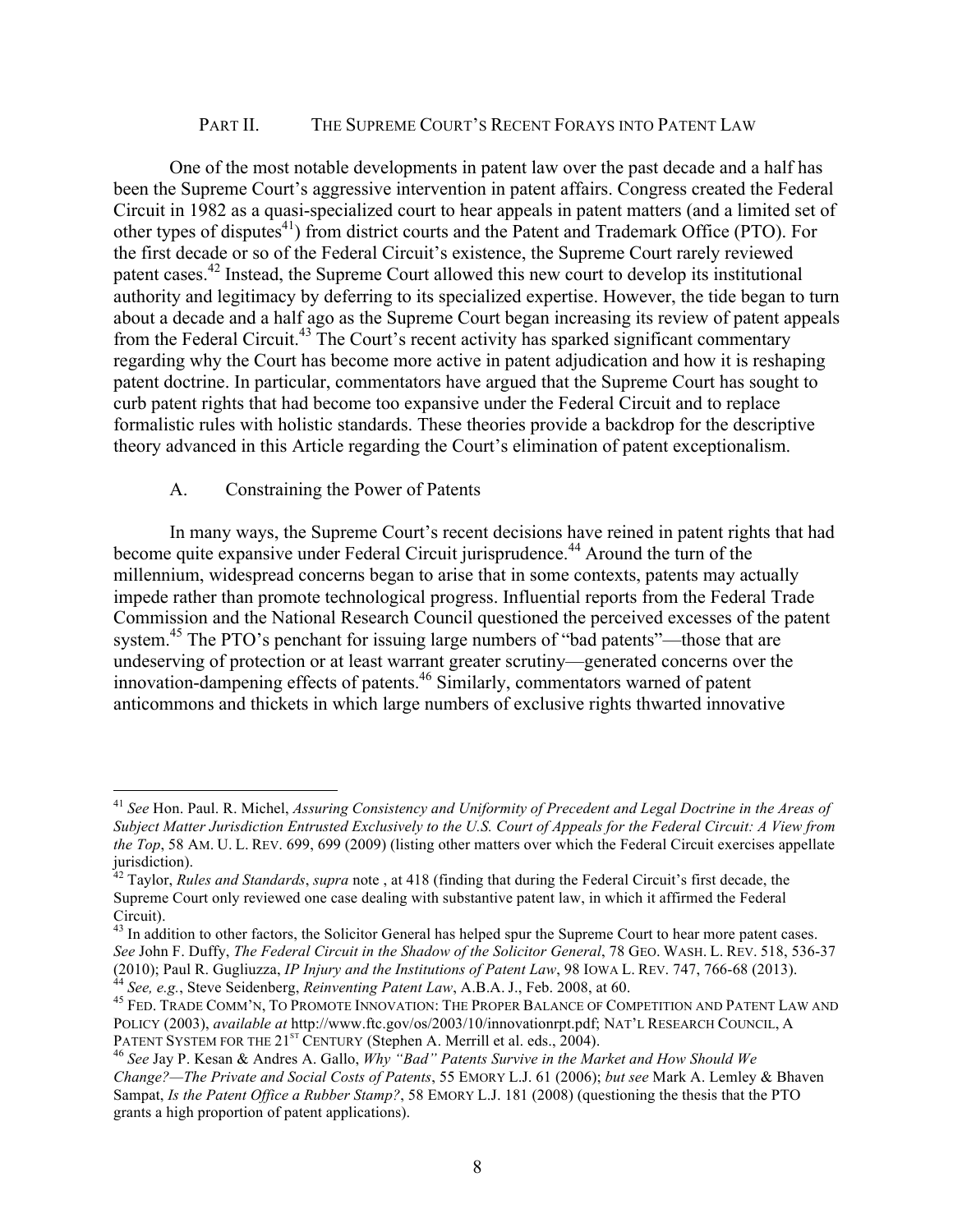efforts.<sup>47</sup> In the eyes of many, these deficiencies related directly to Federal Circuit doctrine enhancing the power and prevalence of patents.<sup>48</sup>

Certainly, the Supreme Court's patent jurisprudence fits comfortably within this thesis of constraining patent rights. In the realm of patentable subject matter, the Court has invalidated patents on business methods,  $49$  processes of improving the therapeutic efficacy of drugs,  $50$ isolated DNA,<sup>51</sup> and software.<sup>52</sup> The Court has also elevated the nonobviousness standard<sup>53</sup> and the requirement of claim definiteness.<sup>54</sup> Turning from patentability to infringement, the Court has imposed constraints on the doctrine of equivalents,<sup>55</sup> liberally interpreted statutory exceptions to patent infringement,<sup>56</sup> narrowed the circumstances that qualify for foreign<sup>57</sup> and induced infringement,<sup>58</sup> and expansively interpreted the exhaustion of patent rights.<sup>59</sup> Turning to remedies, the Court has also rendered it more difficult for patentees to get injunctions.<sup>60</sup> Additionally, the Court has made it easier for licensees to challenge the validity of patents they are licensing.<sup>61</sup> Although there are some exceptions,<sup>62</sup> the vast majority of recent Supreme Court cases have constrained patent rights. 63

<sup>48</sup> See Matthew D. Henry & John L. Turner, The Court of Appeals for the Federal Circuit's Impact on Patent *Litigation*, 35 J. LEGAL. STUD. 85, 87 (2006); Dreyfuss, *Federal Circuit*, *supra* note , at 26; Rai, *Facts and Policy*, *supra* note , at 1114 ("At bottom, then, the Federal Circuit's major decisions in recent years may have been influenced by bias toward patent holders.").<br><sup>49</sup> Bilski v. Kappos, 561 U.S. 593 (2010).

- 
- 

(2013) (holding that exhaustion doctrine did not allow unauthorized replanting of patented genetically altered seeds).<br><sup>60</sup> eBay Inc. v. MercExchange, L.L.C., 547 U.S. 388 (2006).<br><sup>61</sup> MedImmune, Inc. v. Genentech, 549 U.

 <sup>47</sup> *See, e.g.*, Michael A. Heller & Rebecca S. Eisenberg, *Can Patents Deter Innovation? The Anticommons in Biomedical Research*, 280 SCIENCE 698 (1998); Peter Yun-hyoung Lee, *Inverting the Logic of Scientific Discovery: Applying Common Law Patentable Subject Matter Doctrine to Constrain Patents on Biotechnology Research Tools*, 19 HARV. J.L. & TECH. 79, 81 (2005); Carl Shapiro, *Navigating the Patent Thicket: Cross Licenses, Patent Pools,* 

<sup>&</sup>lt;sup>50</sup> Mayo Collaborative Servs. v. Prometheus Labs. Inc., 132 S.Ct. 1289 (2012).<br>
<sup>51</sup> Ass'n for Molecular Pathology v. Myriad Genetics, Inc., 133 S.Ct. 2107 (2013).<br>
<sup>52</sup> Alice Corp. v. CLS Bank Int'l, 134 S.Ct. 2347 (201 661 (1990).<br><sup>57</sup> Microsoft Corp. v. AT&T Corp., 550 U.S. 437 (2007).

 $^{58}$  Limelight Networks, Inc. v. Akamai Technologies, Inc., 134 S.Ct. 2111 (2014).<br> $^{59}$  Quanta Computer, Inc. v. LG Elecs., Inc., 128 S. Ct. 2109 (2008); *but see* Bowman v. Monsanto, 133 S.Ct. 1761

granted patents must be proven by clear and convincing evidence); Global-Tech Appliances, Inc. v. SEB S.A., 131 S.Ct. 2060 (2011) (holding that willful blindness can satisfy the mental state requirement for induced infringement); Festo Corp. v. Shoketsu Kinzoku Kogyokabushiki Co., 535 U.S. 722 (2002) (adopting a flexible bar approach to prosecution history estoppel, thus favoring patentees); *see* Holbrook, *Explaining*, *supra* note , at 76 (finding the notion that the Supreme Court has operated to counter the Federal Circuit's pro-patent bias "incomplete and ultimately unpersuasive").

 $63$  Commenting on a case that ultimately was not reviewed on the merits, Justice Breyer tellingly noted that "sometimes too much patent protection can impede rather than 'promote the Progress of Science and useful arts.'" Lab. Corp. of Am. Holdings v. Metabolite Labs., Inc., 548 U.S. 124, 126 (2006) (Breyer, J., dissenting from dismissal of the writ of certiorari) (quoting U.S. Const. art. I, § 8, cl. 8).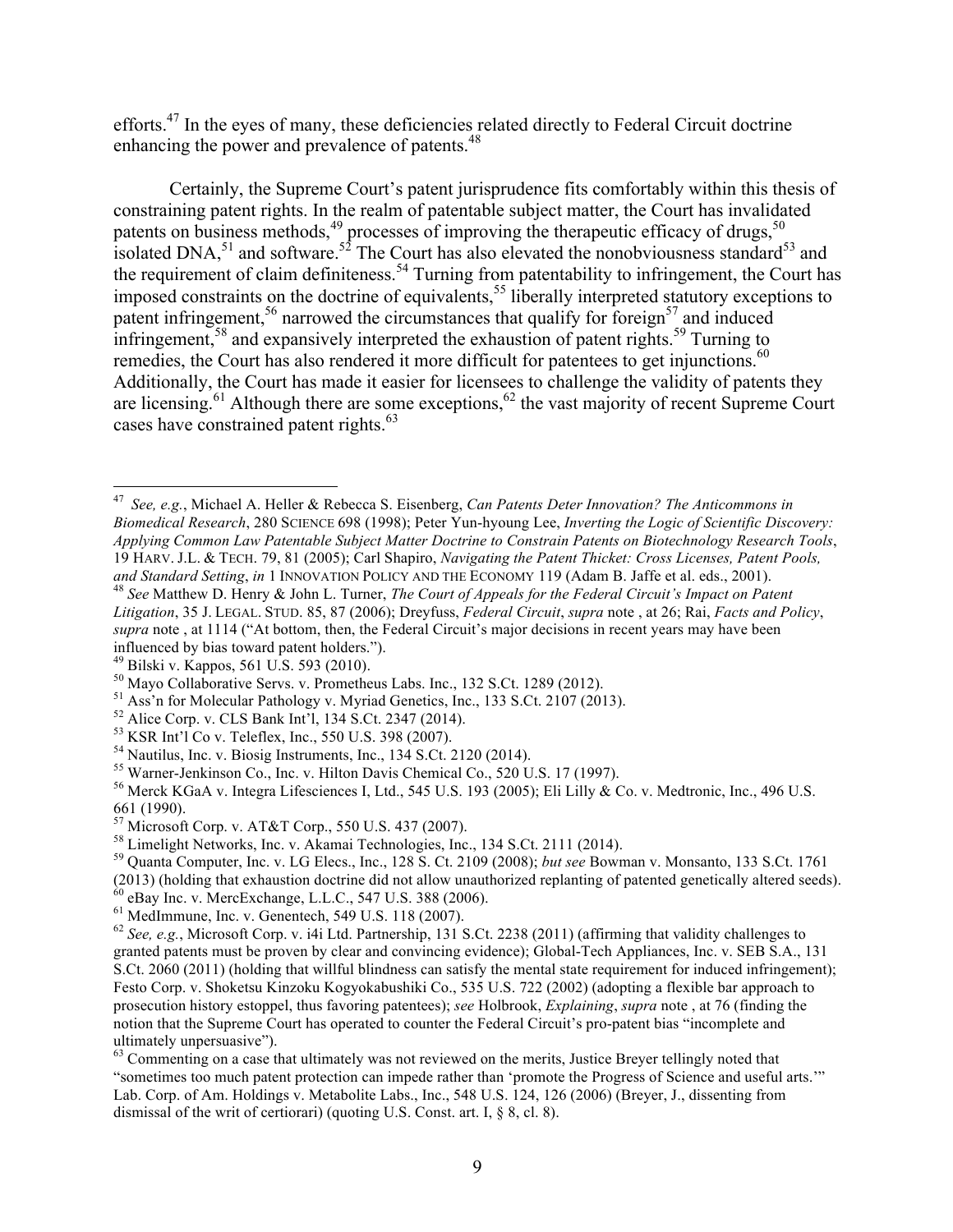## B. Favoring Holistic Standards over Formalistic Rules

In addition to constraining substantive patent rights, the Supreme Court has consistently embraced holistic standards over formalistic rules. As many commentators have observed, Federal Circuit patent doctrine generally takes the form of bright-line rules.<sup>64</sup> This preference for rules may be part and parcel of the court's mission to render patent law more unified, consistent, and predictable. In its recent patent decisions, however, the Supreme Court has consistently rejected formalistic rules in favor of holistic standards.<sup>65</sup> For example, the Court held that the Federal Circuit's rule-like "machine-or-transformation" test<sup>66</sup> did not categorically govern the patent eligibility of processes, instead invigorating the more holistic standard that abstract ideas are not patentable subject matter.<sup>67</sup> The Court also adopted a standard-like "flexible bar" approach to prosecution history estoppel,<sup>68</sup> a doctrine that constrains patentees' assertions of the doctrine of equivalents.<sup>69</sup> The Court also rejected the Federal Circuit's rule-based approach to nonobviousness,<sup>70</sup> instead establishing a more "functional," "expansive and flexible" approach to such inquiries.<sup>71</sup> In the remedies context, the Court rejected the Federal Circuit's syllogistic rule that heavily favored granting injunctions and instead established a four-factor equitable test to determine the appropriateness of such relief.<sup>72</sup>

Commentators have theorized that the Court's preference for holistic standards relates to its status as a generalist court. Among other implications, the Federal Circuit's bright-line rules tend to ease the administration of patent law by district courts<sup>73</sup> and the PTO,  $^{74}$  in part by decreasing engagement with complex technologies. As a generalist court with very few patent cases on its docket, however, the Supreme Court is insulated from the day-to-day challenges of adjudicating technical patent disputes. As such, "the Court is free to announce broad, policyoriented standards without considering the difficulties of applying them in myriad technological contexts."75 The Supreme Court's perch at the top of a vast judicial hierarchy also affords it a

 <sup>64</sup> *See* Timothy R. Holbrook, *Substantive Versus Process-Based Formalism in Claim Construction*, 9 LEWIS & CLARK L. REV. 123 (2005) [hereinafter Holbrook, *Substantive Versus Process-Based Formalism*]; Timothy R. Holbrook*, The Supreme Court's Complicity in Federal Circuit Formalism*, 20 SANTA CLARA COMPUTER & HIGH TECH L.J. 1 (2003) [hereinafter Holbrook, *Supreme Court's Complicity*]; Arti K. Rai, *Engaging Facts and Policy: A Multi-Institutional Approach to Patent System Reform*, 103 COLUM. L. REV. 1035, 1040 (2003) [hereinafter Rai, *Facts and Policy*]; Thomas, *supra* note 15; *see also* Taylor, *Rules and Standards*, *supra* note , at 420 n.16 (collecting sources).

<sup>65</sup> Lee, *Two Cultures*, *supra* note ; Linn, *supra* note , at 7 ("For the Supreme Court, bright-line rules are seldom endorsed."); Taylor, *Rules and Standards*, *supra* note, at 440-41.<br><sup>66</sup> In re Bilski, 545 F.3d 943 (Fed. Cir. 2008) (en banc).<br><sup>67</sup> Bilski v. Kappos, 130 S. Ct. 3218, 3221 (2010); *see* Lee, *Two Cultures*, *supra* note,

at 47-51.<br><sup>69</sup> See Warner-Jenkinson v. Hilton Davis Chemical Co., 520 U.S. 17 (1997) (addressing the doctrine of equivalents).<br><sup>70</sup> See In re Dembiczak, 175 F.3d 994 (Fed. Cir. 1999) (articulating the Federal Circuit's "t motivation" test for determining nonobviousness).

<sup>71</sup> KSR v. Teleflex, 550 U.S. 398, 415 (2007) (citing Graham v. John Deere Co., 383 U.S. 1, 12, 18 (1966)); *see* Lee, Two Cultures, supra note , at 51-56.<br><sup>72</sup> eBay Inc. v. MercExchange, L.L.C., 547 U.S. 388 (2006); see Lee, Two Cultures, supra note , at 56-60.<br><sup>73</sup> Lee, Two Cultures, supra note , at 25-42; cf. Rai, *Facts and Policy*, su

<sup>(2010).</sup>

<sup>75</sup> Lee, *Two Cultures*, *supra* note , at 63.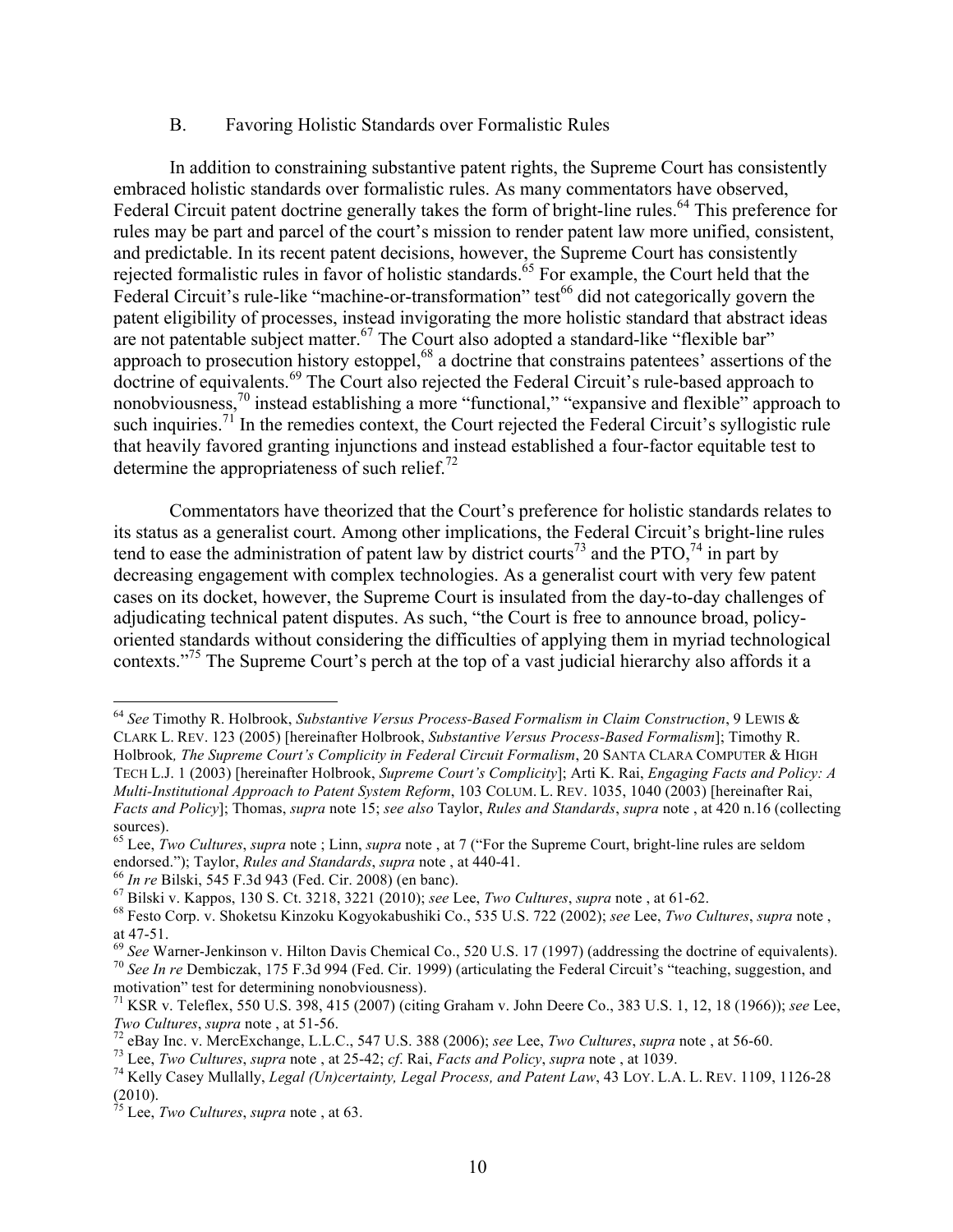perspective that a more specialized court such as the Federal Circuit lacks. The Supreme Court's holistic, "big picture" perspective encourages it to consider how patents fit into the larger economy<sup>76</sup> and may inform its preference for holistic standards that consider factual details and context. These prevailing theories of Supreme Court patent jurisprudence—reining in patent rights and favoring holistic standards—provide a backdrop for understanding the Court's broad "assimilation" of patent law, a topic that the next Part examines in depth.

#### PART III. THE SUPREME ASSIMILATION OF PATENT LAW

This Article augments prevailing theories by arguing that the Supreme Court's recent jurisprudence also reflects an effort to eliminate patent "exceptionalism" and assimilate patent law to transcendent legal principles. At times, this effort operates substantively, and at times it operates rhetorically, framing new doctrine within the language of legal assimilation. This interpretive theory encompasses not only the most recent Supreme Court patent decisions, but also decisions dating back to the establishment of the Federal Circuit.

In providing a comprehensive theory of assimilation, this Article builds on previous work recognizing pockets of patent exceptionalism (and its rejection) in specific contexts. <sup>77</sup> For example, Paul Gugliuzza notes the Supreme Court's rejection of Federal Circuit patent exceptionalism in standing, remedies, and review of administrative agencies.<sup>78</sup> Similarly, Rochelle Dreyfuss observes that "the Supreme Court has made smallish doctrinal adjustments intended to keep patent law in the mainstream."79 Tim Holbrook argues that the Supreme Court's recent patent jurisprudence seeks "to bring patent law back into the legal tapestry, rejecting any form of patent exceptionalism.<sup>80</sup> In the pharmaceutical realm, Scott Hemphill argues that the regulatory scheme of the Hatch-Waxman Act justifies some deviation from traditional patent principles<sup>81</sup> while Robin Feldman argues against an "exceptional" conception of patents as strict rights to exclude that trump antitrust concerns.<sup>82</sup>

Federal Circuit judges have also recognized the Supreme Court's wariness of patent exceptionalism. Judge O'Malley notes that the Supreme Court has made it "abundantly clear that neither the character of patent law nor the unusual character of our jurisdiction permits us to don

 <sup>76</sup> Lee, *Two Cultures*, *supra* note , at 79; Rochelle Cooper Dreyfuss, *What the Federal Circuit Can Learn from the Supreme Court—And Vice Versa*, 59 AM. U. L. REV. 787, 795 (2010) ("[The Federal Circuit] has little chance to see how patents fit into the economy as a whole. The Supreme Court does have that perspective.") [hereinafter Dreyfuss, *Learn*].<br>
<sup>77</sup> See, e.g., Lee, *Two Cultures*, *supra* note, at 77-78.<br>
<sup>78</sup> Gugliuzza, *Federal Circuit*, *supra* note, at 1817-18.<br>
<sup>79</sup> Dreyfuss, *Learn*, *supra* note, at 795.<br>
<sup>80</sup> Holbrook, *Explaining*,

David Taylor focuses on a different kind of "exceptionalism": patent law's exceptional need for certainty in defining property rights, which helps justify bright-line rules. Taylor, *Rules and Standards*, *supra* note , at 473-80. Somewhat in tension with this view, Oskar Liivak criticizes the "exceptional" deviation of patent law—as manifested in strong exclusive rights—from the modern uses and functions of property. Oskar Liivak, *Maturing Patent Law from Industrial Policy to Intellectual Property*, 5 TULANE L. REV. 1163, 1169-73 (2012).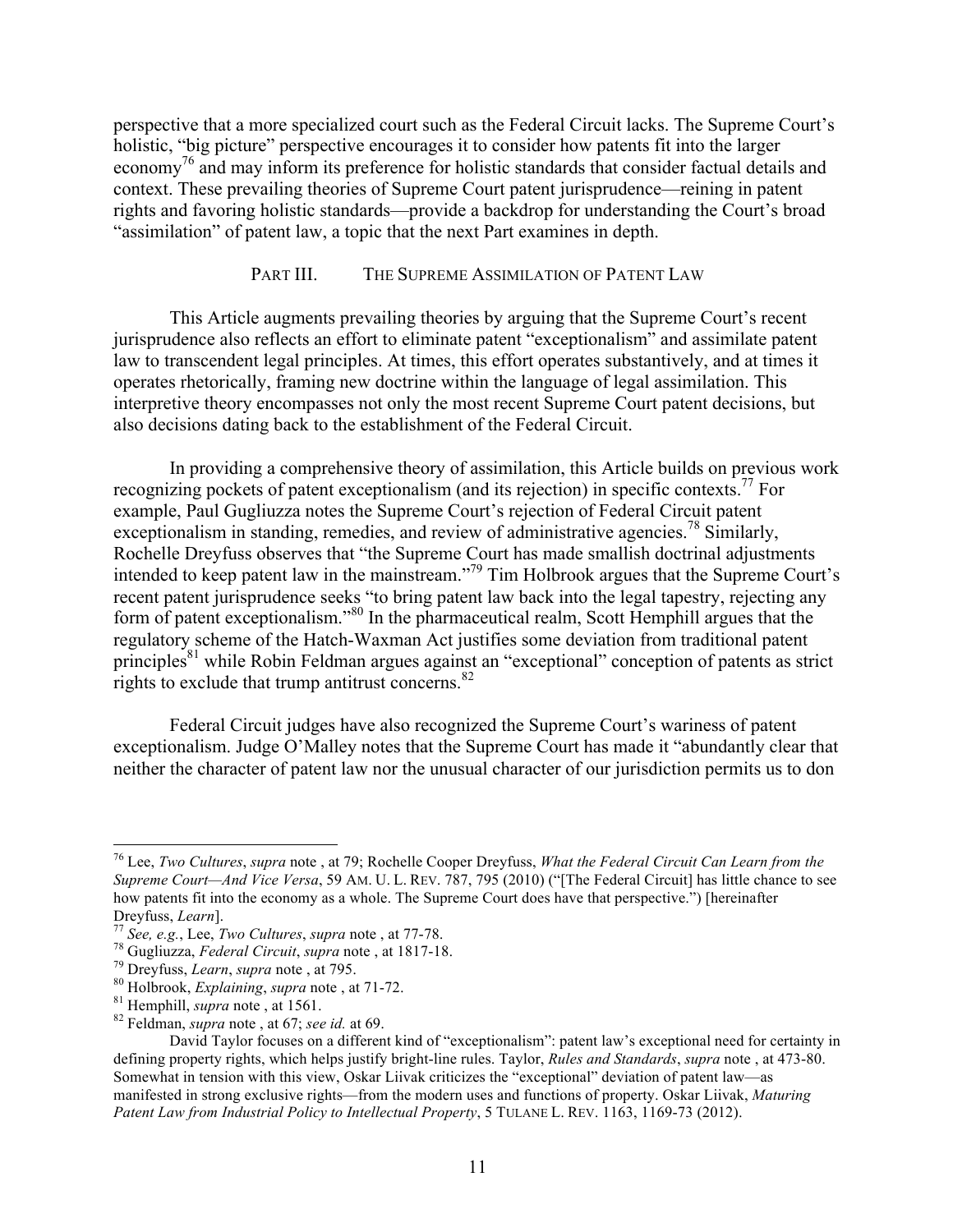a policy-making mantle or to create special rules for patent cases.<sup>83</sup> Furthermore, Supreme Court cases dealing with injunctions, standing, and nonobviousness "all contain unmistakable language and straightforward holdings reminding us that the Federal Circuit is an Article III court whose work is governed by the same rules of procedures and evidence, and the same restrictions on its interpretative function, that govern all other courts in this country.<sup>84</sup> Similarly, Judge Linn recognizes that the Supreme Court "is giving us guidance that promoting uniformity in patent decisions does not mean creating patent-specific, bright-line rules outside the mainstream of federal law."85 Furthermore, "a consistent theme of the Court's opinions is the continual endorsement of past Supreme Court patent opinions and condemnation of patentspecific, bright-line rules in favor of flexible mainstream dogma."<sup>86</sup>

Beyond these high-level descriptions, this Part delves deeper into the Supreme Court's assimilation of patent law. It offers a comprehensive account of assimilation as well as highlights its substantive and rhetorical functions in a wide variety of doctrinal areas. First, the Court has rejected special rules for patent law in enforcing broad structural regimes such as the Federal Rules of Civil Procedure, the Administrative Procedure Act, and jurisdictional statutes. Second, it has (somewhat imprecisely) invoked equitable principles to eliminate specialized rules for patent suits. Third, the Court has reasoned by analogy from legal fields unrelated to patent law, borrowing concepts from other areas to inform patent doctrine. Fourth, the Court has favored general, ordinary connotations of legal terms instead of technical meanings specially adapted for patent law. Finally, the Court has eliminated per se rules regarding the antitrust implications of patents, subsuming such considerations within general antitrust principles. Throughout, the Court has consistently assimilated patent law to its conception of broader legal norms and sought to eliminate doctrinal exceptionalism.

- A. Enforcing Trans-Substantive Regulatory Schemes and Maintaining Structural Relationships
	- i. The Federal Rules of Civil Procedure and Appellate Review of District Court Factual Findings

In two cases separated by almost thirty years, the Supreme Court assimilated patent law to a general regulatory scheme, the Federal Rules of Civil Procedure, to structure the relationship between district and appellate courts. In the 1986 case of *Dennison Manufacturing Co. v.*  Panduit Corp,<sup>87</sup> the Supreme Court considered the appropriate standard of review of district court factual findings by the Federal Circuit. This infringement suit hinged on the nonobviousness requirement, which the Supreme Court had previously held is a legal issue informed by several factual inquiries.<sup>88</sup> In this case, the district court had examined the prior art, identified differences between the prior art and the claims at issue, and concluded that the patents

 <sup>83</sup> Kathleen O'Malley, *An Expanded "Slim Volume" on the Limited Role of Courts in Shaping Patent Policy*, 22 FED. CIR. B.J. 91, 98 (2012).<br><sup>84</sup> O'Malley, *supra* note , at 99.<br><sup>85</sup> Richard Linn, *Changing Times: Changing Demands*, 15 SMU SCI. & TECH. L. REV. 1, 6 (2011).<br><sup>86</sup> Linn, *supra* note , at 6.<br><sup>87</sup> 475 U.S. 809 (1986).<br><sup></sup>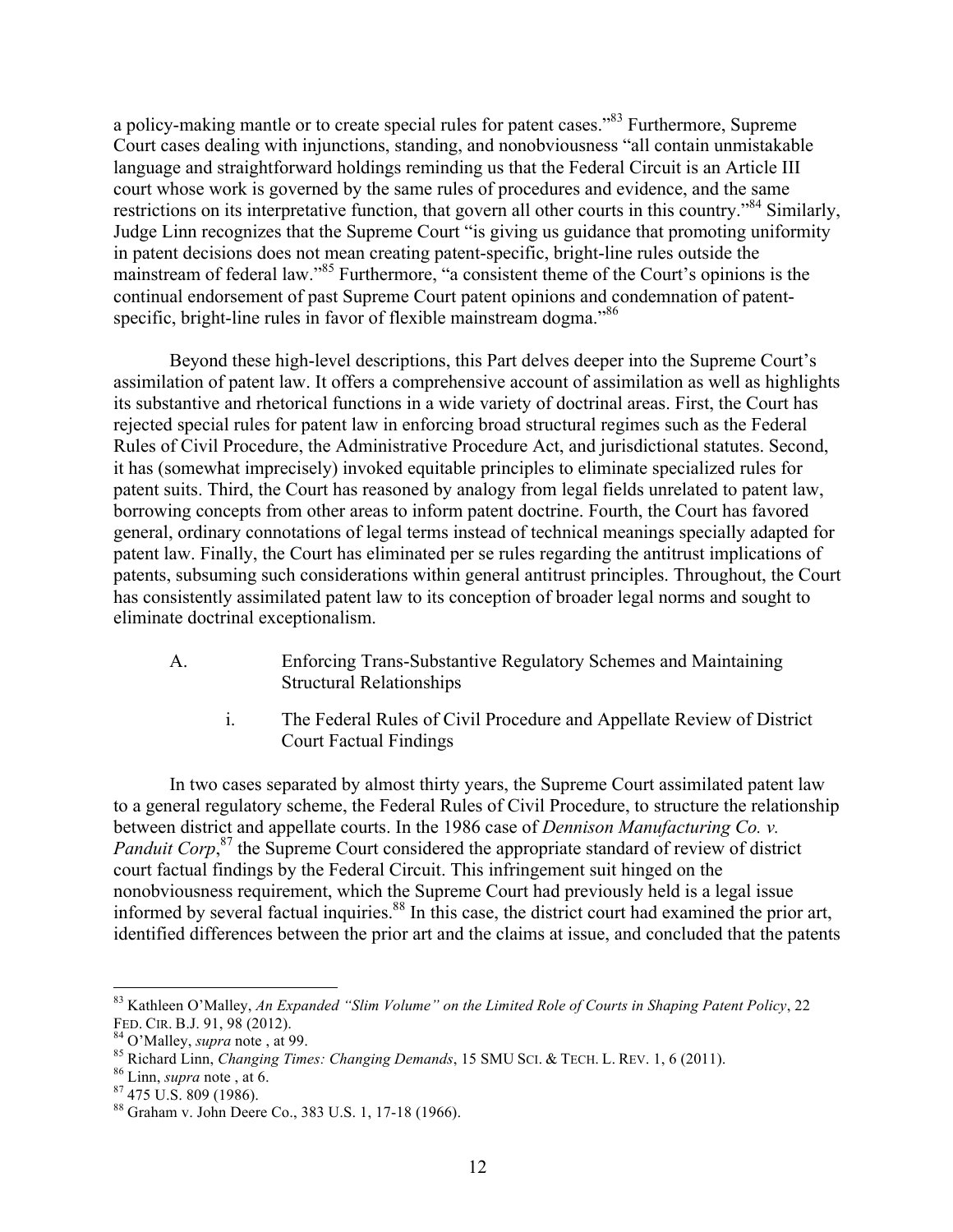were invalid as obvious.<sup>89</sup> On appeal, the Federal Circuit reversed the district court's conclusion regarding obviousness.90 In so doing, it disagreed with the district court's assessment of the prior art and ruled that the references cited by that court did not suggest creating the patentee's inventions. <sup>91</sup> In reviewing the district court, the Federal Circuit did not mention or explicitly apply a "clearly erroneous" standard when rejecting the lower court's factual findings.<sup>92</sup> Implicitly, the Federal Circuit applied a less deferential standard when reviewing the district court findings, perhaps informed by its own expertise in patent adjudication.

On appeal, in *Dennison v. Panduit*, the Supreme Court vacated and remanded the Federal Circuit's judgment. The Supreme Court ruled that the district court's factual determinations were subject to Federal Rule of Civil Procedure 52(a)(6), which states that an appellate court may only set aside factual findings if it finds them "clearly erroneous."93 Notably, the Supreme Court's opinion explicitly aimed to unify patent law with prevailing rules of civil procedure. The Court did not give weight to any of the unique attributes of the Federal Circuit in deciding the case.<sup>94</sup> Rather, the Court held (or even assumed) that Rule 52(a)(6) should govern Federal Circuit review of district court factual findings, just as with any other appellate court reviewing such findings.95 In so doing, the Supreme Court not only constrained the Federal Circuit's review of district court factual findings, it also constrained the Federal Circuit's ability to interpret general rules—such as the Federal Rules of Civil Procedure—in an exceptional manner for patent cases.<sup>96</sup>

Almost thirty years later, the Federal Circuit's review of district court factual findings again confronted the Supreme Court, which again assimilated patent law to general legal principles. In 2015, in *Teva Pharms. v. Sandoz, Inc.*, the Supreme Court considered the appropriate standard of review of district court claim construction.<sup>97</sup> District courts perform claim construction to construe the meaning of key terms in patent claims, and it often determines the outcome of patent litigation.98 In *Markman v. Westview Instruments*, the Supreme Court had held that judges rather that juries should construe claims.<sup>99</sup> However, the Court's opinion did not resolve the question of whether claim construction is a question of law or fact or the related question of whether appellate courts should review claim construction de novo or for clear

<sup>&</sup>lt;sup>89</sup> 475 U.S. at 808.<br><sup>90</sup> Panduit Corp. v. Dennison Mfg. Co., 774 F.2d 1082,1100 (Fed. Cir. 1985).<br><sup>91</sup> Panduit Corp., 774 F.2d at 1082.<br><sup>92</sup> 475 U.S. at 812.<br><sup>93</sup> 475 U.S. at 812; Fed. Rule Civ. Proc. 52(a)(6).<br><sup>94</sup> Dre ruling, though it did so expressly grounded in Rule 52(a)(6). Panduit Corp. v. Dennison Mfg. Co., 810 F.2d 1561, 1565-82 (Fed. Cir. 1987), cert. denied, 481 U.S. 1052 (1987). *See* Gregory A. Castanias et al., *Survey of the Federal Circuit's Patent Law Decisions in 2006: A New Chapter in the Ongoing Dialogue with the Supreme Court*, 56 AM. U. L. REV. 793, 799 (2007). Rochelle Dreyfuss contends that the Federal Circuit pushed back against the Supreme Court's emphasis on deference by creating rules to govern factual questions underlying legal issues (for example, in the case of nonobviousness) as well as classifying more technical issues as questions of law instead of fact. Dreyfuss, *Learn*, *supra* note, at 798; *see* Dreyfuss, *Institutional Identity*, *supra* note, at 802-03.<br><sup>97</sup> Teva Pharms. v. Sandoz, Inc., 135 S.Ct. 831 (2015).<br><sup>98</sup> See infra notes – and accompanying text.<br><sup>99</sup> 517 U.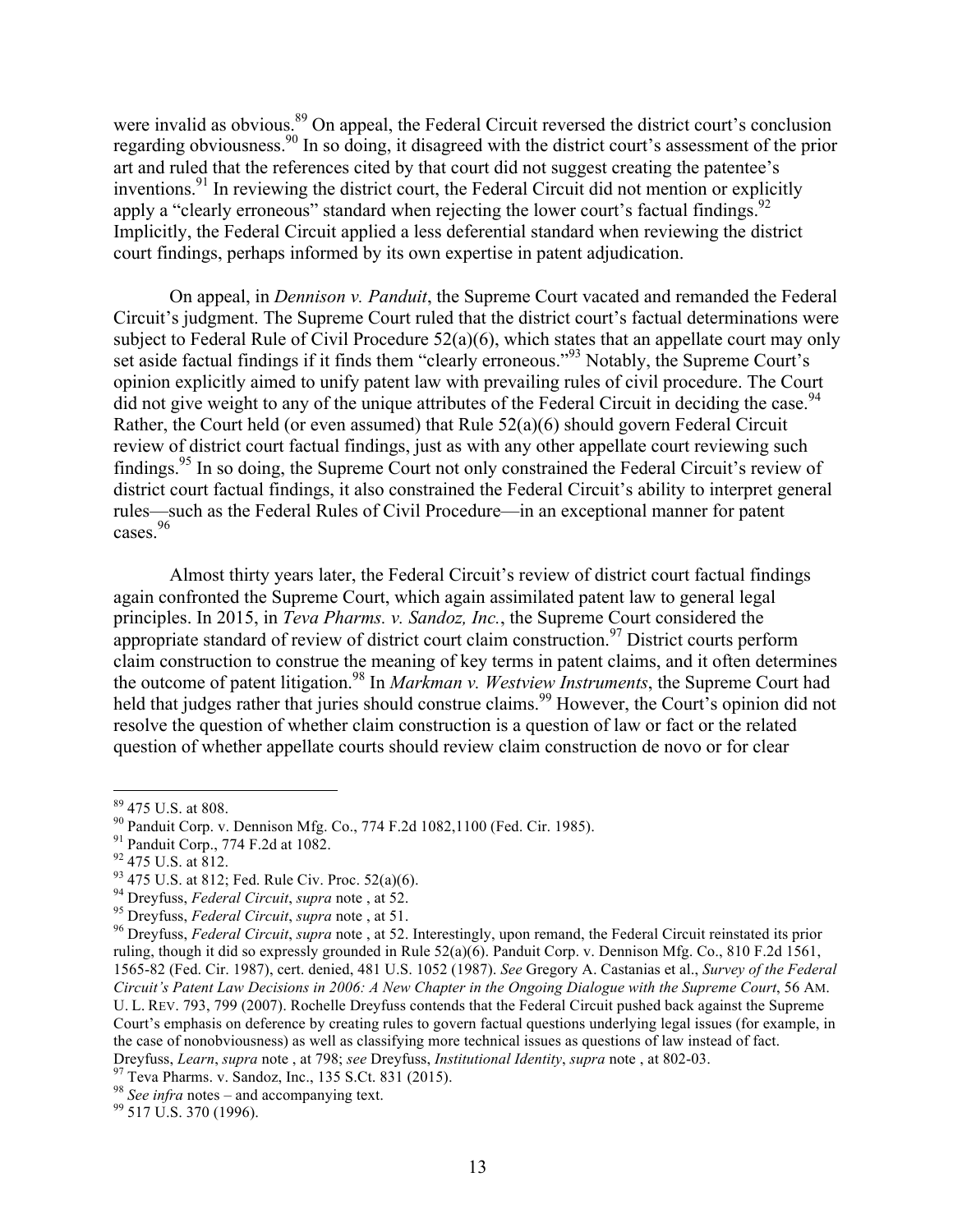error.<sup>100</sup> Amidst significant controversy, the Federal Circuit held in a series of rulings that claim construction should be considered a question of law that is reviewed de novo.<sup>101</sup> These rulings spawned significant debate, as several judges indicated that claim construction, which often involves hearing expert testimony and consulting outside treatises, involves factual determinations that warrant more deference on appeal.<sup>102</sup>

Conceptually problematic, de novo review was also troublesome because it exacerbated the uncertainty, length, and expense of patent litigation, particularly given high (though declining) reversal rates<sup>103</sup> of such constructions by the Federal Circuit.<sup>104</sup> Although the Federal Circuit extended greater informal deference to claim constructions following the clarification of claim construction methodologies in  $2005$ ,  $^{105}$  as a matter of positive doctrine, the court still embraced de novo review. In 2015, the controversy over appellate review of claim construction finally reached the Supreme Court.

In *Teva Pharms. v. Sandoz, Inc.*, the Supreme Court held that appellate courts should review the factual findings that underlie a district court's claim construction for clear error, vacating the Federal Circuit's judgment and remanding the case.<sup>106</sup> Although the Court characterized the ultimate issue of claim construction as a question of law,<sup>107</sup> it rejected de novo review of the factual underpinnings of that issue.<sup>108</sup> Central to the Court's decision was a distinction between two types of evidence used in claim construction: intrinsic (information "internal" to the patent, such as the specification, claims, and prosecution history) and extrinsic (external information such as expert testimony, dictionaries, and scientific treatises). <sup>109</sup> The Supreme Court held that when courts construe claims based solely on intrinsic evidence, the resulting construction is a legal determination subject to de novo review.<sup>110</sup> However, when the

<sup>&</sup>lt;sup>100</sup> Markman, 517 U.S. at 378 (characterizing claim construction as neither a purely legal nor factual question but a "mongrel practice"). Indeed, the Supreme Court seemed to have acknowledged the appropriateness of greater deference to the factual components of claim construction, a point the Federal Circuit misapprehended. J. Jonas Anderson & Peter S. Menell, *Informal Deference: A Historical, Empirical, and Normative Analysis of Patent Claim Construction*, 108 NW. L. REV. 1, 66 (2014).<br><sup>101</sup> *See* Lighting Ballast Control LLC v. Philips Electronics North Am. Corp., 744 F.3d 1272, 1276-77 (Fed. Cir.

<sup>2014) (</sup>en banc); Cybor Corp. v. FAS Technologies, Inc., 138 F.3d 1448, 1451 (Fed. Cir. 1998) (en banc); Rai, *Facts and Policy*, *supra* note , at 1058 (recounting the early history of Federal Circuit doctrine on appellate review of claim construction).

<sup>102</sup> *See, e.g.*, Phillips v. AWH Corp., 415 F.3d 1303, 1332 (Fed. Cir. 2005) (en banc) (Lourie, J., concurring in part and dissenting in part) ("While this court may persist in the delusion that claim construction is a purely legal determination, unaffected by underlying facts, it is plainly not the case."); Anderson & Menell, *supra* note , at 22 (noting that the Federal Circuit's opinion in *Markman* "masked the inherent factual nature of claim construction").<br><sup>103</sup> See Anderson & Menell, *supra* note, at 39-41 (finding that reversal rates of claim construction f

<sup>&</sup>lt;sup>104</sup> Cybor Corp. v. FAS Technologies, Inc., 138 F.3d at 476-78 (Fed. Cir. 1998) (en banc) (Rader, J., dissenting in part and concurring in part); see Dreyfuss, *Experiment*, supra note, at 785.<br>
<sup>105</sup> Anderson & Menell, *supra* note, at 61; see Philips v. AWH Corp., 415 F.3d 1303 (Fed. Cir. 2005) (en banc).<br>
<sup>106</sup> Teva Pharms. v. Sandoz

Menell, *supra* note, at 73-76.<br><sup>109</sup> 135 S.Ct. at 840-41; *see* Philips, 415 F.3d at 1311-19.<br><sup>110</sup> 135 S.Ct. at 840-41.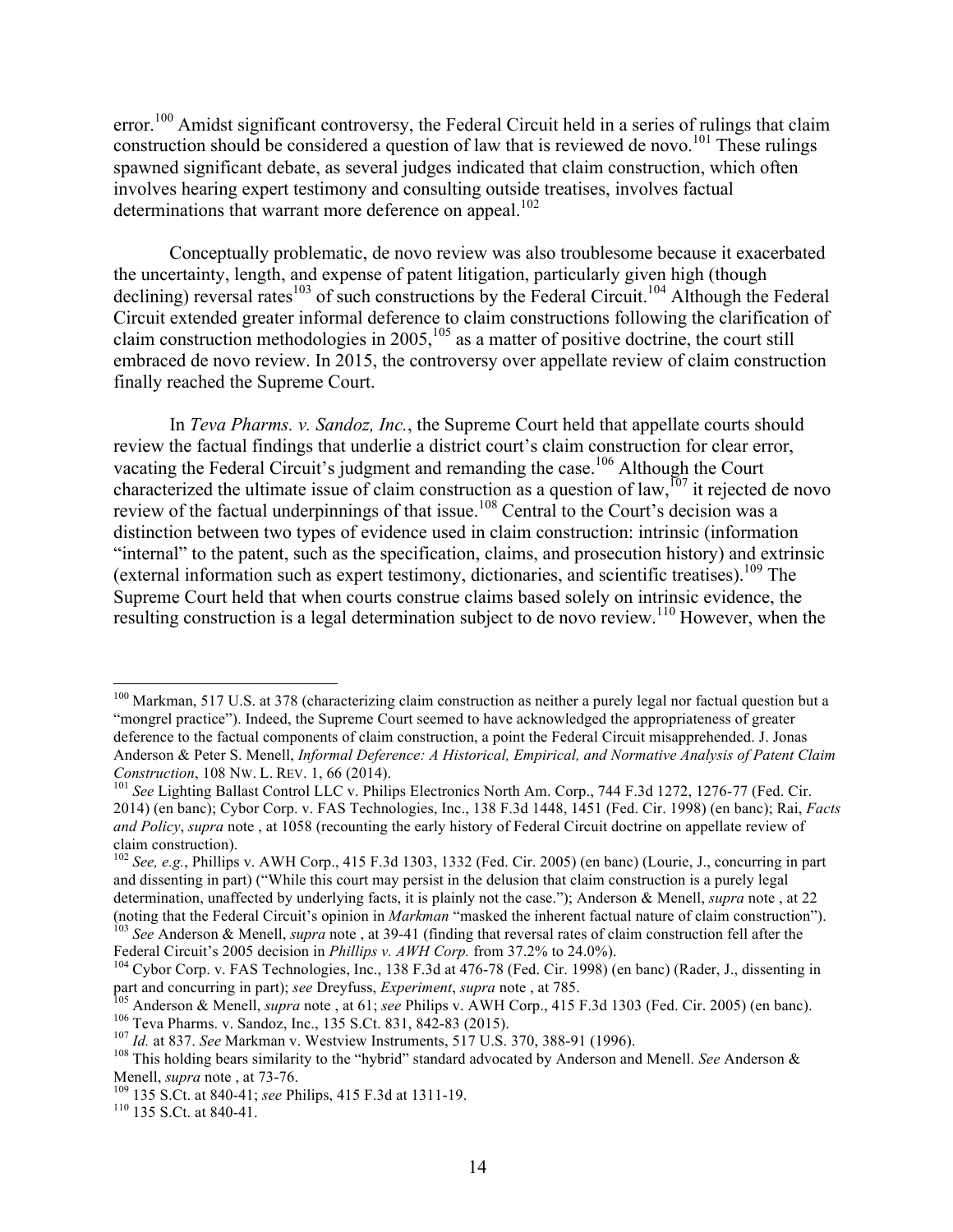court consults extrinsic evidence and makes subsidiary factual findings, those findings must be reviewed for clear error.<sup>111</sup>

Notably, the Court rested its opinion solidly on conforming patent law to Federal Rule of Civil Procedure  $52(a)(6)$ .<sup>112</sup> The Court's assimilationist objective was quite explicit: it cited precedent (unrelated to patent law) indicating that this Rule creates a "clear command"113 that factual questions are reviewed for clear error and that "[i]t does not make exceptions or purport to exclude certain categories of factual findings from the obligation of a court of appeals to accept a district court's findings unless clearly erroneous."<sup>114</sup> The Court even delved into the history of the Rules Advisory Committee, which warned that exceptions to this general scheme "would tend to undermine the legitimacy of the district courts."<sup>115</sup>

While the Supreme Court relied significantly on the Federal Rules of Civil Procedure, the Federal Circuit's most recent endorsement of de novo review of claim construction arose in significant part from a deep appreciation of the unique attributes of patent law. Just a year before the Supreme Court decided *Teva*, an en banc panel of the Federal Circuit reaffirmed de novo review of claim construction in *Lighting Ballast Control LLC v. Philips Electronics North America Corp.*<sup>116</sup> Although the opinion rested significantly on stare decisis, the majority also considered the unique dynamics of de novo review within the patent system. Drawing on fifteen years of patent practice, the court reasoned that de novo review would continue to provide "national uniformity, consistency, and finality to the meaning and scope of patent claims."<sup>117</sup> The Federal Circuit, considering issues internal to patent law, also found little evidence that more deferential review would achieve more accurate outcomes.<sup>118</sup> Furthermore, the majority opinion extensively considered amicus briefs from Google, Amazon, Hewlett-Packard, Red Hat, Yahoo!, Cisco, Dell, EMC, Intel, SAP, and the SAS Institute that supported de novo review.<sup>119</sup> The Federal Circuit's embrace of de novo review of claim construction was predicated on an intricate consideration of patent dynamics and the uniqueness of claim construction within patent litigation.

These considerations "internal" to patent law are largely absent from the Supreme Court's decision in *Teva*. While the opinion notes that "practical considerations" favor clear error review of factual components,<sup>120</sup> its discussion of the dynamics of patent law is much sparser than that of the Federal Circuit. Certainly, there is no lengthy engagement with amicus briefs from technology companies. Its primary prerogative is to conform patent law to the Federal Rules of Civil Procedure. As with its decision in *Dennison* three decades earlier, the Court

<sup>&</sup>lt;sup>111</sup> 135 S.Ct. at 841.<br><sup>112</sup> Teva Pharms., 135 S.Ct. at 836.<br><sup>113</sup> 135 S.Ct. at 836-37 (citing Anderson v. Bessemer City, 470 U.S. 564, 574 (1985)).<br><sup>114</sup> 135 S.Ct. at 837 (citing Pullman-Standard v. Swint, 456 U.S. 273, App. 908-909).<br><sup>116</sup> 744 F.3d 1272 (Fed. Cir. 2014).<br><sup>117</sup> 744 F.3d at 1277.<br><sup>118</sup> 744 F.3d at 1284.<br><sup>119</sup> 744 F.3d at 1286-88.<br><sup>120</sup> 135 S.Ct. at 838.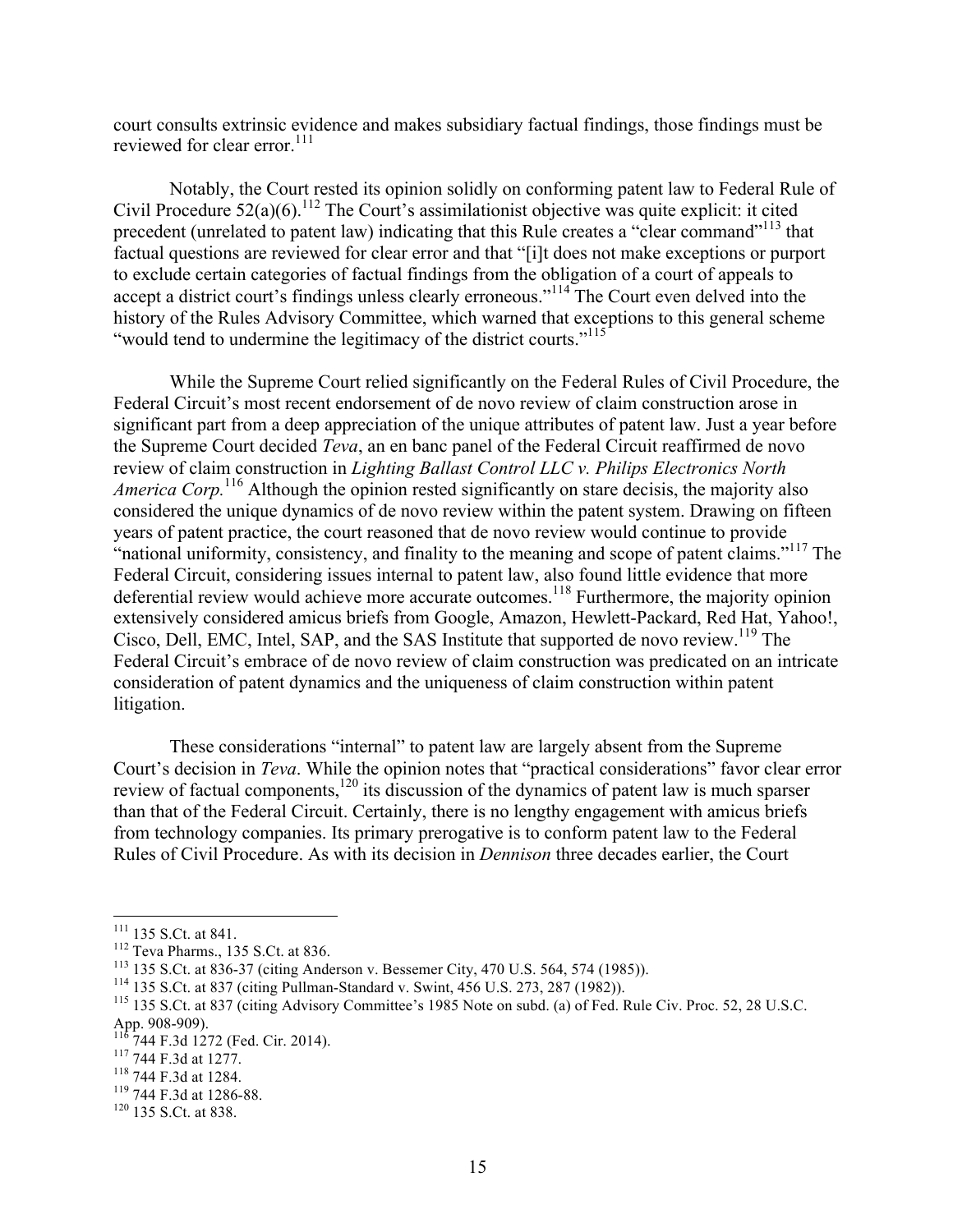sidestepped the uniqueness and technicality of patent law and sought to assimilate it to a general regulatory scheme.

> ii. The Administrative Procedure Act and Appellate Review of PTO Factual Findings

The Supreme Court's assimilation of patent law extends beyond appellate review of district courts to another structural concern: appellate review of the PTO. In patent practice, if the PTO rejects an application, the applicant may (following the appropriate administrative proceedings) appeal to the Federal Circuit. In the 1998 case of *In re Zurko*, the Federal Circuit held that the appropriate standard of review for PTO factual findings was the "clearly erroneous" standard typical of district court-appellate court relations rather than the more deferential "substantial evidence" standard for reviewing formal agency proceedings under the APA.<sup>121</sup> Essentially, the Federal Circuit "denied that it is subject to the APA standard"<sup>122</sup> and allowed itself more leeway to review the PTO's factual findings "on its own reasoning" rather than the agency's reasoning.<sup>123</sup> In so doing, the court may have been motivated by a perception that, unlike traditional court-agency relations, deference to the PTO was not as justified because of the Federal Circuit's own expertise.<sup>124</sup>

Although the Federal Circuit acknowledged that Congress intended the APA to apply to agencies generally, it recognized an exception for patent law. It reasoned that existing common law standards and the peculiarities of patent practice meant that "Congress did not intend the APA to alter the review of substantive Patent Office decisions."<sup>125</sup> In so ruling, the Federal Circuit invoked Section 559 of the APA, an "exceptions" provision stating that the APA's judicial review provisions were not intended "to limit or repeal additional requirements ... recognized by law" at the time of the APA's enactment.<sup>126</sup> The Federal Circuit reasoned that there was an "additional requirement" applicable to Patent Office review at the time of the APA's enactment—namely less deferential review than the substantial evidence standard—that qualified for the exemption.<sup>127</sup> Furthermore, the Federal Circuit cited over a century of courts reviewing Patent Office and PTO<sup>128</sup> factual findings on a standard more closely approximating "clear error" than "substantial evidence."<sup>129</sup> Relying on precedent and policy, the Federal Circuit ruled that the APA's general standard of review for agency factual findings did not apply to its review of the PTO.<sup>130</sup>

<sup>&</sup>lt;sup>121</sup> *In re* Zurko, 142 F.3d 1447, 1449 (Fed. Cir. 1998) (en banc).<br><sup>122</sup> Rai, *Facts and Policy*, *supra* note , at 1052; Stuart Minor Benjamin & Arti K. Rai, *Who's Afraid of the APA? What the Patent System Can Learn from Administrative Law*, 95 GEO. L.J. 269, 285 (2007); Gugliuzza, *Federal Circuit*, *supra* note, at 1821.<br><sup>123</sup> *See* 142 F.3d at 1450.<br><sup>124</sup> Taylor, *Rules and Standards, supra* note, at 444; Ronald Zibelli & Steven D. Glazer, *An Interview with Circuit* 

*Judge S. Jay Plager*, 5 J. PROPRIETARY RTS., Dec. 1993, at 2, 5 ("I thought the PTO was an administrative agency.<br>But we don't review it as if it is.") (statement of Judge S. Jay Plager).

<sup>&</sup>lt;sup>126</sup> 142 F.3d at 1452.<br><sup>126</sup> *Id.*; see 35 U.S.C. § 559.<br><sup>127</sup> 142 F.3d at 1452.<br><sup>128</sup> Congress changed the name of the Patent Office to the Patent and Trademark Office in 1975. Act of January 2, 1975, Pub. L. No. 93-596, §1, 88 Stat. 1949 (1975). <sup>129</sup> 142 F.3d at 1455. <sup>130</sup> Taylor, *Precedent and Policy*, *supra* note , at 660-61.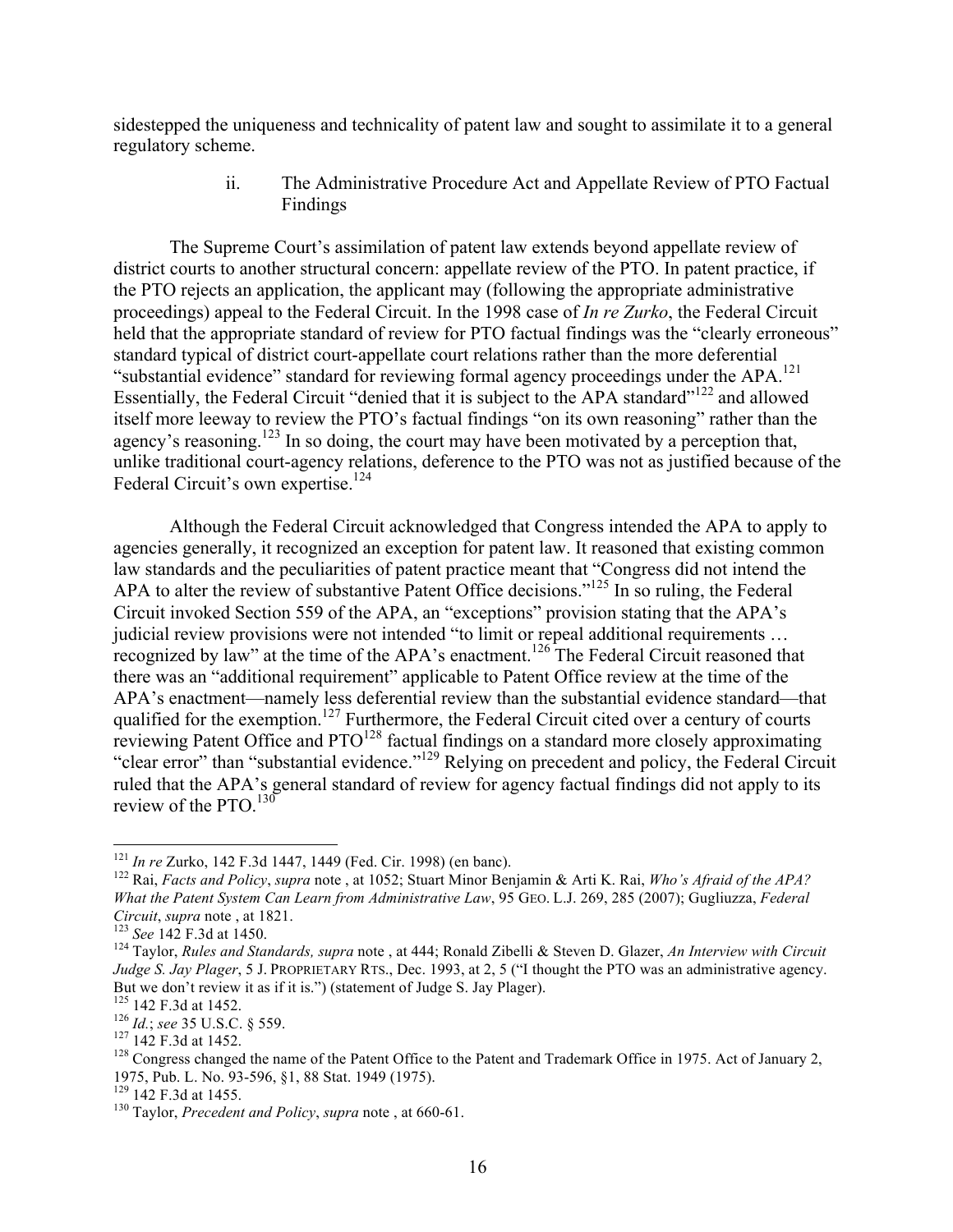On appeal, however, the Supreme Court rejected such patent exceptionalism and imposed the APA's standard of review onto PTO factual findings.131 In *Dickinson v. Zurko*, the Court reversed the Federal Circuit, holding that the appropriate standard of review of PTO factual findings is the "substantial evidence" standard of the APA.<sup>132</sup> The Court emphasized the value of legal universality and consistency, "[r]ecognizing the importance of maintaining a uniform approach to judicial review of administrative action."<sup>133</sup> According to Sarah Tran, "The Court was particularly perturbed by the Federal Circuit's brazenness in creating an administrative law anomaly."<sup>134</sup> The Court considered 89 pre-APA cases involving the United States Court of Customs and Patent Appeals (CCPA) review of Patent Office decisions and found that they did not establish a less deferential, court-court-like standard of review for agency factual findings.<sup>135</sup> Furthermore, many of these cases cited the Patent Office's expertise as counseling for more deferential review, a sentiment formalized in the APA.<sup>136</sup> The Court concluded that appellate review of PTO fact findings did not entail "additional requirements … recognized at law" at the time of the APA's enactment.<sup>137</sup> Based on policy and precedent,<sup>138</sup> the Court held that the APA standard applied to appellate review of PTO factual findings. Indeed, the Court chided the Federal Circuit for "believing that the PTO was somehow different from other administrative agencies in the executive branch."<sup>139</sup>

The Supreme Court's assimilationist drive in *Zurko* is particularly noteworthy given persuasive authority that Congress did not intend the APA to govern appellate review of PTO factfinding. This analysis is best illustrated in *In re Lueders*, a 1997 Federal Circuit case which Zurko implicitly overruled.<sup>140</sup> In *Lueders*, the Federal Circuit reversed several PTO findings regarding nonobviousness. In so doing, it utilized the "clearly erroneous" standard to review the PTO's factual findings rather than the more deferential "substantial evidence" or "arbitrary and capricious" standards of the APA.<sup>141</sup> In justifying its less deferential standard of review, the Federal Circuit noted the CCPA's long practice of reviewing PTO factual findings under the "clearly erroneous" standard.<sup>142</sup> More compellingly, it cited a 1947 Manual on the

<sup>&</sup>lt;sup>131</sup> *Cf.* Dreyfuss, *Experiment*, *supra* note, at 793 ("Until quite recently, it was not even clear that ... [the PTO] was an agency within the meaning of the Administrative Procedure Act.").

 $^{132}$  Dickinson v. Zurko, 527 U.S. 150, 151 (1999).<br> $^{133}$  527 U.S. at 154; see id. at 155 ("The APA was meant to bring uniformity to a field full of variation and diversity."); Sarah Tran, *Administrative Law, Patents, and Distorted Rules*, 80 GEO. WASH. L. REV. 831, 835 (2012); Rai, *Facts and Policy*, *supra* note, at 1054; Benjamin & Rai, *supra* note, at 270.<br><sup>134</sup> Tran, *supra* note, at 867.<br><sup>135</sup> 527 U.S. at 155.<br><sup>136</sup> 527 U.S. at 160-61.<br><sup>137</sup> 527 U.S. at 155.<br><sup>138</sup> See Taylor, *Precedent* 

push against deferential review of the PTO. *Zurko* did not specify if the appropriate APA standard to apply to the PTO was "substantial evidence" (for formal proceedings) or "arbitrary or capricious" (for informal proceedings). Gugliuzza, *Federal Circuit*, *supra* note , at 1821-22. Although the difference is slight, the Federal Circuit has selected the substantial evidence standard, which is generally perceived as less deferential. Rai, *Facts and Policy*, *supra* note , at 1055-56; Gugliuzza, *Federal Circuit*, *supra* note , at 1822; Long, *supra* note , at 1978; *see In re* Gartside, 203 F.3d 1305 (Fed. Cir. 2000); *In re* Zurko, 258 F.3d 1379 (Fed. Cir. 2001).<br><sup>140</sup> *In re* Lueders, 111 F.3d 1569 (Fed. Cir. 1997).<br><sup>141</sup> 111 F.3d at 1575.<br><sup>142</sup> 111 F.3d at 1575.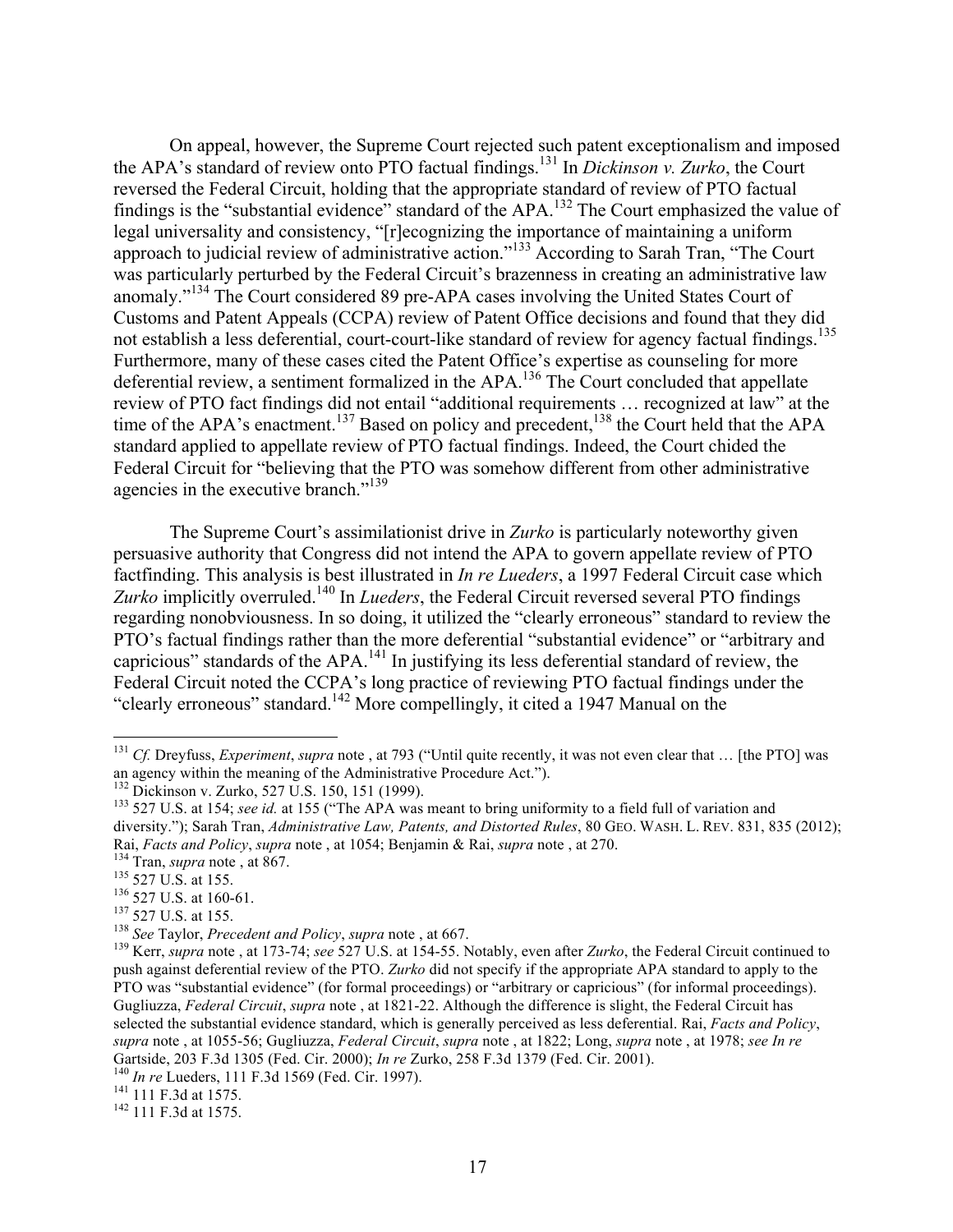Administrative Procedure Act authored by then-Attorney General Tom Clark. The Manual explicitly stated that the operative provision of the APA, 5 U.S.C. § 704, did not apply to appellate review of PTO factual findings.<sup>143</sup> Combined with the longstanding history of the Federal Circuit and its predecessors, this historical evidence provides a compelling rationale for not extending enhanced deference to the PTO.<sup>144</sup> However, the Supreme Court did not address this argument for patent exceptionalism in *Zurko*, instead squarely bringing patent law within the APA's fold.<sup>145</sup> There, the Court subsumed patent law within a general trend of extreme skepticism toward exceptions from the APA.<sup>146</sup> As with appellate review of district court factfinding, the unique features of patent law—including a quasi-specialized appellate court did not justify departing from general norms of appellate review of agency factfinding.

## iii. Jurisdiction over Patent Matters

The Supreme Court's assimilationist project extends to another important structural consideration: jurisdiction. It has long been accepted that the Federal Circuit has jurisdiction over an appeal where the complaint pleads at least one patent issue. In 2002, however, in *Holmes Group v. Vornado Air Circulation*, the Supreme Court addressed the question of whether the Federal Circuit had jurisdiction over an appeal where the only patent issue arose from the defendant's *counterclaim* rather than the plaintiff's complaint.<sup>147</sup> In this litigation, the Federal Circuit had recognized jurisdiction and resolved the case on the merits.<sup>148</sup> On appeal, however, the Supreme Court vacated the judgment, holding that the Federal Circuit lacked jurisdiction.<sup>149</sup> In so doing, the Court applied the traditional well-pleaded-complaint rule governing whether a case "arises under" patent law for purposes of conferring jurisdiction on a district court, which is a predicate for appellate jurisdiction by the Federal Circuit.<sup>150</sup> Applying the well-pleadedcomplaint rule, the Court concluded that an issue only "arises under" patent law if it "appears in

<sup>&</sup>lt;sup>143</sup> Attorney General's Manual on the Administrative Procedure Act 101 (1947) ("Furthermore, this provision does not apply to situations where the Congress has provided special and adequate review procedures.… Thus, the Customs Court and the Court of Customs and Patent Appeals retain their present exclusive jurisdictions."); *see* Steadman v. SEC, 450 U.S. 91, 102 (1981) (extending deference to the letters and statements of Attorney General Clark regarding the APA); Vermont Yankee Nuclear Power Co. v. Natural Resources Defense Council, Inc., 435 U.S. 519, 546 (1978) (same). Early versions of proposed administrative law reforms from the Attorney General's Committee on Administrative Procedure exempted the Patent Office. Wm. Redin Woodward, *A Reconsideration of the Patent System as a Problem of Administrative Law*, 55 HARV. L. REV. 950, 950 n.1 (1942).<br><sup>144</sup> *See also* Long, *supra* note , at 1976 ("Early drafts of the APA explicitly exempted the PTO from the APA's

purview.").<br><sup>145</sup> See Long, supra note, at 1977 ("The Court came out against anti-PTO exceptionalism....").

<sup>&</sup>lt;sup>146</sup> See Wong Yang Sung v. McGrath, 339 U.S. 33, 41 (1950); Director, OWCP v. Greenwich Collieries, 512 U.S. 267, 271 (1994); *cf.* Antonin Scalia, *Vermont Yankee: The APA, the D.C. Circuit, and the Supreme Court*, 1978 SUP. CT. REV. 345 (noting the Supreme Court's resistance to efforts by the D.C. Circuit (a kind of quasi-specialized court in the administrative law context) to graft additional procedural requirements onto the APA). <sup>147</sup> 535 U.S. 826 (2002). In an earlier case addressing the well-pleaded-complaint rule, the Court had stated, in dicta,

that "a case raising a federal patent-law *defense* does not, for that reason alone, 'arise under' patent law." Christianson v. Colt Indus. Operating Corp., 486 U.S. 808, 809 (1988) (citing Franchise Tax Board of California v.

Construction Laborers Vacation Trust, 463 U.S. 1, 14 (1983) (emphasis added)).<br><sup>148</sup> 13 Fed. Appx. 961 (Fed. Cir. 2001).

<sup>&</sup>lt;sup>149</sup> 535 U.S. at 834.<br><sup>150</sup> 535 U.S. at 831; *see* 28 U.S.C. § 1295(a)(1) (vesting exclusive jurisdiction in the Federal Circuit over "an appeal from a final decision of a district court ... if the jurisdiction of that court was based in whole or in part, on [28 U.S.C. §] 1338."); 28 U.S.C. § 1338 ("The district courts shall have original jurisdiction of any civil action arising under any Act of Congress relating to patents."); Louisville & Nashville R.R. Co. v. Mottley, 211 U.S. 149, 152 (1908).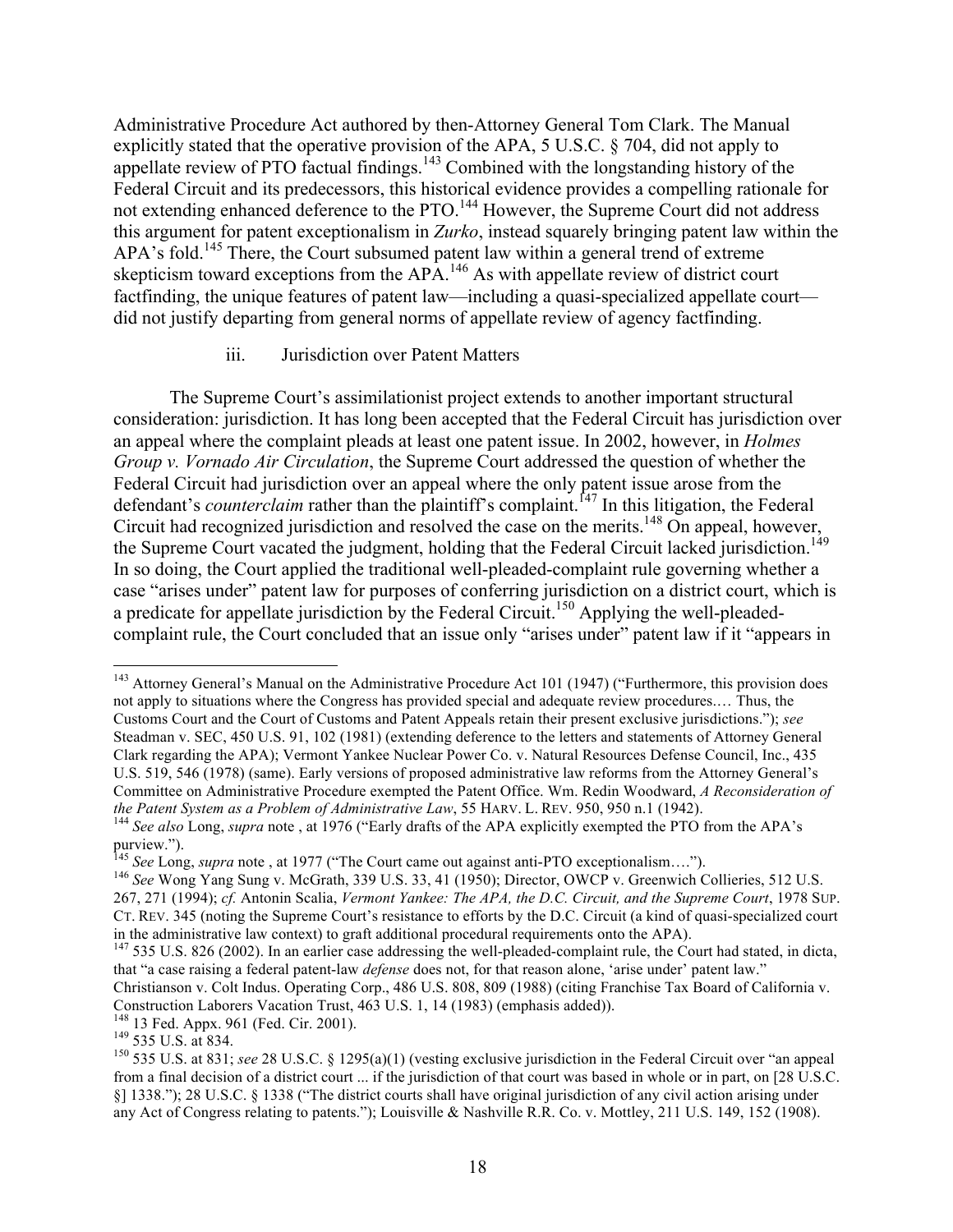the plaintiff's statement of his own claim in the bill or declaration."<sup>151</sup> Because this was not the case, the Court ruled that the Federal Circuit lacked jurisdiction to hear the appeal.

Significantly, the Court rejected deviating from its conception of the well-pleadedcomplaint rule based on the uniqueness of patent law or the Federal Circuit. Respondent argued that Congress's goal of promoting uniformity within patent law weighed in favor of allowing the Federal Circuit to have jurisdiction over *all* appeals involving patent issues, whether those issues arose in a complaint or counterclaim.<sup>152</sup> This is a fairly plausible argument given that patent law rulings from the regional courts of appeal (based on patent issues raised only by defendants) might clash with doctrine emanating from the Federal Circuit. <sup>153</sup> However, the Supreme Court rejected this argument, elevating the text of jurisdictional statutes and related doctrine above any speculation into Congress's intent regarding Federal Circuit jurisdiction.<sup>154</sup> Hewing close to the traditional well-pleaded-complaint rule and rejecting any patent exceptionalism, the Court held that the Federal Circuit lacked jurisdiction when a patent issue only arose in the defendant's counterclaim. In so doing, the Court not only assimilated patent law to more general jurisdictional canons, it also constrained the power of the Federal Circuit.

Notably, Congress statutorily overruled *Holmes Group* in the 2011 America Invents Act, which extends jurisdiction over patent appeals to the Federal Circuit when a patent issue arises in a compulsory counterclaim.<sup>155</sup> Illustrating a theme to which this Article will return, this demonstrates that the Supreme Court does not necessarily have the last word when it comes to patent assimilation. Though the Court appears to value assimilation significantly, Congress can legislate patent exceptionalism when it feels such action is warranted.<sup>156</sup>

More recently, the Supreme Court has continued to reject special consideration of patent interests in other areas of jurisdictional law. Whereas *Holmes Group* addressed the jurisdiction of the Federal Circuit relative to regional federal appellate courts, another important issue deals with the circumstances under which a state-law claim involving a patent can give rise to federal jurisdiction. Under the well-pleaded-complaint rule, cases involving only state-law claims can still "arise under" federal law—and thus confer jurisdiction to federal courts—if the complaint raises "a significant federal issue."<sup>157</sup> Longstanding doctrine holds that "to justify federal jurisdiction, the federal issue should have wider importance than the case at hand."<sup>158</sup> This is a difficult area of law with few clear guideposts, and in a series of cases, the Federal Circuit took a relatively broad view of federal "arising under" jurisdiction for cases involving state-law

<sup>&</sup>lt;sup>151</sup> 535 U.S. at 830 (quoting Christianson v. Colt Industries Operating Corp., 486 U.S. 800, 809 (1988)).<br><sup>152</sup> 535 U.S. at 831.<br><sup>153</sup> Cf. 535 U.S. at 839-40 (Ginsburg, J., concurring in the judgment) (concluding that wh

counterclaim "arises under" patent law and is adjudicated on the merits, the Federal Circuit enjoys exclusive appellate jurisdiction).

<sup>535</sup> U.S. at 833 ("[Our] task here is not to determine what would further Congress's goal of ensuring patent-law uniformity, but to determine what the words of the statute must fairly be understood to mean."). The Court rejected a similar argument in *Christianson v Colt Industries*. 486 U.S. at 813.<br><sup>155</sup> Leahy-Smith America Invents Act, Pub. L. No. 112-29 § 19(a), 125 Stat. 284, 331 (2011).<br><sup>156</sup> See infra notes – and accompanying text.<br><sup>157</sup> Gra

HealthChoice Assurance, Inc. v. McVeigh, 547 U.S. 677, 700-01 (2006) (rejecting federal jurisdiction because the state-law claim at issue was "fact-bound and situation-specific"). <sup>158</sup> Gugliuzza, *Federal Circuit*, *supra* note , at 1807.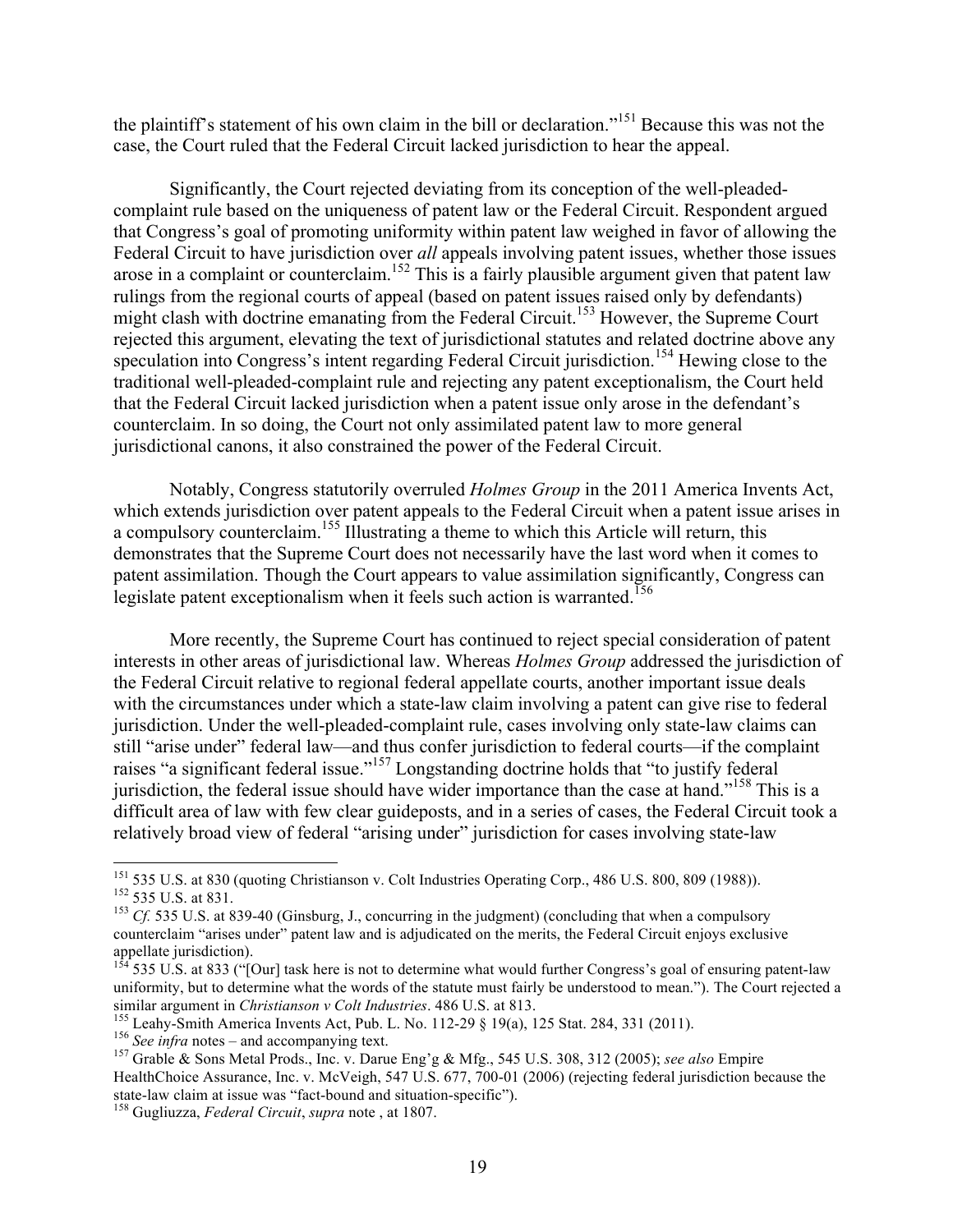allegations of patent malpractice. In a pair of cases, the Federal Circuit held that federal jurisdiction obtained where resolution of a malpractice claim required adjudicating the merits of an infringement claim<sup>159</sup> or determining the scope of a patent claim.<sup>160</sup> This is a rather expansive concept of "arising under" jurisdiction, and the Federal Circuit justified it in part on an understanding that Congress intended to unify patent law and make it more predictable. 161 Among other considerations, the court reasoned that federal courts' experience in claim construction and infringement matters counseled in favor of federal jurisdiction.<sup>162</sup> Furthermore, allowing federal jurisdiction over such malpractice claims would allow those appeals to go to the Federal Circuit, thus promoting uniformity in patent doctrine.<sup>163</sup>

In 2013, in *Gunn v. Minton*, the Supreme Court rejected the Federal Circuit's expansive conception of "arising under" jurisdiction and assimilated patent doctrine with its conception of prevailing jurisdictional norms.<sup>164</sup> In this case, the Texas Supreme Court, relying on Federal Circuit precedent, dismissed a state malpractice case involving an allegation of patent malpractice because of lack of jurisdiction.<sup>165</sup> On appeal, the Supreme Court reversed, holding that "state legal malpractice claims based on underlying patent matters will rarely if ever, arise under federal patent law." In so doing, the Court rejected the Federal Circuit's expansive conception of "arising under" jurisdiction, which was predicated in part on the Federal Circuit's perceived need for national uniformity in patent affairs. As Paul Gugliuzza observes, "The Supreme Court's opinion in *Gunn* is an emphatic rejection of the Federal Circuit's position that practically all cases requiring analysis of patent validity, enforceability, infringement, or scope are subject to exclusive federal jurisdiction."<sup>166</sup> The Supreme Court eschewed the argument that Congress's drive to unify patent law justified more expansive federal jurisdiction over patent malpractice claims and instead conformed this area of patent doctrine to its conception of prevailing jurisdictional norms. The implications of *Gunn* are significant, for it "applies to a full range of federal question cases in which a federal issue is embedded in a state-law claim."<sup>167</sup>

- B. Applying Equitable Principles
	- i. Injunctive Relief

Legislative and quasi-legislative pronouncements, such as the Federal Rules of Civil Procedure, the APA, and jurisdictional statutes, are not the only trans-substantive legal norms to which the Supreme Court has assimilated patent law. Indeed, the Supreme Court has also drawn

<sup>&</sup>lt;sup>159</sup> Air Measurement Techs., Inc. v. Akin Gump Strauss Hauer & Feld, L.L.P., 504 F.3d 1262, 1269 (Fed. Cir. 2007).<br><sup>160</sup> Immunocept, LLC v. Fulbright & Jaworski, LLP, 504 F.3d 1281, 1283 (Fed. Cir. 2007).<br><sup>161</sup> Air Measurement, 504 F.3d at 1272 ("Congress considered the federal-state division of labor and struck a balance

in favor of this court's entertaining patent infringement."); Immunocept, 504 F.3d at 1285-86; Gugliuzza, *Federal Circuit, supra* note, at 1811; Grossi, *supra* note, at 1006.<br><sup>162</sup> Air Measurement, 504 F.3d at 1272; Immunocept, 504 F.3d at 1285; *see* Grable, 545 U.S. at 315.<br><sup>163</sup> Air Measurement, 504 F.3d at 1272; Immunocept, 504

instead of reasoned analysis).

<sup>165</sup> Minton v. Gunn, 355 S.W. 3d 634, 641 (Tex. 2011). 166 Gugliuzza, *Federal Circuit*, *supra* note , at 1814. <sup>167</sup> Grossi, *supra* note , at 962.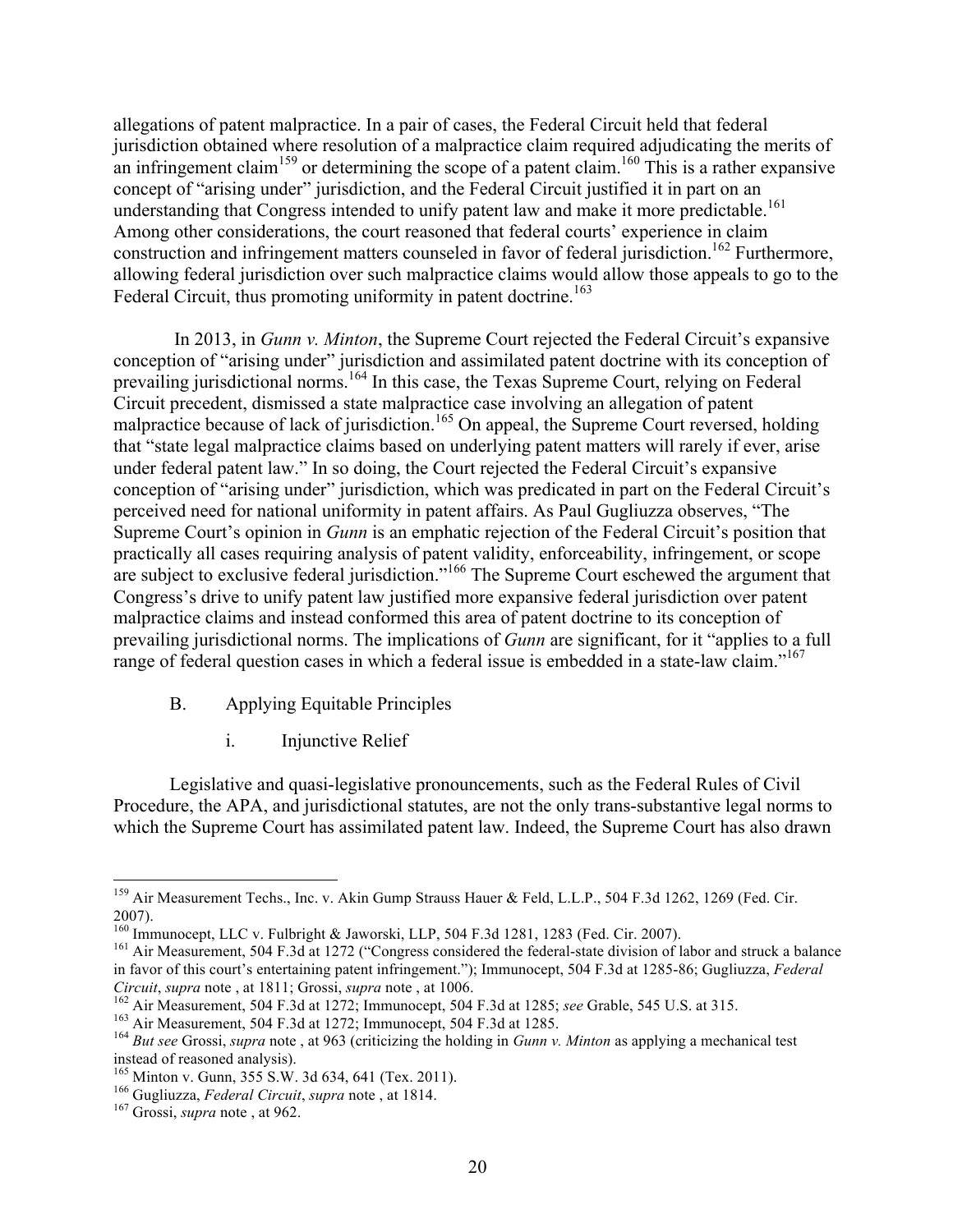upon equitable principles to eliminate patent exceptionalism and, at least ostensibly, bring patent law within the broader legal fold.

A curious form of assimilation is evident in an important 2006 case, *eBay v. MercExchange*, which addressed the standard for granting an injunction in patent infringement suits. Prior to this case, the Federal Circuit had developed a "general rule that courts will issue permanent injunctions against patent infringement absent exceptional circumstances."<sup>168</sup> On appeal, the Supreme Court reversed, rejecting the Federal Circuit's practice of virtually automatically granting injunctions to prevailing patentees.<sup>169</sup> Citing "well-established principles of equity," the Court articulated a four-factor equitable test to govern the award of injunctions.<sup>170</sup> The Court's opinion exhibits a systematizing tone that repudiates any form of patent exceptionalism. It notes that "[t]hese familiar principles apply with equal force to disputes arising under the Patent Act," and it cautions against "'a major departure from the long tradition of equity practice.'"171 Further reflecting its systemizing orientation, the Court observed that patent law's intellectual property cousin, copyright law, also applies an equitable framework to determine the appropriateness of injunctive relief.<sup>172</sup>

In more ways than one, this was a rather revealing instance of legal assimilation. Although the Court framed its holding in "traditional equitable principles," commentators have pointed out that the Court's four-factor test actually departs from traditional injunction analysis in important ways.<sup>173</sup> For instance, the test only presents a limited set of traditional equitable concerns, duplicates similar policy interests in considering irreparable injury and the inadequacy of legal remedies, does not present each component as a true "factor" to be considered in a holistic analysis, and arguably discourages the use of rebuttable presumptions.<sup>174</sup> Thus, this "traditional" test is quite novel and displaces longstanding equitable practice. John Golden is more pointed in his criticism, noting that the test "appears to be something of a hoax."<sup>175</sup> In a sense, the Supreme Court replaced the Federal Circuit's exceptional rule with an exceptional one of its own creation, though one tied more closely to traditional equitable principles.

*eBay* is also a notable instance of patent assimilation because it reverses the usual polarity: a rule developed for patent law has become the standard for determining injunctions in a wide range of doctrinal areas, as opposed to vice versa. Notwithstanding its perceived defects, courts have widely adopted the *eBay* framework; 176 within a few years, *eBay* has become "the test" that federal courts apply to determine injunctive relief in cases spanning patent law, other forms of intellectual property law, governmental regulation, constitutional law, and state tort and

<sup>&</sup>lt;sup>168</sup> 401 F.3d at 1339.<br><sup>169</sup> 547 U.S. 388, 391 (2006).<br><sup>170</sup> 547 U.S. at 391 ("A plaintiff must demonstrate: (1) that it has suffered an irreparable injury; (2) that remedies available at law, such as monetary damages, are inadequate to compensate for that injury; (3) that, considering the balance of hardships between the plaintiff and defendant, a remedy in equity is warranted; and (4) that the public

<sup>&</sup>lt;sup>171</sup> 547 U.S. at 391.<br><sup>172</sup> 547 U.S. at 392-93.<br><sup>173</sup> Mark P. Gergen et al., *The Supreme Court's Accidental Revolution? The Test for Permanent Injunctions*, 112<br>COLUM. L. REV. 203, 207-08 (2012).

<sup>&</sup>lt;sup>174</sup> Gergen et al., *supra* note , at 207-08.<br><sup>175</sup> Golden, *supra* note , at 695.<br><sup>176</sup> Gergen et al., *supra* note , at 215-19.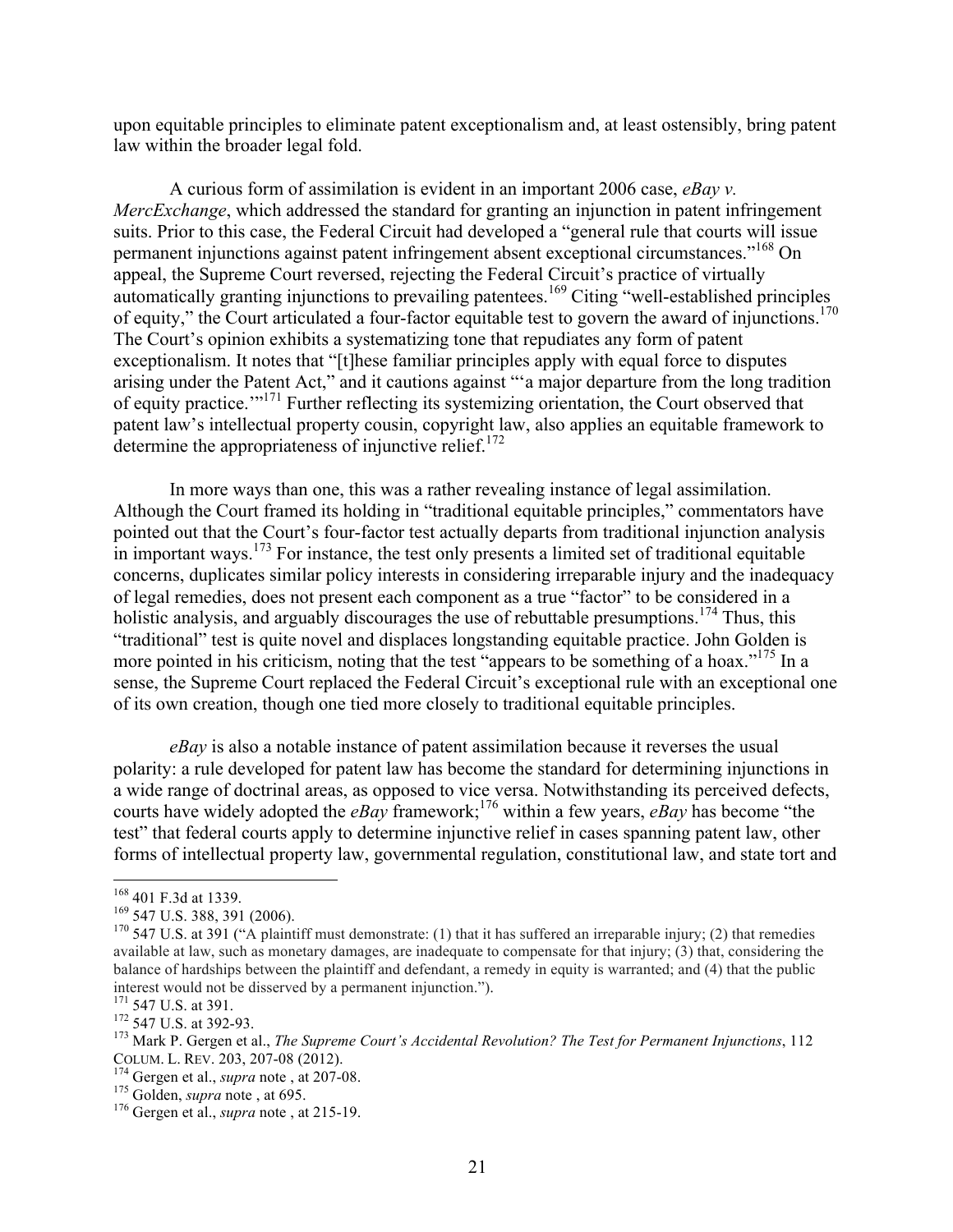contract law.177 *eBay* illustrates that patent assimilation can work in more than one direction; patent doctrine can export itself to other doctrinal areas rather than simply importing exogenous norms.

# C. Analogizing from Other Areas of Law

As we have seen, the assimilation of patent law can take several forms. In some cases, the Court has focused on consistency with transcendent regulatory schemes like the Federal Rules of Civil Procedure, the APA, and jurisdictional statutes. In other cases, the Court has drawn from equitable principles to "assimilate" patent doctrine. In some cases, assimilationist tendencies are subtler and proceed at the level of legal reasoning.

# i. Induced Infringement

In some contexts, the Supreme Court's desire for legal universality and coherence manifests itself in borrowing concepts from one area of law to illuminate another. Such was the case in *Global-Tech Appliances, Inc. v SEB S.A.*<sup>178</sup> There, the Court considered whether there is a mental state requirement for induced infringement, and if so, what are its contours.<sup>179</sup> Drawing primarily on commonalities with *contributory* infringement,<sup>180</sup> which clearly possesses an intent requirement, the Court held that induced infringement does as well.<sup>181</sup> In an assimilationist move, the Court looked to sources outside of patent law to corroborate its holding. According to the Court, the established link between induced infringement and an intent requirement in copyright law182 provided support for a similar relationship in patent law.

Significantly, the Court ventured further afield and drew heavily on criminal law to flesh out the mental state requirement for induced infringement under patent law. Drawing on a "well established" principle of criminal law, the Court held that "willful blindness" satisfies the intent requirement of induced infringement.<sup>183</sup> This choice seems rather peculiar, particularly given that induced infringement is a civil rather than criminal matter, and indeed there is no criminal liability for any type of patent infringement. The dissent even recognized this, observing that the purposes of criminal law and patent law are very different.<sup>184</sup> Nevertheless, the majority states that "[g]iven the long history of willful blindness and its wide acceptance in the Federal Judiciary, we can see no reason why the doctrine should not apply in civil lawsuits for induced patent infringement under 35 U.S.C. § 271(b)."<sup>185</sup> Notably, such examination of legal areas beyond the civil context was absent from the Federal Circuit's consideration of the intent requirement for induced infringement.<sup>186</sup>

<sup>&</sup>lt;sup>177</sup> Gergen et al., *supra* note, at 205.<br><sup>178</sup> 131 S.Ct. 2063 (2011).<br><sup>179</sup> 35 U.S.C. §271(b) ("Whoever actively induces infringement of a patent shall be liable as an infringer.").<br><sup>179</sup> 35 U.S.C. §271(c) (imposing lia

invention knowing that it is "especially made or especially adapted for use in an infringement"); *see* Aro Mfg. Co. v. Convertible Top Replacement Co., 377 U.S. 476 (1964).<br><sup>181</sup> 131 S.Ct. at 2066-67.

<sup>&</sup>lt;sup>182</sup> Metro-Goldwyn-Mayer Studios Inc. v. Grokster, Ltd., 545 U.S. 913 (2005).<br><sup>183</sup> 131 S.Ct. at 2068.<br><sup>184</sup> 131 S.Ct. at 2073 (Kennedy, J., dissenting).<br><sup>185</sup> 131 S.Ct. at 2069.<br><sup>186</sup> SEB S.A. v. Montgomery Ward & Co.,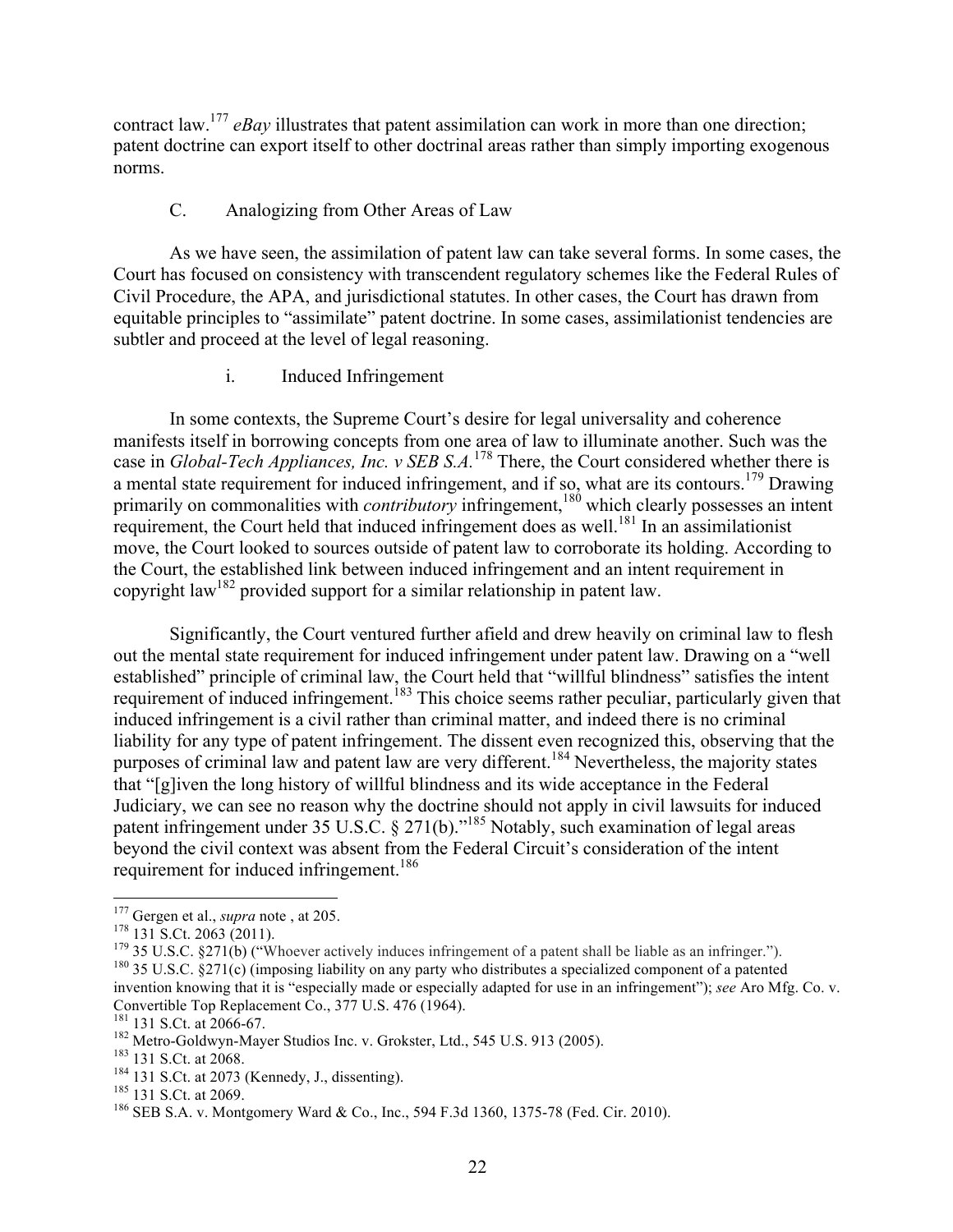In the more recent case of *Limelight Networks, Inc. v. Akamai Techs., Inc.*, the Court indicated that although such conceptual borrowing has its limits, legal fields outside of patent law can illuminate questions of patent doctrine.187 And this term, in *Commil USA, LLC v. Cisco Systems, Inc.*, the Court analogized from contract, property, and criminal law to illustrate that belief in patent invalidity does not eliminate liability for induced infringement.<sup>188</sup> Such conceptual borrowing and reasoning by analogy is characteristic of the Supreme Court's systemizing tendencies.

D. Eliminating Specialized Patent Rules in Favor of General Precedent and Ordinary Meanings

The Supreme Court has also eliminated specialized patent rules in a more straightforward fashion, conforming patent practice to general precedent and ordinary meanings of legal concepts. This phenomenon is evident in several trans-substantive areas that implicate not just patent litigation but litigation in general, such as the "actual controversy" requirement to bring a suit under the Declaratory Judgment Act as well as the standard by which a court will award attorney's fees to a prevailing party.

i. The "Actual Controversy" Requirement

The Supreme Court's assimilationist project extends to the "actual controversy" requirement to bring a suit under the Declaratory Judgment Act.<sup>189</sup> An important issue in patent law is the ability (or inability) of a licensee in good standing to challenge the validity of a patent that it is currently licensing. More specifically, courts have grappled with whether a licensee who has not repudiated a license can satisfy the "actual controversy" requirement of the Declaratory Judgment Act to confer jurisdiction on a court to adjudicate the case.<sup>190</sup> After all, if the licensee continues to pay royalties and does not repudiate the license, perhaps there is no actual controversy between licensee and the patentee. In a series of cases, the Federal Circuit developed a two-part "pragmatic inquiry" to determine the existence of an actual controversy for purposes of bringing a declaratory judgment action:

There must be both (1) an explicit threat or other action by the patentee, which creates a reasonable apprehension on the part of the declaratory judgment plaintiff that it will face an infringement suit, and (2) present activity which could constitute infringement or concrete steps taken with the intent to conduct such activity.<sup>191</sup>

<sup>&</sup>lt;sup>187</sup> 134 S.Ct 2111, 2119 (2014) ("While we have drawn on criminal law concepts in the past in interpreting § 271(b), see *Global-Tech Appliances, Inc. v. SEB S.A.*, we think it unlikely that Congress had this particular [aiding and abetting] doctrine in mind when it enacted the Patent Act of 1952.") (internal citations omitted).<br><sup>188</sup> Commil USA, LLC v. Cisco Systems, Inc., (May 26, 2015), slip op. at 13.<br><sup>189</sup> Declaratory Judgment Act, 28 U.S.C. § 2

Corp., 4 F.3d 975, 978 (Fed. Cir. 1993)); *see* Teva Pharm. USA, Inc. v. Pfizer, Inc., 395 F.3d 1324, 1333 (2005) (adding the requirement of a "reasonable apprehension of *imminent* suit").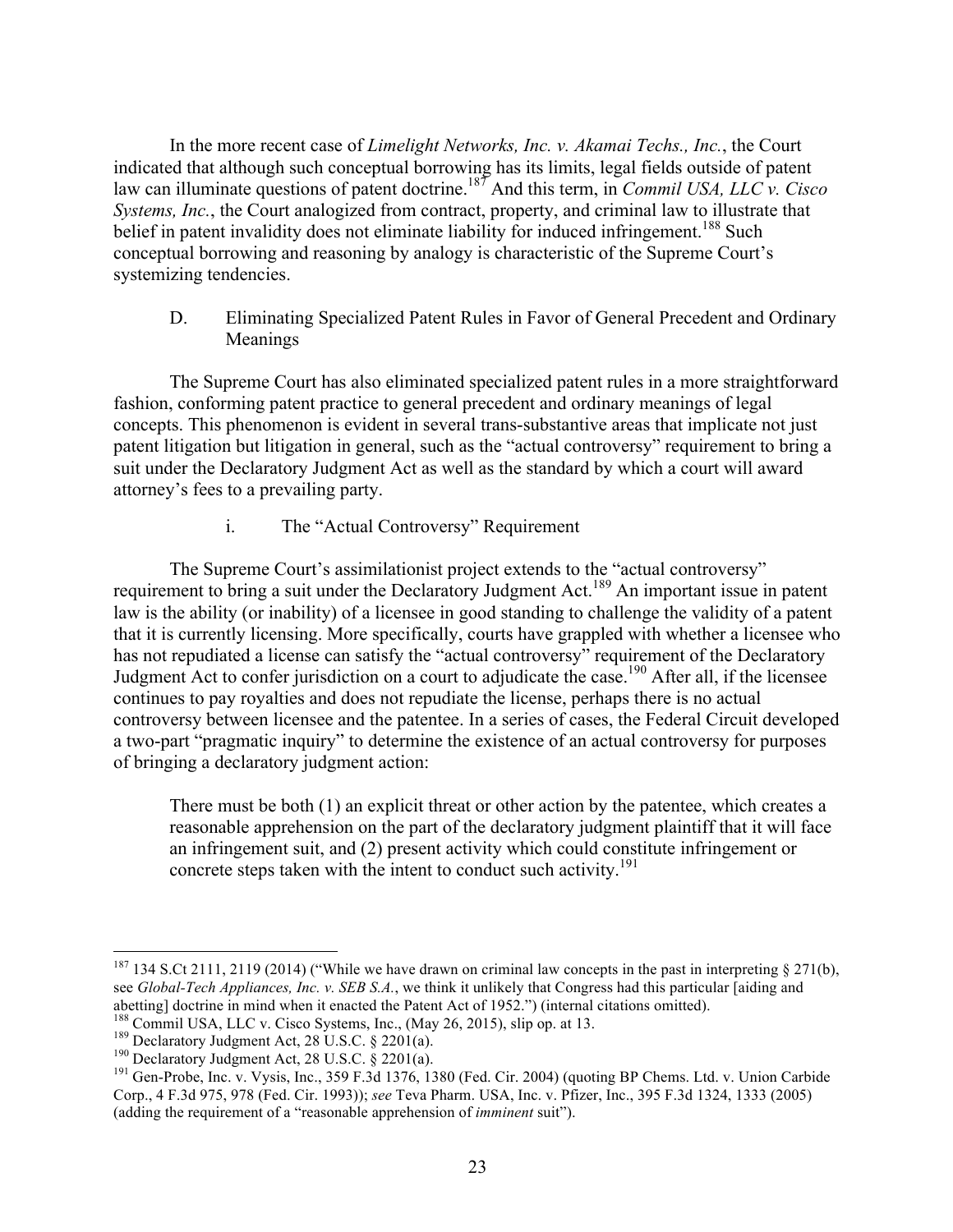This "reasonable apprehension" test was particularly salient when a licensee maintained good standing (and continued to pay royalties) but sought to challenge the validity of a licensed patent. In such circumstance, it was difficult for the licensee to establish a reasonable apprehension of suit on the part of the patentee, thus failing to satisfy the actual controversy standard and foreclosing a patent validity challenge.<sup>192</sup> Indeed, Federal Circuit doctrine discouraged a licensee from "hedg[ing] its bets,"<sup>193</sup> compelling the licensee to stop paying royalties if it wanted to challenge the patent.

In *MedImmune v. Genentech*, the Supreme Court rejected the Federal Circuit's "reasonable-apprehension-of-suit" test in favor of broader precedent concerning the actual controversy standard.<sup>194</sup> At issue in this case was another instance where a licensee in good standing, MedImmune, sought to challenge the validity of a patent it was licensing. Reversing the Federal Circuit, the Court held that a licensee could still satisfy the actual controversy requirement without repudiating the license and ceasing to pay royalties, thus conferring jurisdiction on a federal court to adjudicate the patent challenge.<sup>195</sup> In so doing, the Court relied centrally on its own precedent rather than that of the Federal Circuit.<sup>196</sup> Furthermore, the Court explicitly emphasized that the Federal Circuit's reasonable-apprehension-of-suit test conflicted with settled Supreme Court doctrine regarding the actual controversy requirement.<sup>197</sup> In so doing, the Court not only made patents more vulnerable to challenge, it eliminated a specialized patent rule in favor of more general precedent.198 As with *eBay v. MercExchange*, the implications of such assimilation are significant, as it creates a standard that extends beyond patent law to other legal fields as well.<sup>199</sup>

ii. Attorney's Fees

A pair of recent cases reflects the Supreme Court's assimilation of patent doctrine regarding the award of attorney's fees. Attorney's fees have attracted significant attention because they tend to be quite high in patent litigation, and some see the award of attorney's fees as a fruitful way to discourage suits by nonpracticing entities (also known as patent trolls).<sup>200</sup> The Patent Act authorizes district courts to award attorney's fees to the prevailing party "in exceptional cases."<sup>201</sup> The Federal Circuit had developed a line of doctrine establishing only two limited circumstances where a case could be deemed "exceptional": 1) "when there has been

<sup>&</sup>lt;sup>192</sup> Gen-Probe, 359 F.3d at 1382.<br><sup>193</sup> Gen-Probe, 359 F.3d at 1378.<br><sup>194</sup> 549 U.S. 118 (2007).<br><sup>194</sup> 549 U.S. at 138.<br><sup>196</sup> *See* 549 U.S. at 130; Altvater v. Freeman, 319 U.S. 359 (1943) (holding that a licensee's chal

<sup>&</sup>lt;sup>197</sup> 549 U.S. at 132 n.11 (collecting cases); Mullally et al., *supra* note, at 71 ("The footnote gets rid entirely of this 'reasonable apprehension of imminent suit' test.") (statement of Gregory Castanias); Holbrook, *Return of the Supreme Court, supra* note, at 18.<br><sup>198</sup> *See* Kelly Casey Mullally et al., MedImmune v. Genentech, 4 J. BUS. & TECH. L. 59, 59 (2009) ("This case is

very much a part of the trend that we have noted, the trend away from any kind of patent law exceptionalism.") (statement of Professor Mullally).<br><sup>199</sup> Holbrook, *Return of the Supreme Court*, *supra* note, at 19.

<sup>&</sup>lt;sup>200</sup> See Paul R. Gugliuzza, *Patent Litigation Reform: The Courts, Congress, and the Federal Rules of Civil Procedure*, 95 B.U. L. REV. 279, 286-87 (2015) (describing fee shifting provisions in several patent reform bills). <sup>201</sup> 35 U.S.C. § 285.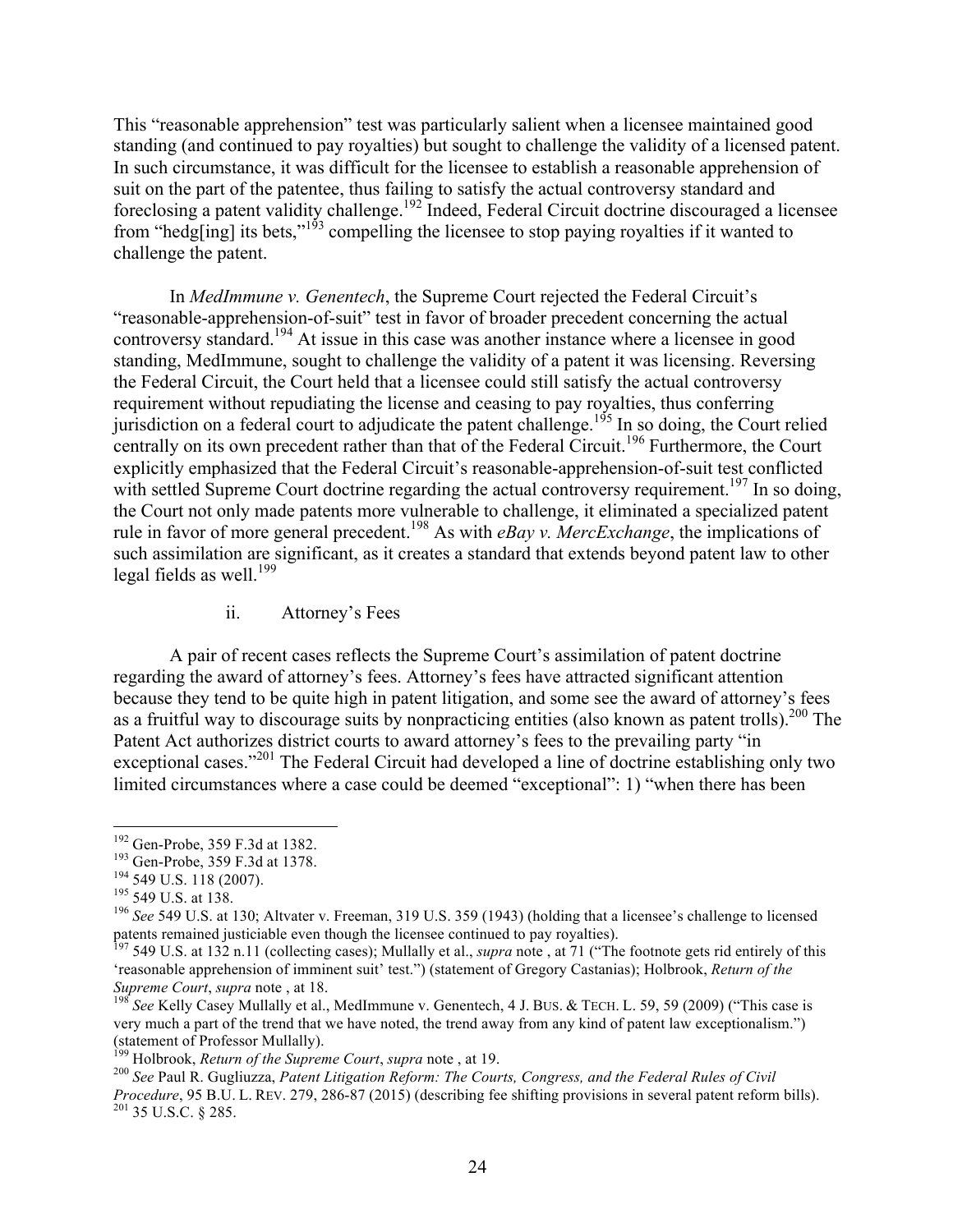some material inappropriate conduct," or 2) when the litigation is both "brought in subjective bad faith" and "objectively baseless."202 In *Icon Health & Fitness v. Octane Fitness*, the Federal Circuit, ostensibly applying this standard without directly citing it, affirmed the district court's denial of attorney's fees to the prevailing defendant.<sup>203</sup>

On appeal, in *Octane Fitness v. Icon Health & Fitness, Inc.*, the Supreme Court explicitly rejected the Federal Circuit's "unduly rigid" framework for determining "exceptional" cases.<sup>204</sup> Rather, it assimilated the standard governing the award of attorney's fees in patent cases to general equitable principles. Rejecting the Federal Circuit's two-part definition, the Court construed the term "exceptional" according to its "ordinary meaning."<sup>205</sup> Doing so, the Court held that "an 'exceptional' case is simply one that stands out from others with respect to the substantive strength of a party's litigating position … or the unreasonable manner in which the case was litigated."206 The Court also drew on the "comparable context of copyright," which also maintains a broader equitable test to determine the award of attorney's fees.<sup>207</sup> Furthermore, the Court buttressed its holding by situating patent law within more general legal principles: "We have long recognized a common-law exception to the general 'American rule' against feeshifting—an exception, 'inherent' in the 'power [of] the courts'...."<sup>208</sup> Based in part on these transcendent principles, the Court rejected the Federal Circuit's narrow, specialized rule for identifying "exceptional cases" for the purpose of awarding attorney's fees.

The Supreme Court's assimilationist project continued with its ruling on the appropriate standard of review for a district court's determination of an "exceptional" case. The Supreme Court addressed this question in the companion case of *Highmark Inc. v. Allcare Health Management System*, which it decided on the same day.<sup>209</sup> In prior proceedings, the district court had held that the case was "exceptional" and awarded attorney's fees to Highmark.<sup>210</sup> On appeal, the Federal Circuit reviewed the district court's determination that the case was "objectively baseless" de novo and reversed in part.<sup>211</sup> Among other implications, de novo review tended to expand the power of the Federal Circuit in determining the appropriateness of awarding attorney's fees.

On appeal, the Supreme Court reversed the Federal Circuit, rejecting de novo review of elements of the "exceptional" case determination.<sup>212</sup> Drawing on its contemporaneous holding in *Octane Fitness*, the Court ruled that because "[d]istrict courts may determine whether a case is

 <sup>202</sup> Brooks Furniture Mfg., Inc. v. Dutailier Int'l Inc., 393 F.3d 1378, 1381 (Fed. Cir. 2005); *see* iLOR, LLC v. Google, Inc., 631 F.3d 1372, 1378 (2011) (clarifying that litigation is objectively baseless if it is "so unreasonable that no reasonable litigant could believe it would succeed").<br><sup>203</sup> 496 Fed. Appx. 57, 65 (Fed. Cir. 2012).

<sup>204 134</sup> S.Ct. 1749, 1755 (2014).<br>
205 134 S.Ct. at 1756.<br>
206 134 S.Ct. at 1756.<br>
207 134 S.Ct. at 1756.<br>
207 134 S.Ct. at 1756.<br>
208 134 S.Ct. at 1758.<br>
209 134 S.Ct. at 1758.<br>
209 134 S.Ct. at 1758.<br>
209 134 S.Ct. 1744 (

Vascular, Inc. v. W.L. Gore & Assocs., Inc., 682 F.3d 1003, 1004-06 (Fed. Cir. 2012)). 212 134 S.Ct. at 1748.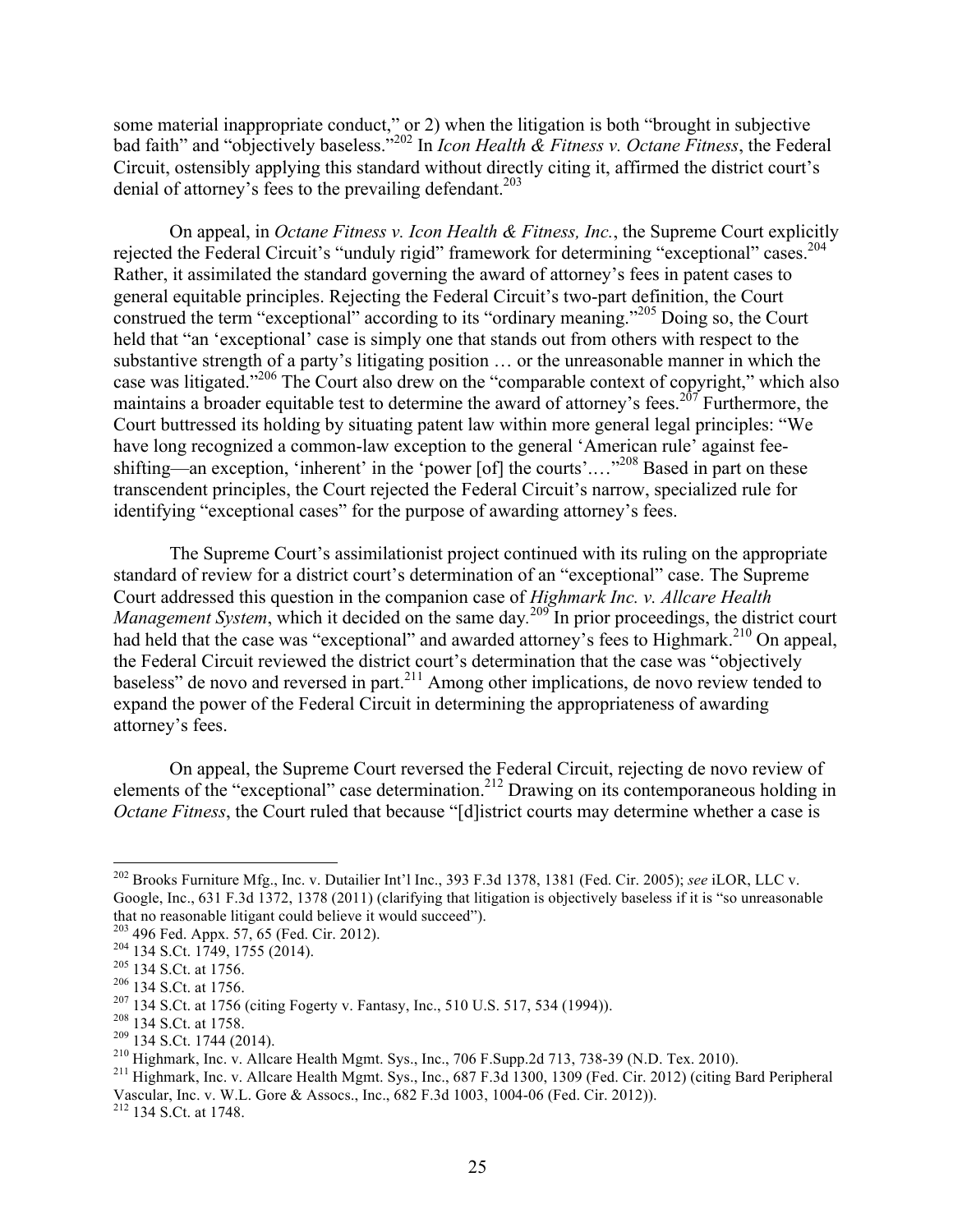'exceptional' in the case-by-case exercise of their discretion,"<sup>213</sup> such determinations were subject to review for abuse of discretion upon appeal.<sup>214</sup> In so doing, the Court invoked the traditional framework in which courts review questions of law de novo, questions of fact for clear error, and discretionary matters for an abuse of discretion.215 Furthermore, the Court drew upon cases unrelated to patent law to illustrate the notion that courts generally review discretionary decisions for abuse of discretion.<sup>216</sup> In so doing, the Court continued to eliminate exceptional patent rules in favor of more general legal principles.

> E. Eliminating Presumptions and Per Se Rules at the Intersection of Patent and Antitrust Law

The Supreme Court's assimilation of patent doctrine also includes eliminating specialized presumptions and per se rules at the intersection of patent and antitrust law. This is fraught territory, for the Supreme Court has observed on occasion that the presence of a patent in an antitrust dispute may justify a deviation from traditional antitrust principles.<sup>217</sup> However, the trend in recent cases is to deny the "specialness" of patents, subsuming disputes involving patents within broader principles of antitrust analysis. The Court has thus integrated patents within a general shift away from per se rules and toward greater use of the rule of reason in antitrust cases. 218

# i. Tying Arrangements

The Supreme Court's assimilation of patent doctrine is evident in its evolving approach to tying arrangements. In general, a tying arrangement (which does not necessarily involve a patent) arises when a party makes the purchase of one good (the tied product) a mandatory condition of purchasing another good (the tying product). Such arrangements can arouse antitrust suspicions because the patentee may be leveraging market power in one market to restrain competition in another. In its early antitrust jurisprudence, the Supreme Court regarded tying arrangements (including those that did not involve patents) with deep skepticism, observing that "[t] ving arrangements serve hardly any purpose beyond the suppression of competition."<sup>219</sup> Over

the years, however, this skepticism decreased, and the Court ultimately rejected a per se rule that

context of vertical maximum-price fixing); Leegin Creative Leather Prods. v. PSKS, Inc., 551 U.S. 880, 882 (2007) (rejecting a per se rule in favor of the rule of reason in the context of vertical minimum-price fixing). 219 Standard Oil of Cal. v. United States, 337 U.S. 293, 305-06 (1949).

<sup>&</sup>lt;sup>213</sup> Octane Fitness, 134 S.Ct. at 1756.<br><sup>214</sup> Highmark, 134 S.Ct. at 1748.<br><sup>215</sup> 134 S.Ct. at 1748; *see* Pierce v. Underwood, 487 U.S. 552, 559 (1988) (holding that fee-shifting determinations under the Equal Access to Justice Act should be reviewed for an abuse of discretion); Cooter & Gell v. Hartmax Corp., 496 U.S. 384, 405 (1990) (holding that appellate courts should review sanctions under Federal Rule of Civil Procedure 11 for abuse of discretion).

<sup>217</sup> *See, e.g.*, FTC v. Actavis, Inc., 133 S.Ct. 2223, 2238 (2013) (Roberts, C.J., dissenting) ("A patent carves out an exception to the applicability of antitrust laws."); Simpson v. Union Oil Co., 377 U.S. 13, 24 (1965) ("The patent laws which give a … monopoly on 'making, using, or selling the invention' are *in pari materia* with the antitrust laws and modify them *pro tanto*."); United States v. General Electric, 272 U.S. 476, 488, 494 (1926) (holding that a patentee may agree to restrict prices in a license with a competitor); see Hemphill, supra note, at 1600-01.<br><sup>218</sup> See, e.g., State Oil Co. v. Khan, 522 U.S. 3 (1997) (rejecting a per se rule in favor of the rule of reason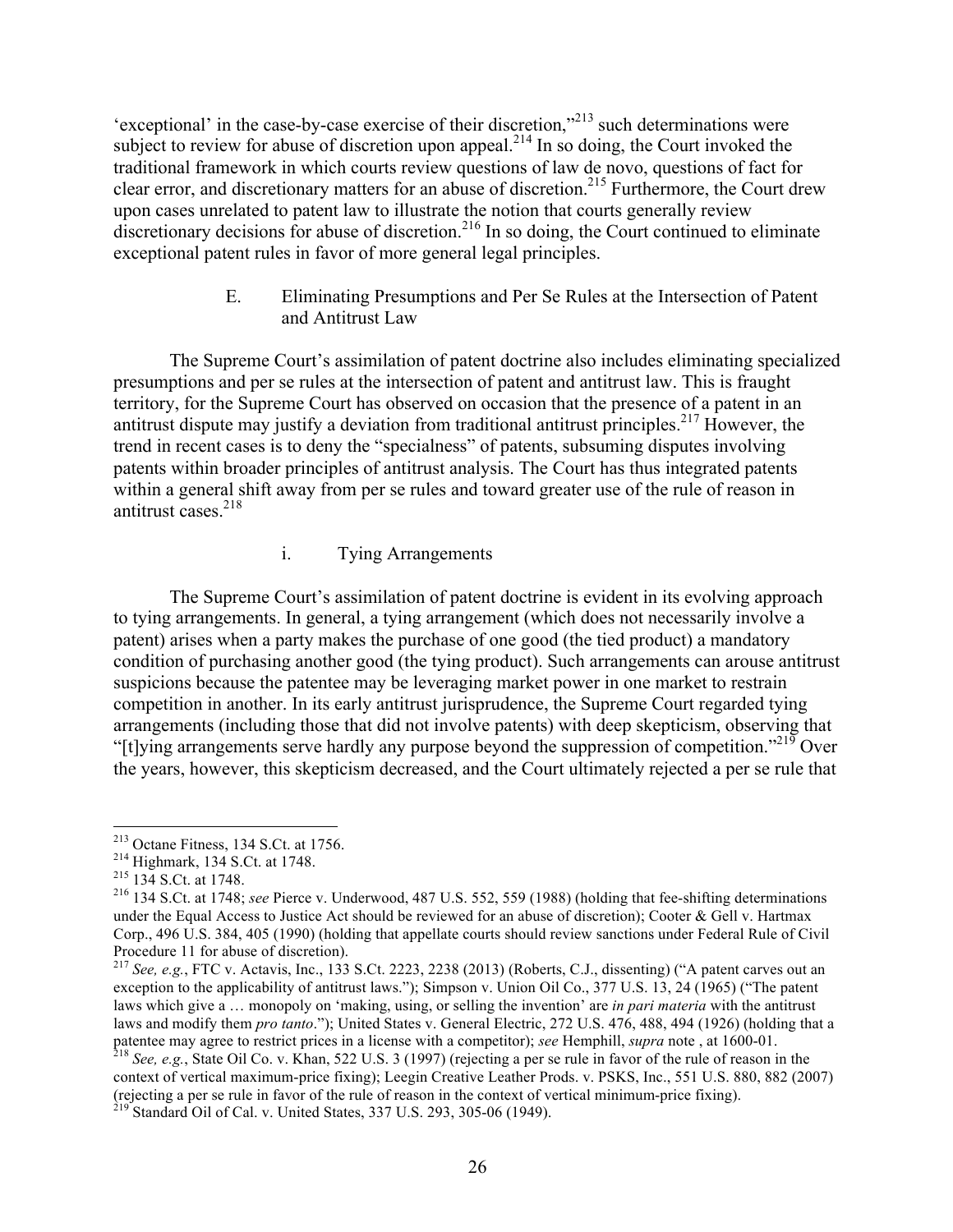all tying arrangements constituted antitrust violations. Rather, parties must make a showing of market power in a tying arrangement in order to prevail on an antitrust claim.<sup>220</sup>

Tying arrangements involving a *patented* product, however, were somewhat specialized cases. In such tying arrangements, a patentee conditions the sale of a patented product on a buyer also purchasing a second, "tied" product. To understand the legal implications of tying arrangements involving patented products, one must consider the intersections and divergences of patent and antitrust law. In early patent cases, the Supreme Court expressed particular suspicion toward tying arrangements involving patents.<sup>221</sup> That skepticism became the basis for a judicially-created patent misuse defense (independent of any potential antitrust claim) when a patentee used its patent "as the effective means of restraining competition with its sale of an unpatented article."<sup>222</sup> In its patent doctrine, the Court developed a presumption that a patent conferred market power, and this presumption ultimately migrated from patent doctrine to the Court's antitrust jurisprudence.<sup>223</sup> In particular, in the 1984 case of *Jefferson Parish Hospital Dist. No. 2 v. Hyde*, the Supreme Court held that, as a matter of antitrust doctrine, "if the Government has granted the seller a patent or similar patent monopoly over a product, it is fair to *presume* that the inability to buy the product elsewhere gives the seller market power.<sup>324</sup> Thus, for a while, patent and antitrust doctrine were unified in both recognizing a presumption of market power in tying arrangements involving patents. In 1988, however, Congress amended the patent laws to eliminate the presumption of market power in the patent misuse context.<sup>225</sup> A divide thus emerged between two related bodies of law, as the presumption that patents conferred market power continued in the antitrust context.<sup>226</sup>

In *Independent Ink, Inc. v. Illinois Tool Works Inc.*, the Federal Circuit addressed whether courts should continue to recognize a presumption of market power in antitrust cases involving tying arrangements featuring a patented item. In this case, the patentee conditioned sale of a patented printhead on the sale of unpatented ink.<sup>227</sup> Drawing on established precedent,<sup>228</sup> the Federal Circuit maintained the distinction between patent and antitrust approaches to patent tying regimes. The Federal Circuit drew on cases such as *International Salt* and *United States v. Loew's* holding that in instances of *patent* tying, "the necessary market power to establish a section 1 violation is presumed."<sup>229</sup> Thus, in antitrust cases involving patent tying, there need not be an affirmative demonstration of market power.<sup>230</sup>

<sup>&</sup>lt;sup>220</sup> Jefferson Parish Hosp. Dist. No. 2 v. Hyde, 466 U.S. 2, 28-29 (1984).<br><sup>221</sup> Motion Picture Patents Co. v. Universal Film Mfg. Co., 243 U.S. 502 (1917).<br><sup>222</sup> Morton Salt Co. v. G.S. Suppiger Co., 314 U.S. 488, 490 ( 46 (1962).

<sup>&</sup>lt;sup>223</sup> International Salt Co. v. United States, 332 U.S. 392 (1947) (holding that a patent tying arrangement violated Section 1 of the Sherman Act); Jefferson Parish Hospital Dist. No. 2 v. Hyde, 466 U.S. 2, 13-16 (1984).

<sup>&</sup>lt;sup>224</sup> 466 U.S. at 16 (emphasis added).<br>
<sup>225</sup> 35 U.S.C. § 271(d)(5).<br>
<sup>226</sup> Illinois Tool Works, 547 U.S. at 40-43.<br>
<sup>227</sup> 396 F.3d 1342, 1345 (Fed. Cir. 2005).<br>
<sup>228</sup> Taylor, *Rules and Standards*, *supra* note , at 459;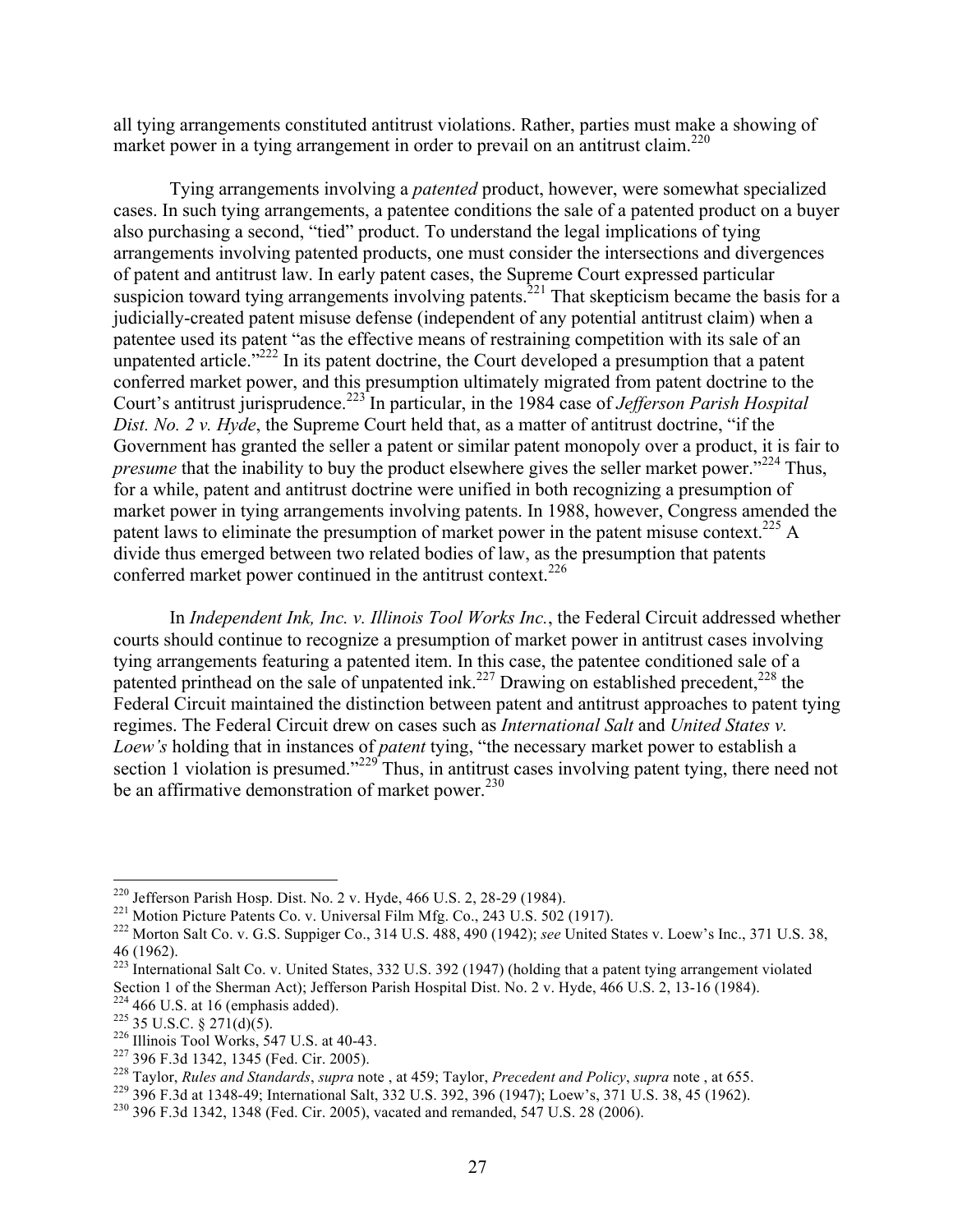On appeal, the Supreme Court reversed, eliminating the differential treatment of patent tying in the patent misuse and antitrust contexts.<sup>231</sup> In *Illinois Tool Works*, the Supreme Court considered whether this presumption of market power should continue to apply in antitrust law. Seeking uniformity in two related areas of law, the Court held that tying arrangements involving patented products should be evaluated for the existence of market power (as they are in patent misuse cases), and it eliminated the presumption of illegality in antitrust law.<sup>232</sup> Interestingly, although *Illinois Tool Works* deviated from established antitrust doctrine, the Court framed it in the language of assimilation and a desire to harmonize antitrust and patent law. The Court noted, "[G]iven the fact that the patent misuse doctrine provided the basis for the market power presumption, it would be anomalous to preserve the presumption in antitrust after Congress has eliminated its foundation."<sup>233</sup> In so doing, it further reveals a generalizing, systemizing trend at the Supreme Court, which eliminated the presumption of market power in antitrust law, thus achieving consistency between patent and antitrust doctrine.<sup>234</sup>

#### ii. Reverse Payment Settlements

A similar drive toward legal coherence and eliminating patent exceptionalism informs the Court's more recent opinion in *Federal Trade Commission v. Actavis*. <sup>235</sup> This case addressed "reverse payment" settlements in which a patentee pays an alleged infringer to not produce a patented product until the patent expires. Such reverse payment settlements are particularly prominent in the pharmaceutical field due to the Drug Price Competition and Patent Term Restoration Act of 1984,<sup>236</sup> commonly known as the Hatch-Waxman Act. The Act creates an Abbreviated New Drug Application (ANDA) that allows generic producers to "piggyback" on the regulatory approval of branded drugs, thus streamlining FDA approval for generics.<sup>237</sup> In submitting an ANDA, a generic manufacturer must assure the FDA that it will not infringe the branded manufacturer's patents. It can do this several ways, most relevantly by filing a "paragraph IV" certification stating that the branded company's patent is invalid or not infringed by the generic drug.<sup>238</sup> By law, such a paragraph IV certification represents an act of patent infringement. If the branded manufacturer brings an infringement suit within 45 days, the FDA must withhold approving the generic, usually for a 30-month period.<sup>239</sup> However, the Hatch-Waxman Act creates an incentive for a generic company to be the first to file an ANDA with a paragraph IV challenge to a branded company's patents; the first company to do so receives 180 days of exclusivity from the first commercial marketing of its drug.<sup>240</sup>

<sup>&</sup>lt;sup>231</sup> 547 U.S. 28 (2006).<br><sup>232</sup> 547 U.S. at 42; Timothy R. Holbrook, *The Return of the Supreme Court to Patent Law*, 1 AKRON INTELL. PROP. J.<br>1, 9 (2007) [hereinafter Holbrook, *Return of the Supreme Court*].<br><sup>233</sup> 547 U.

<sup>&</sup>lt;sup>234</sup> See Shubha Ghosh, *Convergence*?, 15 MINN. J. L SCI. & TECH. 95, 100 (2014) (characterizing the decision as "a big move away from per se rules of illegality for tying arrangements involving patents").<br><sup>235</sup> 133 S.Ct. 2233 (2013).

<sup>&</sup>lt;sup>236</sup> 98 Pub. L. 417, 98 Stat. 1585.<br><sup>237</sup> 21 U.S.C. §§ 355(j)(2)(A)(ii).<br><sup>238</sup> See 21 U.S.C. § 355(j)(2)(A)(vii)((IV).<br><sup>238</sup> See 21 U.S.C. § 355(j)(5)(B)(iii).<br><sup>240</sup> 32 U.S.C. § 355(j)(5)(B)(iv).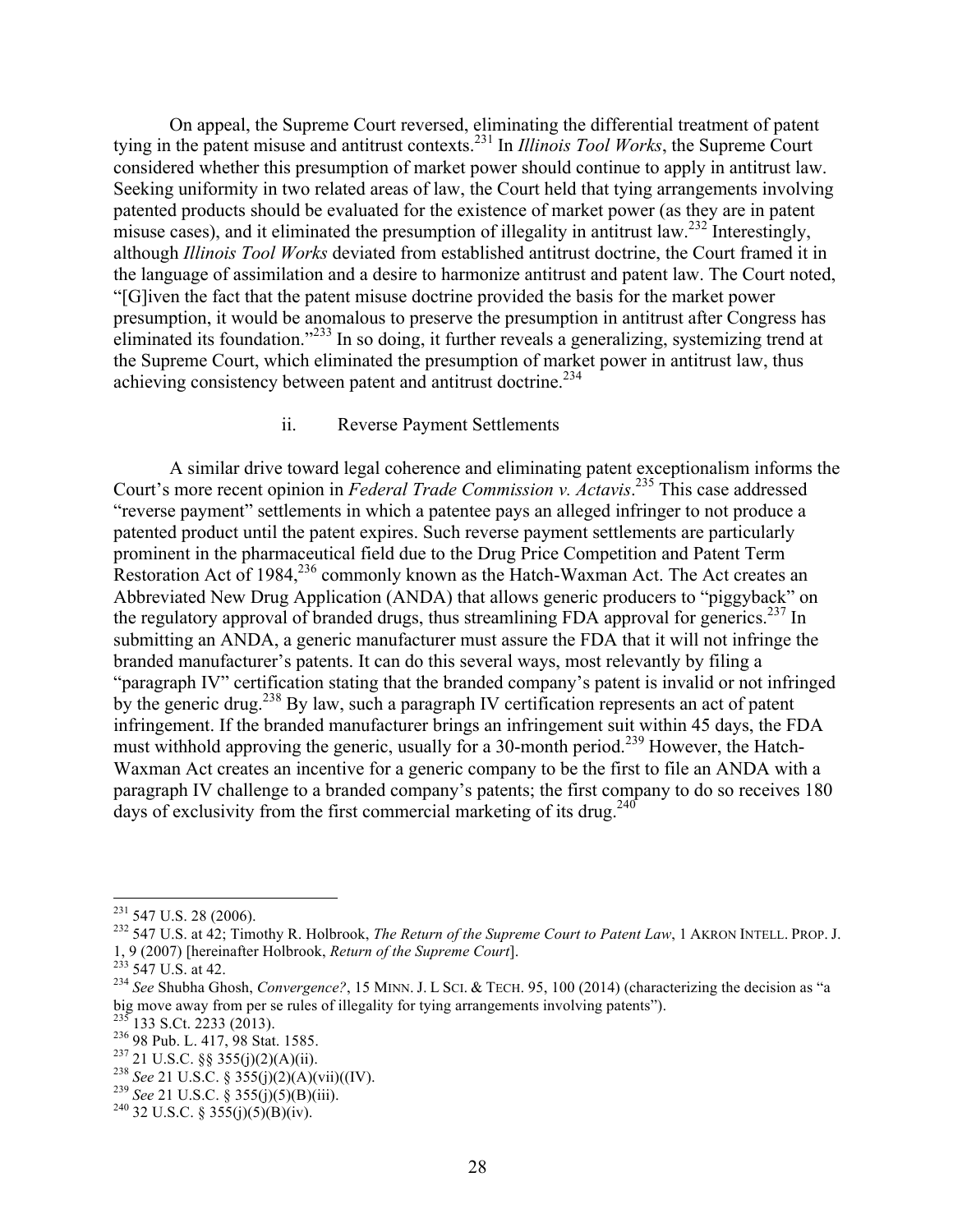This complicated statutory scheme encourages a patentee (which manufacturers branded pharmaceuticals) to pay off a generic company submitting a paragraph IV certification to prevent that generic firm from litigating the validity of a patent. Whether such reverse payment settlements constitute antitrust violations has become a topic of intense judicial and scholarly debate.<sup>241</sup> In the present case, the Eleventh Circuit had adopted a rule favorable to such settlements, holding that "absent sham litigation or fraud in obtaining the patent, a reverse payment settlement is immune from antitrust attack so long as its anticompetitive effects fall within the exclusionary potential of the patent."<sup>242</sup> The Eleventh Circuit acknowledged that "antitrust laws typically prohibit agreements where one company pays a potential competitor to not enter the market," but recognized a special rule for reverse payment settlements for patent litigation;<sup>243</sup> the Federal Circuit<sup>244</sup> and the Second Circuit<sup>245</sup> held similarly. While these courts developed rules tending to favor such arrangements, the Third Circuit held that "a reverse payment is *prima facie* evidence of an unreasonable restraint of trade" and presumptively unlawful. $^{245}$ 

In *Actavis*, the Supreme Court eliminated any presumptions regarding reverse payment settlements involving patents. In so doing, the Court rejected unduly focusing on patent considerations in antitrust analyses, reasoning "it would be incongruous to determine antitrust legality by measuring the settlement's anticompetitive effects solely against patent law policy, rather than by measuring them against procompetitive antitrust policies as well."<sup>247</sup> Notably, while the dissent takes an explicitly exceptionalist approach to the patent-antitrust interface,  $^{248}$ the majority's approach is decidedly integrative. Reviewing prior decisions involving the antitrust implications of reverse payment settlements involving patents, $249$  the Court observed that "they seek to accommodate patent and antitrust policies, finding challenged terms and conditions unlawful unless patent policy offsets the antitrust policy strongly favoring competition."<sup>250</sup> Notably, the Court's opinion is directionally neutral; the Court rejects the Eleventh Circuit's presumption of legality as well as the FTC's proffered presumption of illegality.251 Rather, the Court maintains the flexibility and case-by-case determination of traditional rule-of-reason inquiries in antitrust cases. <sup>252</sup> As Robin Feldman observes, *Actavis* represents a move away from patent exceptionalism in the context of pharmaceutical regulation and antitrust.<sup>253</sup> Shubha Gosh goes further, noting that the majority "rejected a sharp separation

<sup>&</sup>lt;sup>241</sup> See, e.g., Hemphill, supra note ; Feldman, supra note .<br><sup>242</sup> FTC v. Watson Pharms., Inc., 677 F.3d 1298, 1312 (11th Cir. 2012).<br><sup>243</sup> 677 F.3d at 1307 ("[R]everse payment settlements of patent litigation present[] parties owns a patent.").<br><sup>244</sup> In re Ciprofloxacin Hydrochloride Antitrust Litigation, 544 F.3d 1323, 1332-1337 (Fed. Cir. 2008).

<sup>&</sup>lt;sup>245</sup> *In re* Tamoxifen Citrate Antitrust Litigation, 466 F.3d 187, 212-13 (2d Cir. 2006).<br><sup>246</sup> *In re* K-Dur Antitrust Litigation, 686 F.3d 197, 214-18 (3d Cir. 2012).<br><sup>247</sup> Actavis, 133 S.Ct. at 2231.<br><sup>248</sup> *See* Actav (Roberts, C.J., dissenting). <sup>249</sup> *See* Actavis, 133 S.Ct. at 2232-33. <sup>250</sup> Actavis, 133 S.Ct. at 2233. <sup>251</sup> 133 S.Ct. at 2237. <sup>252</sup> 133 S.Ct. at 2238. <sup>253</sup> Feldman, *supra* note , at 67.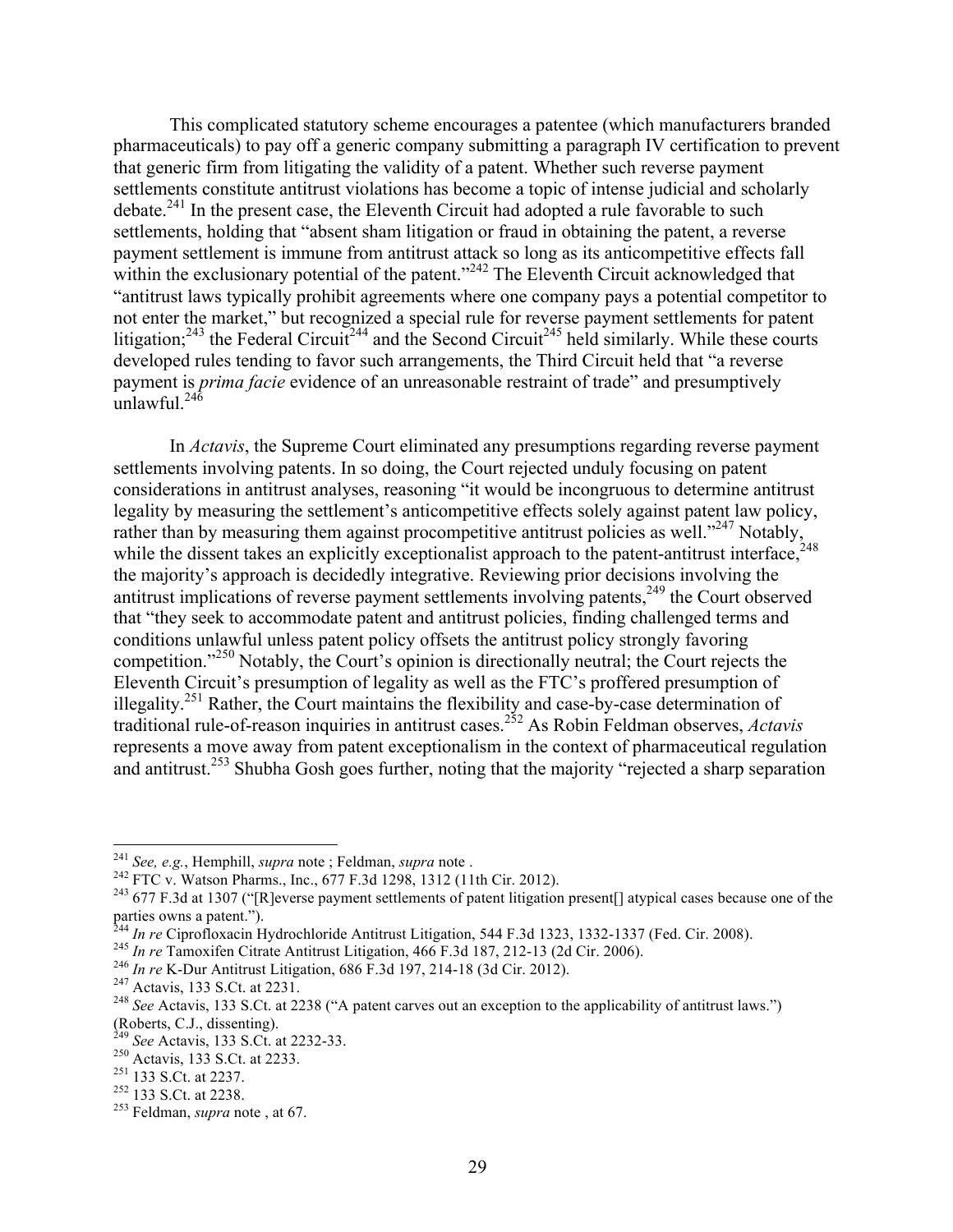between patent and antitrust" and "may even signal a convergence of these two battling areas of  $law$ <sup>"254</sup>

\* \* \*

In sum, the Supreme Court has consistently assimilated patent law to its conception of broader legal doctrines and concepts, thus stamping out patent exceptionalism. This project has taken several forms. First, the Court has policed structural concerns, rigorously applying crosscutting, trans-substantive regulatory schemes like the Federal Rules of Civil Procedure, the APA, and jurisdictional statutes. Second, the Court has invoked equitable principles to reconfigure the law of patent infringement remedies. Third, the Court has borrowed concepts from unrelated areas of law to shape new patent doctrine. Fourth, the Court has rejected specialized patent rules in favor of general precedent and ordinary connotations of legal terms. Fifth, the Court has harmonized patent and antitrust doctrine, eliminating per se rules that categorically treat patent cases differently than other types of antitrust disputes. Reminiscent of nineteenth century formalists who saw law as a coherent, unified whole,<sup>255</sup> the Supreme Court has sought to assimilate patent law to broader legal principles.

PART IV. UNDERSTANDING THE SUPREME ASSIMILATION OF PATENT LAW

The Supreme Court's assimilation of patent law is not only descriptively striking, it raises important questions regarding the scope and motivations of the Court's behavior. Accordingly, this Part first analyzes the contours of this assimilationist project before offering various theories exploring its causes and implications.

- A. The Scope and Contours of the Assimilationist Project
	- i. Transcendent Issues Versus the Heartland of Patent Law

In understanding the Supreme Court's assimilation of patent law, it is helpful to recognize its circumscribed nature. In general, assimilation does not implicate "heartland" issues of substantive patent doctrine, such as patentable subject matter doctrine,<sup>256</sup> nonobviousness,<sup>257</sup> prosecution history estoppel,<sup>258</sup> the on-sale bar,<sup>259</sup> and the doctrine of equivalents.<sup>260</sup> After all, these doctrines have little to no analog in other areas of law.<sup>261</sup> Unlike the decisions reviewed

<sup>&</sup>lt;sup>254</sup> Ghosh, *supra* note, at 95. Ghosh, however, is cautious in his predictions, as he notes that convergence is still "far away." *Id.* at 112.

away." *Id.* at 112.<br><sup>255</sup> *See supra* Part I.<br><sup>256</sup> *See, e.g.*, Alice Corp. Pty. Ltd. v. CLS Bank Int'l, 134 S.Ct. 2347 (2014); Assoc. for Molecular Pathology v. Myriad Genetics, Inc., 133 S.Ct. 2107 (2013); Mayo Collaborative Servs. v. Prometheus Labs. Inc., 132 S.Ct 1289 (2011); Bilski v. Kappos, 561 U.S. 593 (2010).<br><sup>257</sup> KSR Int'l v. Teleflex, Inc., 550 U.S. 398 (2007).

<sup>&</sup>lt;sup>258</sup> Festo Corp. v. Shoketsu Kinzoku Kogyo Kabushiki Co., 535 U.S. 722 (2002).<br><sup>259</sup> Pfaff v. Wells Electronics, 525 U.S. 55 (1998).<br><sup>260</sup> Warner-Jenkinson v. Hilton Davis Chemical Co., 520 U.S. 17 (1997).<br><sup>261</sup> There is manifested prominently in the doctrine. *See* Peter Lee, *The Evolution of Intellectual Infrastructure*, 83 WASH. L. REV. 39, 53-54 (2008).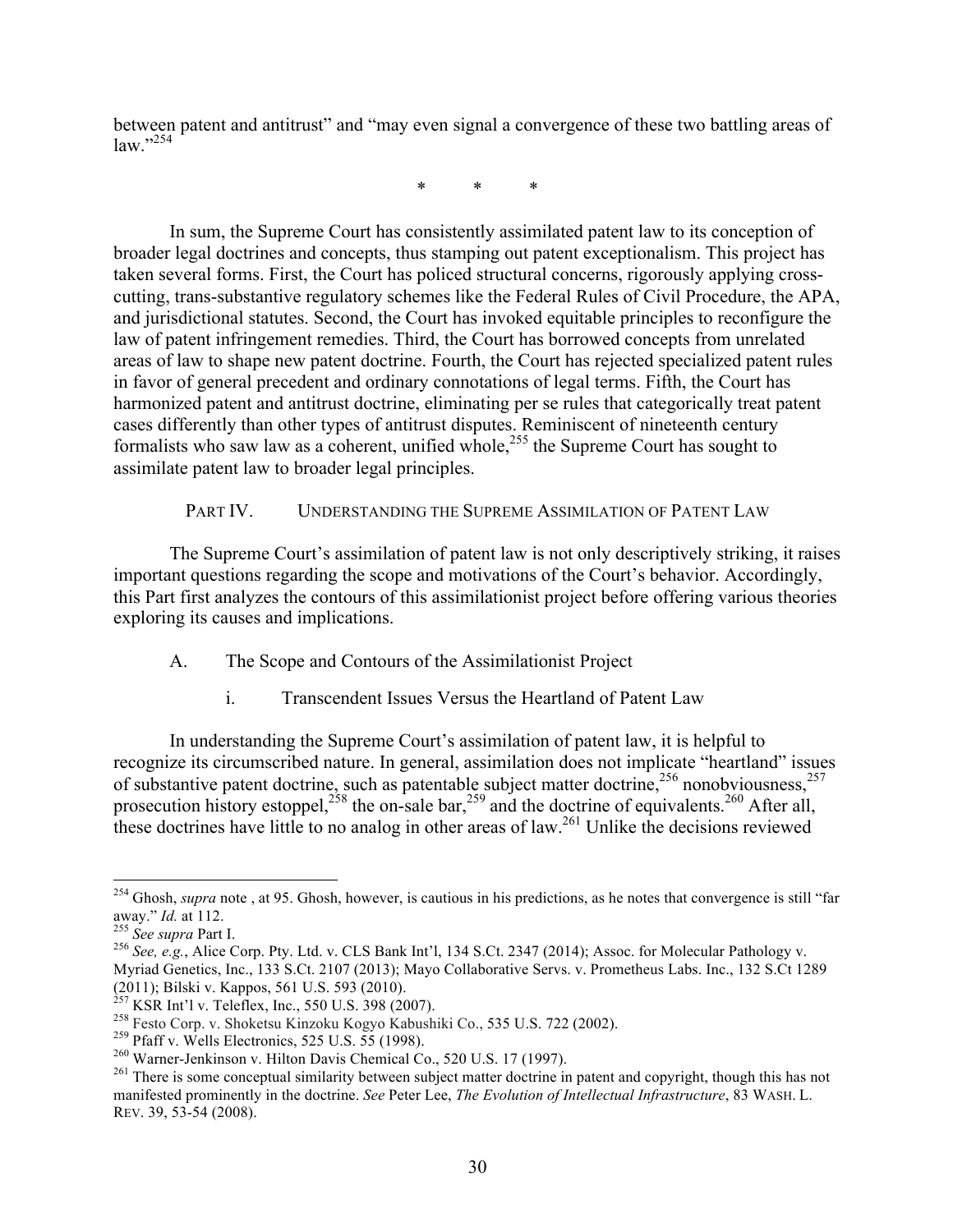above, Supreme Court opinions in these heartland areas notably lack citations to cases, concepts, and principles beyond patent law.

Rather, the Court's assimilationist project tends to focus on transcendent areas of law that touch upon patent doctrine as well as other doctrinal areas, such as appellate review of district courts and agencies, jurisdiction, and remedies. Much patent assimilation deals with procedural rules, and a consistent theme from the Supreme Court is that "the same rules apply to litigation involving patents as in ordinary, non-patent litigation."<sup>262</sup> Interestingly, even prior to the formation of the Federal Circuit in 1982, the Supreme Court's patent jurisprudence focused not on substantive patent law but on crosscutting issues, such as venue and procedure, preemption, the common law of patent licensing, and the relationship between patent law and antitrust.<sup>263</sup> Moreover, in the early years following the Federal Circuit's establishment, on the rare occasion that it reviewed the Federal Circuit, the Supreme Court tended to focus on similarly crosscutting issues of procedure and jurisdiction.<sup>264</sup> In significant part, the Supreme Court, a generalist institution, has been most confident intervening in patent affairs to enforce transcendent legal principles rather than delving into the technical details of substantive patent law.<sup>265</sup>

### ii. Federal Circuit Exceptionalism and Beyond

As discussed further below, a significant proportion of the Supreme Court's assimilation of patent law involves conforming exceptional Federal Circuit doctrine to pre-existing legal standards.<sup>266</sup> However, the Court's project also extends beyond this pattern. First, under the rubric of assimilation, the Court has created new doctrine and labeled it as mainstream, as seen in its creative invocation of equitable principles in *eBay v. MercExchange*. <sup>267</sup> Second, the Court has reversed the Federal Circuit even when that appellate court has not "gone off the rails" to create an exceptional rule, but merely decided an open question of law. This is the case, for instance, with *Gunn v. Minton*, where the Federal Circuit adopted an expansive conception of federal jurisdiction over patent affairs, which the Supreme Court subsequently reversed.<sup>268</sup> Third, the Court has invoked principles of assimilation in reversing the Federal Circuit even when that appellate court had ruled consistently with binding precedent, as in *Independent Ink, Inc. v. Illinois Tool Works Inc.* Furthermore, the Court's assimilationist project extends to courts other than the Federal Circuit. For example, the Court's reconciliation of patent and antitrust principles in *FTC v. Actavis* resolved a circuit split involving the Second, Third, and Eleventh Circuits (as well as the Federal Circuit).<sup>269</sup> More broadly, the Court's assimilationist drive in the patent-

<sup>&</sup>lt;sup>262</sup> Castanias et al., *supra* note, at 815.<br><sup>263</sup> Duffy, *supra* note, at 294.<br><sup>264</sup> See Holbrook, *Return of the Supreme Court, supra* note, at 1; Holbrook, *Explaining, supra* note, at 63 (noting that in the first twenty years of the Federal Circuit's existence, "[e]ven in the cases the [Supreme] Court did take, the issue was often tangential to substantive patent law, involving instead constitutional or procedural issues."); Dreyfuss, *Learn*, *supra* note , at 792 ("In the first twenty or so years, its review of the Federal Circuit was largely intermittent and confined to *procedural* issues…."). <sup>265</sup> *Cf.* Golden, *supra* note , at 700 ("When the Court addresses a question of substantive patent law, it tends to move

outside a comfort zone where it can pick between alternative doctrinal formulations that lower courts have already adopted.").<br><sup>266</sup> See infra Part IV.B.i.

<sup>&</sup>lt;sup>267</sup> *See supra* notes – and accompanying text.<br><sup>268</sup> *See supra* notes – and accompanying text.<br><sup>269</sup> *See supra* notes – and accompanying text.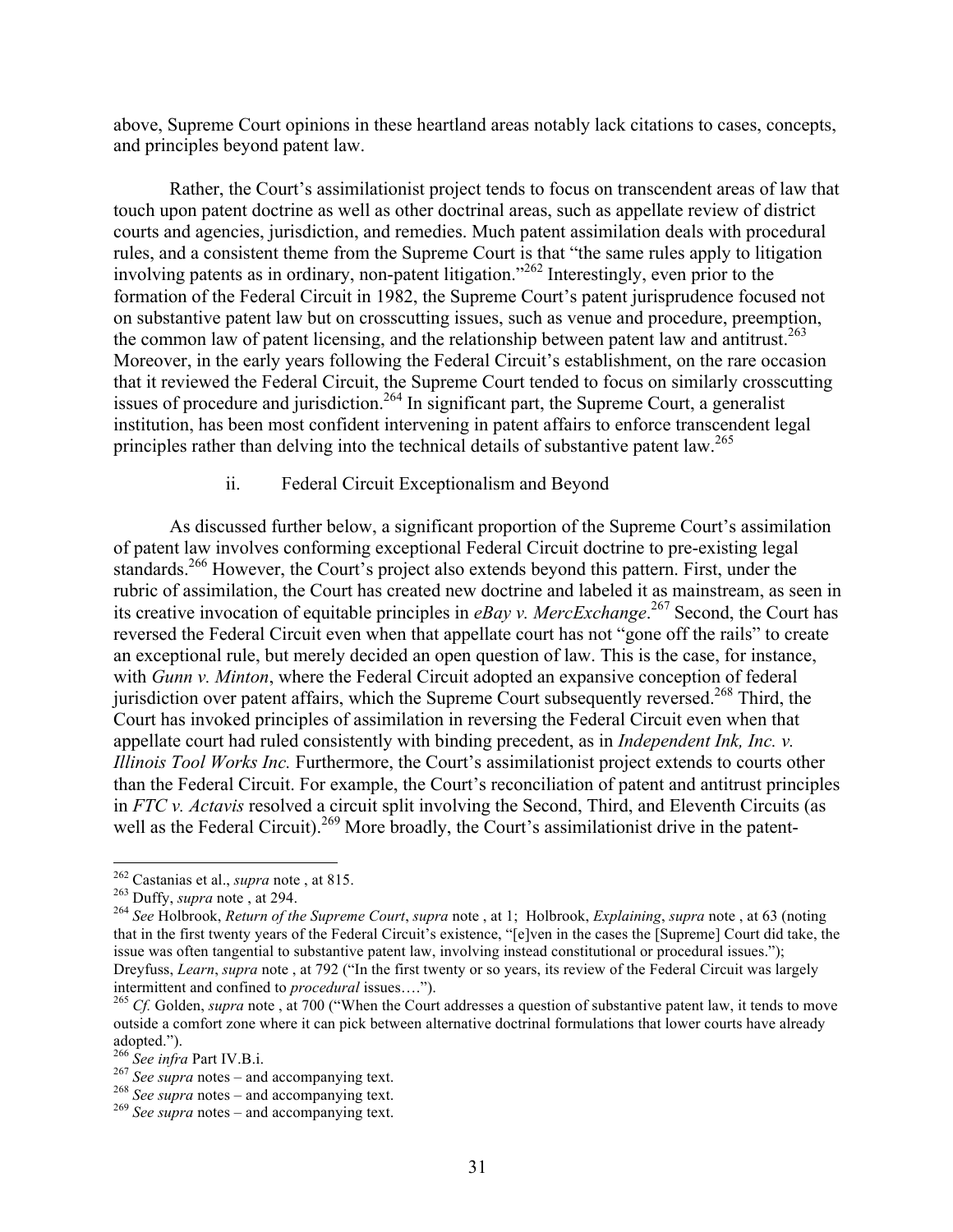antitrust nexus has less to do with Federal Circuit exceptionalism and more to do with a general trend of eliminating per se rules in antitrust. Although Federal Circuit exceptionalism accounts for much of the Supreme Court's assimilationist project, it does not explain all of it.

> iii. Intersections with Narrowing Patent Rights and Favoring Holistic **Standards**

In highlighting the Supreme Court's assimilation of patent law, it is important to consider its relationship to the two more established theories of Supreme Court patent jurisprudence: narrowing of patent rights and favoring holistic standards over bright-line rules. These three trends are not mutually exclusive, and in fact they frequently reinforce each other. For example, the Court's decision in *eBay v. MercExchange* reflects all three phenomena; the decision weakened patent rights, replaced a bright-line rule with a holistic standard, and sought to conform patent law to broader equitable principles.<sup>270</sup> In several ways, the Court's assimilationist project corroborates a trend of narrowing patent rights. To the extent that exceptional patent doctrine from the Federal Circuit has tended to expand patent rights, the Supreme Court's assimilationist project will constrain those rights. Furthermore, to the extent that exceptional patent doctrine has tended to expand the Federal Circuit's own power, for example by allowing less deferential review of district courts and the PTO, the Supreme Court's assimilationist project will constrain the authority of a pro-patent institution, thus indirectly narrowing patent rights as well.

The Court's assimilation of patent law also reinforces its preference for holistic standards over formalistic rules. As David Taylor observes, the Federal Circuit's rule-oriented jurisprudence stems at least in part from an exceptional need for certainty and predictability in patent law.<sup>271</sup> However, the Supreme Court does not appear to value certainty as much, thus contributing to its embrace of more holistic standards. As Taylor observes, "It is the role of a generalist court of last resort to view rule-based adjudication by a more specialized court with suspicion and, in the absence of well-reasoned justification for rule-based adjudication, to overturn the rule-based test created by the more specialized court."<sup>272</sup> Even Judge Linn of the Federal Circuit has recognized the Supreme Court's "condemnation of patent-specific, brightline rules in favor of flexible mainstream dogma."<sup>273</sup> The Supreme Court's assimilation of patent law to general legal principles is thus not independent of its tendency to weaken patent rights and favor holistic standards. Rather, these trends reinforce each other.

## B. Motivations behind Assimilation

Several motivations drive the Supreme Court's assimilation of patent doctrine. Among them, this Section argues that the Court's project reins in patent exceptionalism by the Federal Circuit, reins in the Federal Circuit's own self-aggrandizing doctrinal maneuvers, reflects policy interests that range beyond patent law, lowers cognitive burdens when engaging unfamiliar patent issues, and provides rhetorical legitimacy for new doctrine.

<sup>&</sup>lt;sup>270</sup> See supra notes – and accompanying text.<br><sup>271</sup> See Taylor, *Rules and Standards*, *supra* note, at 466; *see supra* note – and accompanying text.<br><sup>272</sup> Taylor, *Rules and Standards*, *supra* note, at 490.<br><sup>273</sup> Linn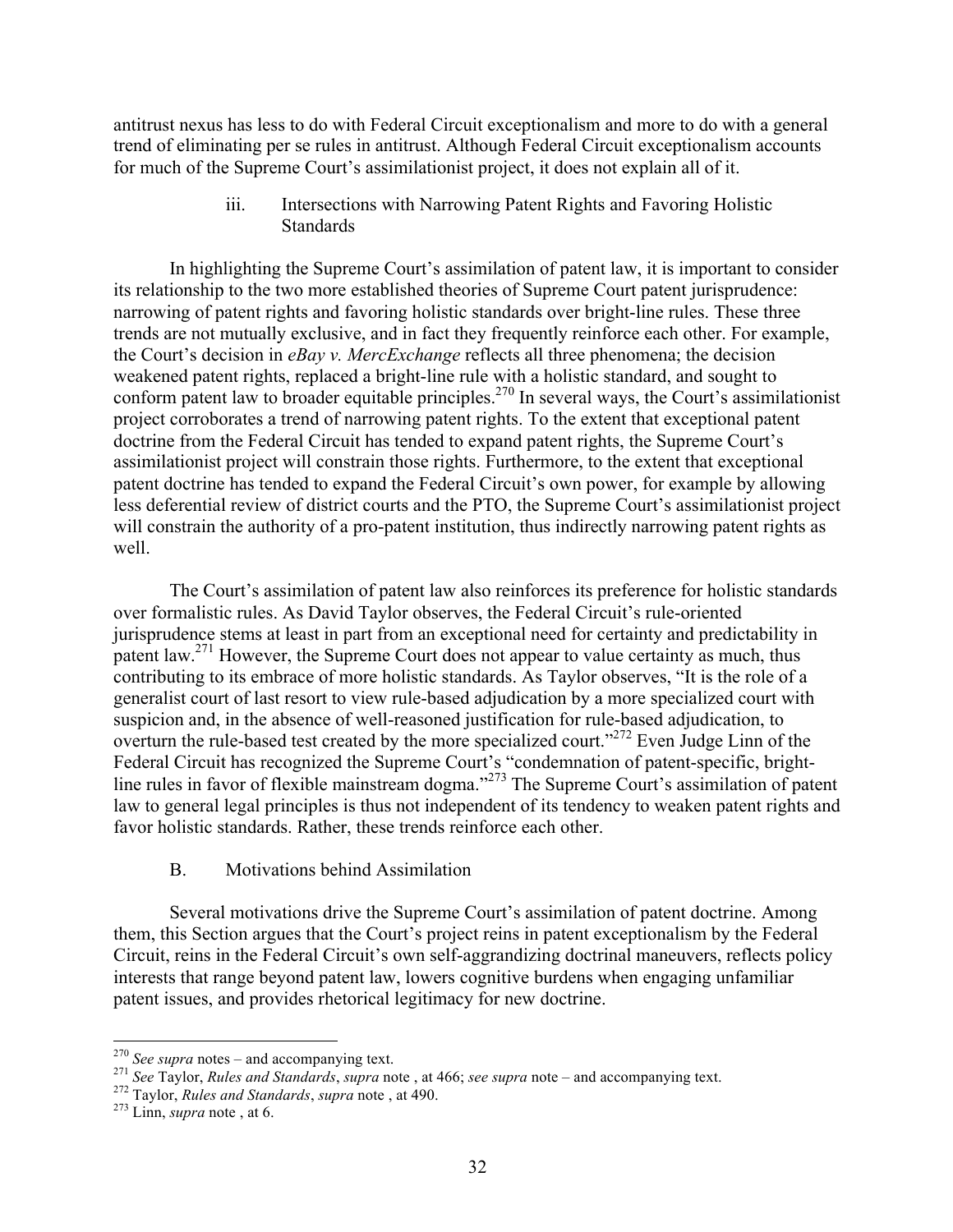## i. Reining in the Federal Circuit's Doctrinal Exceptionalism

To understand the Supreme Court's assimilation of patent law, one must first consider the Federal Circuit, for in many ways (but not all) the Court's behavior is a response to the exceptional doctrine of that quasi-specialized court. When Congress established the Federal Circuit in 1982, it created a "court with a mission."274 According to the legislative history of the Federal Courts Improvement Act, Congress had determined that there was "a special need for nationwide uniformity<sup>3275</sup> in patent law, and establishing the Federal Circuit aimed to "increase doctrinal stability" in the field. <sup>276</sup> In its conception, the Federal Circuit seemed attuned to a particular constituency—business people—and their unique need for certainty in patent law.<sup>277</sup> Indeed, the court's first chief judge emphasized the unique role and responsibility of the Federal Circuit in rendering patent law more certain. $278$ 

Although some early observers suggested that the Federal Circuit avoided "the entanglements and strictures of a specialized court,<sup>"279</sup> its subsequent history indicates otherwise. As demonstrated, the Federal Circuit has consistently produced exceptional doctrine in a wide variety of areas. Due to its limited subject matter jurisdiction, the Federal Circuit has developed a deep appreciation for the uniqueness of patents and sought to tailor (or ignore) general doctrines based on the particularities of patent litigation; in so doing, the court may give less shrift to the subtle policy balances already reflected in those general doctrines.<sup>280</sup> As further evidence of its narrow focus, the Federal Circuit rarely looks beyond statute and doctrine to consider myriad issues in innovation policy,  $281$  let alone academic and social science evidence,  $282$  in an explicit fashion. This seems particularly peculiar given the policy-oriented, utilitarian nature of the patent

<sup>&</sup>lt;sup>274</sup> *See* Control Res., Inc. v. Delta Elec., Inc., 133 F. Supp. 2d 121, 123 (Fed. Cir. 2001).<br><sup>275</sup> S. Rep. No. 97-275, 97th Cong., 1st Sess., 1 (1981); *see* H.R. Rep. No. 97-312, 97th Cong., 1st Sess., 20 (1981); *see Gugliuzza, Federal Circuit*, *supra* note , at 1798; *see* Craig Allen Nard & John F. Duffy, *Rethinking Patent*  Law's Uniformity Principle, 101 Nw. U. L. REV. 1619, 1620 (2007).<br>
<sup>276</sup> S. Rep. No. 97-275, 97th Cong., 1st Sess., 5 (1981).<br>
<sup>277</sup> S. Rep. No. 97-275, 97th Cong., 1st Sess., 6 (1981).<br>
<sup>278</sup> Howard T. Markey. *The Court* 

REV. 595, 595 (1985).<br><sup>279</sup> Hon. Randall R. Rader, *Specialized Courts: The Legislative Response*, 40 AM. U. L. REV. 1003, 1014 (Fed. Cir.

<sup>1991).</sup>

<sup>280</sup> *Cf.* F. Scott Kieff & Troy A. Parades, *The Basics Matter: At the Periphery of Intellectual Property*, 73 GEO. WASH. L. REV. 174, 182 (2004) ("Courts that adopt special approaches to address matters at the periphery of IP law run the risk of crafting judicial doctrines that inappropriately override well-established bodies of law that are informed by longstanding judicial and scholarly thought and consideration of each area.").<br><sup>281</sup> Dreyfuss, *Experiment*, *supra* note, at 782.

<sup>281</sup> Dreyfuss, *Experiment*, *supra* note , at 782. <sup>282</sup> Dreyfuss, *Experiment*, *supra* note , at 780; Dreyfuss, *Institutional Identity*, *supra* note , at 821; Craig Allen Nard, *Toward a Cautious Approach to Obeisance: The Role of Scholarship in Federal Circuit Patent Law Jurisprudence*, 39 HOUSTON L. REV. 667, 678-83 (2002); Paul R. Michel, *The Challenge Ahead: Increasing Predictability in Federal Circuit Jurisprudence for the New Century*, 43 AM. U. L. REV. 1231, 1245 (1994) [hereinafter Michel, *Challenge Ahead*]; *but see* Plager & Pettigrew, *supra* note , at 1751 (indicating that more academic commentary "finds its way into judicial thought than the absence of specific citation suggests").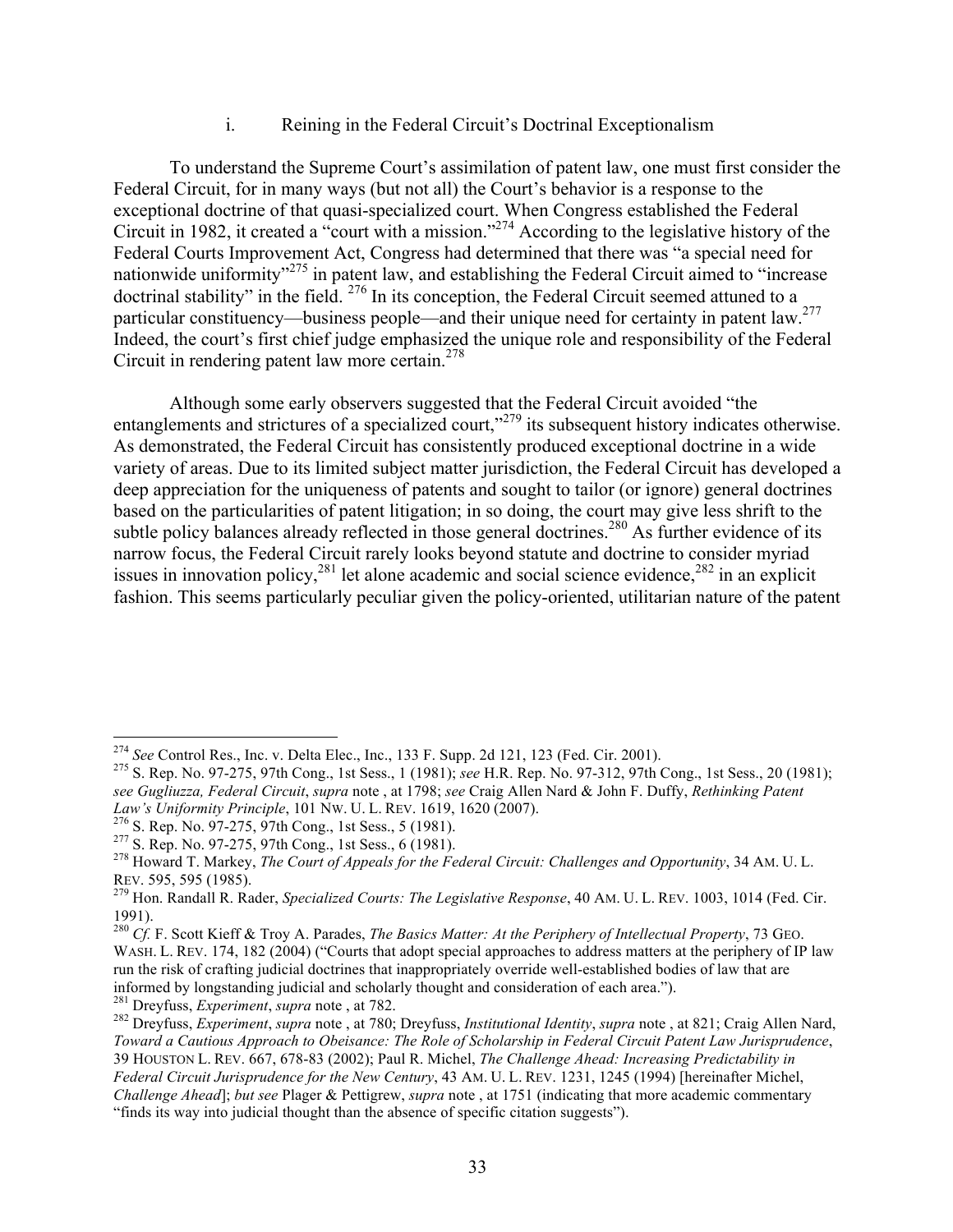system.<sup>283</sup> Although the Federal Circuit has created more (internal) doctrinal consistency,<sup>284</sup> it has also tended to "take patents out of the mainstream of legal thought."<sup>285</sup>

The Supreme Court is situated very differently. As a generalist court atop the judicial hierarchy, the Court has a wider purview than the quasi-specialized Federal Circuit. Justice Breyer explicitly acknowledged the value of the Supreme Court as a generalist check on the Federal Circuit, observing that "a decision from this generalist Court could contribute to the important ongoing debate, among both specialists and generalists, as to whether the patent system, as currently administered and enforced, adequately reflects the 'careful balance' that 'the federal laws … embod[y]'." <sup>286</sup> Perhaps unaware or unimpressed by the unique demands of patent law, the Supreme Court has instead integrated patents within the general legal frameworks with which it is familiar.

ii. Reining in the Federal Circuit

In considering the Supreme Court's assimilationist agenda, it is important to note not only the fact of the Federal Circuit's exceptionalism but its direction. The Federal Circuit produces doctrine that not only deviates from legal norms but also tends to enhance its own power. For example, the Federal Circuit's less deferential standard of review of district court and PTO factual findings both diverged from prevailing rules and increased its own authority.<sup>287</sup> This is particularly the case for the Federal Circuit's former practice of reviewing district court claim construction de novo.<sup>288</sup> Similarly, the Federal Circuit's expansive conception of jurisdiction over patent cases had the effect of increasing its own influence in patent affairs. $289$ 

Thus, in parallel to eliminating patent exceptionalism for its own sake, the Supreme Court has reined in an ambitious appellate court that has created self-serving doctrine.<sup>290</sup> Indeed, by asserting appellate jurisdiction over the Federal Circuit, the Supreme Court is helping to shift the balance of power between itself and that quasi-specialized court.<sup>291</sup> And in the particular

<sup>&</sup>lt;sup>283</sup> Rai, *Facts and Policy*, *supra* note, at .<br><sup>284</sup> Dreyfuss, *Federal Circuit, supra* note, at 24 ("[T]he court has begun to make patent law more accurate, precise, and coherent."). <sup>285</sup> Dreyfuss, *Federal Circuit*, *supra* note , at 25l; *but see* Michel, *Challenge Ahead*, supra note , at 1232 (1994)

<sup>(&</sup>quot;The court has also done much to bring litigation of private patent cases … more into the mainstream of American civil litigation."); *cf.* Balkin, *supra* note , at 138 ("If we are not aware of the content of legal norms in many different parts of the law, they cannot figure into our awareness of possible sources of moral conflict and normative incoherence.").<br><sup>286</sup> Lab. Corp. v. Metabolite Labs., Inc., 548 U.S. 124, 138 (2006) (Breyer, J., dissenting from dismissal of writ of

certiorari).<br> $287$  Rai, *supra* note, at 1065.

<sup>&</sup>lt;sup>288</sup> See Rai, *supra* note, at 1059; Phillips v. AWH Corp., 415 F.3d 1303, 1332 (Fed. Cir. 2005) (Lourie, J., concurring in part and dissenting in part) ("[T]his court treats the district court as an intake clerk, whose only role is to collect, shuffle, and collate evidence.").<br> $289$  See supra notes – and accompanying text.

<sup>&</sup>lt;sup>290</sup> See Gugliuzza, *Federal Circuit*, *supra* note, at 1796 ("[T]he Federal Circuit has supplemented this already significant authority by impeding other government institutions from shaping patent law.").<br><sup>291</sup> Cf. Lee, *Two Cultures*, *supra* note, at 43 ("The Supreme Court's deference to Federal Circuit jurisprudence, as

well as its general indifference to patent matters, appears to have ended.").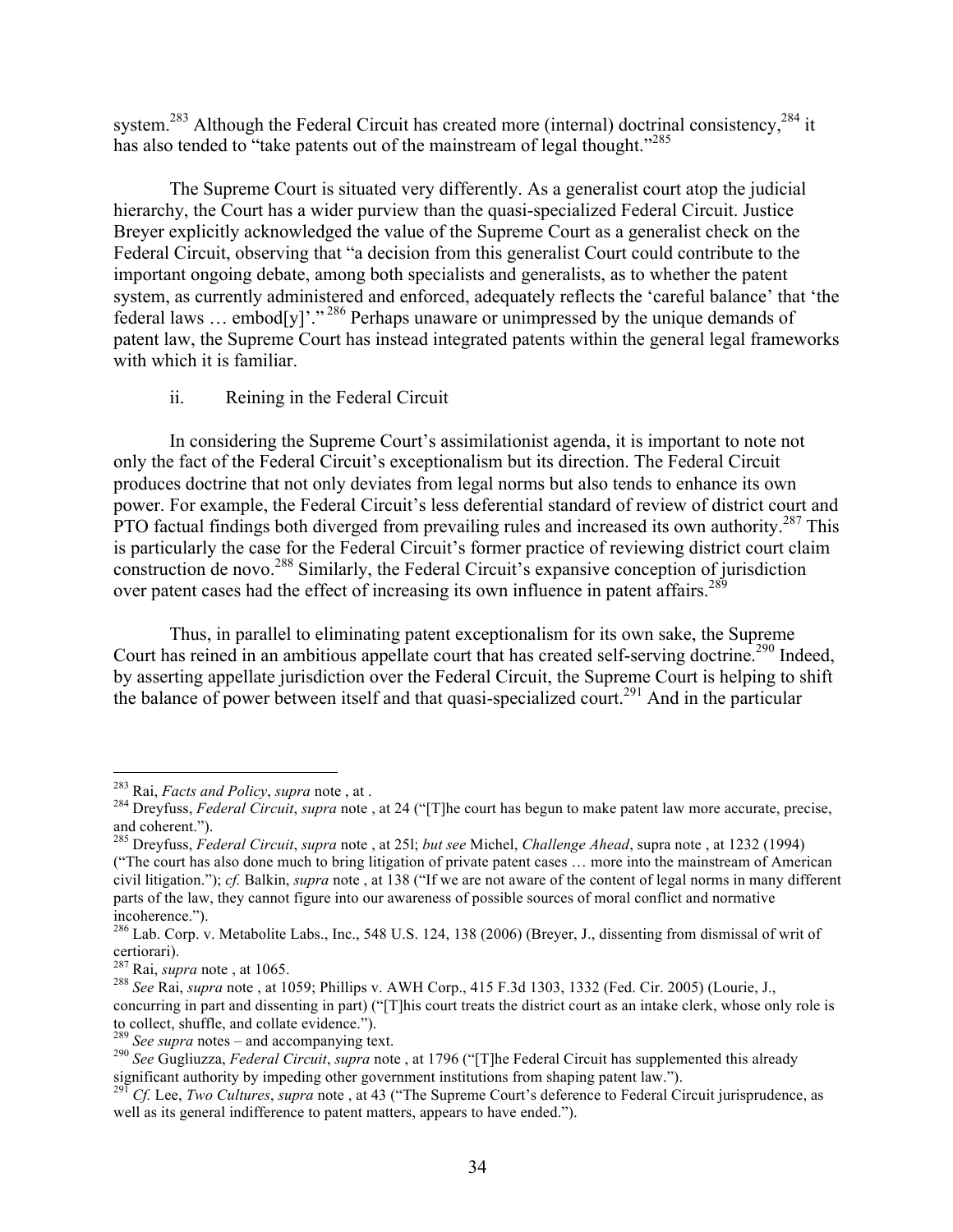structural doctrines enunciated, the Court is also elevating district courts and the  $\text{PTO}^{292}$  in influence relative to the Federal Circuit. Thus, at a meta level, just as the Supreme Court has sought to bring patent doctrine in line with general legal standards, it has also sought to bring the Federal Circuit in line with what the Court perceives as its proper role in the federal judiciary. In addition to tamping down exceptionalist patent doctrine from the Federal Circuit, the Supreme Court's assimilationist project tamps down the Federal Circuit itself.

# iii. Canvassing a Wider Array of Policy Interests

On related lines, the Supreme Court considers and responds to a wider set of policy interests than the Federal Circuit. Although the Federal Circuit has a reputation for not considering policy interests in its decisions,<sup>293</sup> that is not really the case. The writings and opinions of its judges consistently emphasize the policy interests of certainty, predictability, and clear notice in patent law, <sup>294</sup> which contribute to the Federal Circuit's embrace of bright-line rules. At least ostensibly, the Federal Circuit is also attuned to the patent system's overall policy objective "to promote the Progress of Science and useful Arts."295 Indeed, the implicit assumption of much Federal Circuit doctrine is that strong patent rights, bright-line rules, and occasional exceptions from general legal norms will best promote technological progress.

The Supreme Court, however, is attuned to a broader set of policy interests. To be sure, the Court frequently pledges fealty to the Constitutional objective of promoting technological progress,<sup>296</sup> though interestingly it often deploys weakened patent rights and holistic standards to achieve that aim. The Court is less explicit in valuing certainty as an overriding policy objective. In a broader sense, as Judge Linn of the Federal Circuit acknowledges, while the Federal Circuit tends to focus on providing bright-line rules for business people navigating patent law, the Supreme Court "deals with legal principles and the policy implications they engender."<sup>297</sup> As manifested in its assimilationist agenda, the Court cares not only about certainty and promoting technological progress but also about the macroscopic aim of ensuring coherence and consistency in diverse areas of federal law.

Implicitly, the Supreme Court also prioritizes the policy aims inhering in various transsubstantive statutory and doctrinal regimes. Thus, the Court appears to countenance the policy determination embodied in the Federal Rules of Civil Procedure that appellate courts should

 <sup>292</sup> *See* Clarisa Long, *The PTO and the Market for Influence in Patent Law*, 157 U. PENN. L. REV. 1965,1973 (2009)

<sup>(</sup>characterizing Zurko as one of several attempts by which the PTO has sought to expand its influence).<br><sup>293</sup> See Rai, *supra* note, at 1101; *supra* note and accompanying text.<br><sup>294</sup> Taylor, *Precedent and Policy*, *supra* 

<sup>&</sup>lt;sup>295</sup> U.S. Const., art. I, sec. 8, cl. 8; *but see* Thomas, *supra* note, at 796 ("Innovation policy incorporates other values that present an uneasy fit with the Federal Circuit's chosen rules.").

<sup>&</sup>lt;sup>296</sup> See, e.g., LabCorp v. Metabolite Labs., Inc., 548 U.S. 124, 126 (2005) ("[S]ometimes *too much* patent protection can impede rather than 'promote the Progress of Science and useful Arts") (Breyer, J., dissenting from dismissal of writ of certiorari).

<sup>297</sup> Linn, *supra* note , at 7; *see also* Mullally, *supra* note , at 1126-28 (describing the value of bright-line rules to the PTO).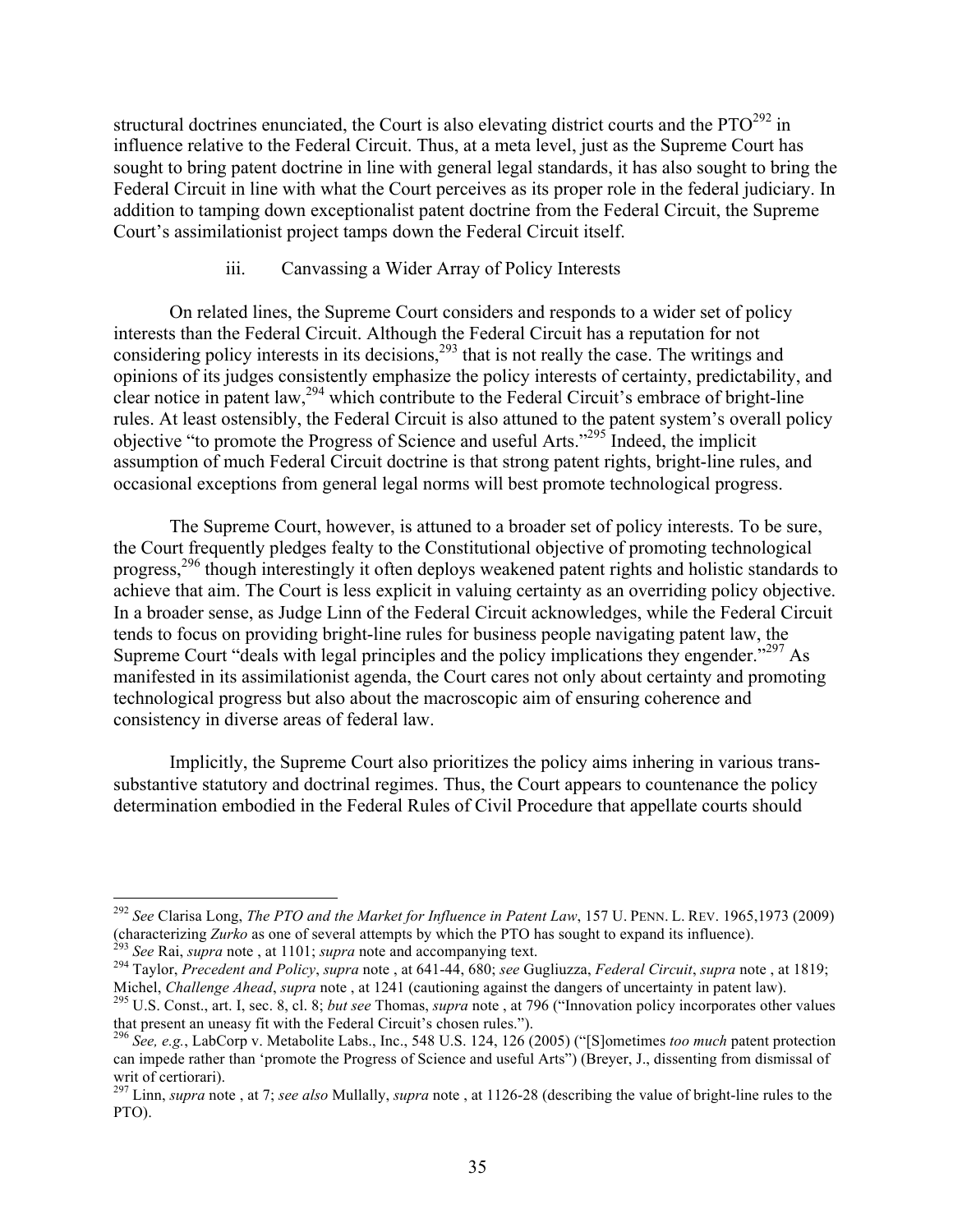review factual findings for clear error.<sup>298</sup> The Court has given significant shrift to the policy rationale of the APA, which seeks "greater uniformity of procedure and standardization of administrative practice."<sup>299</sup> And the Court has signed on to a modest conception of "arising" under" jurisdiction that, among other effects, serves interests of vertical federalism by ensuring a greater role for state courts to adjudicate legal disputes involving patents.<sup>300</sup> Due to its superior position and holistic perspective, the Supreme Court is better situated to weigh and address these various policy interests than the Federal Circuit. As Jack Balkin observes, "few people have considered all the possible conflicts among rules across different areas of law. Compartmentalization of law into different subject areas probably exacerbates this phenomenon."<sup>301</sup> As a generalist court at the top of the judicial hierarchy, the Supreme Court is more likely to value synthesis $302$  and to identify, assess, and resolve divergences between various areas of law.

There is, of course, an interesting institutional irony in these dynamics. The Federal Circuit has largely succeeded in unifying patent law due to its near-exclusive jurisdiction over patent appeals.<sup>303</sup> However, in unifying patent law and rendering it more determinate, it has created an "exceptional" body of doctrine that deviates from general legal norms. The Supreme Court, animated by its generalist orientation and a wider array of policy interests, has sought to unify patent doctrine with general legal principles. In so doing, however, it has shorn the "unified" patent law arising from the Federal Circuit of much of its doctrinal exceptionalism and uniqueness.

iv. Relying on General Legal Principles to Navigate Technical Patent Issues

There are, of course, less charitable reasons to explain the Supreme Court's assimilation of patent law. Somewhat pessimistically, the Court may resort to general principles of law to ease cognitive burdens when engaging technical elements of the patent system. This can occur in several ways. First, analogical reasoning allows the Supreme Court to rely on familiar legal principles when navigating unfamiliar questions of patent doctrine. This is perhaps best illustrated by *Global-Tech v. SEB*, where the court drew on a completely unrelated field, criminal law, to elucidate the "willful blindness" standard for induced infringement.<sup>304</sup> Though this may appear incongruous, criminal law is probably more familiar than doctrines of indirect

 <sup>298</sup> *See generally* Anderson v. Bessemer, 470 U.S. 564, 574 ("The trial judge's major role is the determination of fact, and with experience in fulfilling that role comes expertise."); Wainwright v. Sykes, 433 U.S. 72, 90 (1977) (noting that the trial on the merits should be the "'main event,' so to speak, rather than a 'tryout on the road'").

 $^{299}$  Wong Yang Sung v. McGrath, 339 U.S. 33, 41 (1950); Director, OWCP v. Greenwich Collieries, 512 U.S. 269, 271 (1994); *see* Scalia, *supra* note , at 363 ("[The Supreme Court has] regarded the APA as a sort of superstatute, or subconstitution, in the field of administrative process: a basic framework that was not lightly to be supplanted or

embellished.").<br><sup>300</sup> *Cf.* Grossi, *supra* note, at 973 (noting the importance of "structural interpretation" and federalism in legal process approaches to adjudication).<br><sup>301</sup> Balkin, *supra* note , at 139.

<sup>&</sup>lt;sup>302</sup> *Cf.* Holton, *supra* note , at 15 (describing great synthetic scientists like Darwin, Maxwell, and Einstein who "like to stand, as it were, on a high mountain from which they have, at a glance, the whole varied landscape below"). <sup>303</sup> Rochelle Cooper Dreyfuss, *In Search of Institutional Identity: The Federal Circuit Comes of Age*, 23 BERKELEY

TECH. L.J. 787, 789 (2008) [hereinafter Dreyfuss, *Institutional Identity*]. <sup>304</sup> *See supra* note – and accompanying text.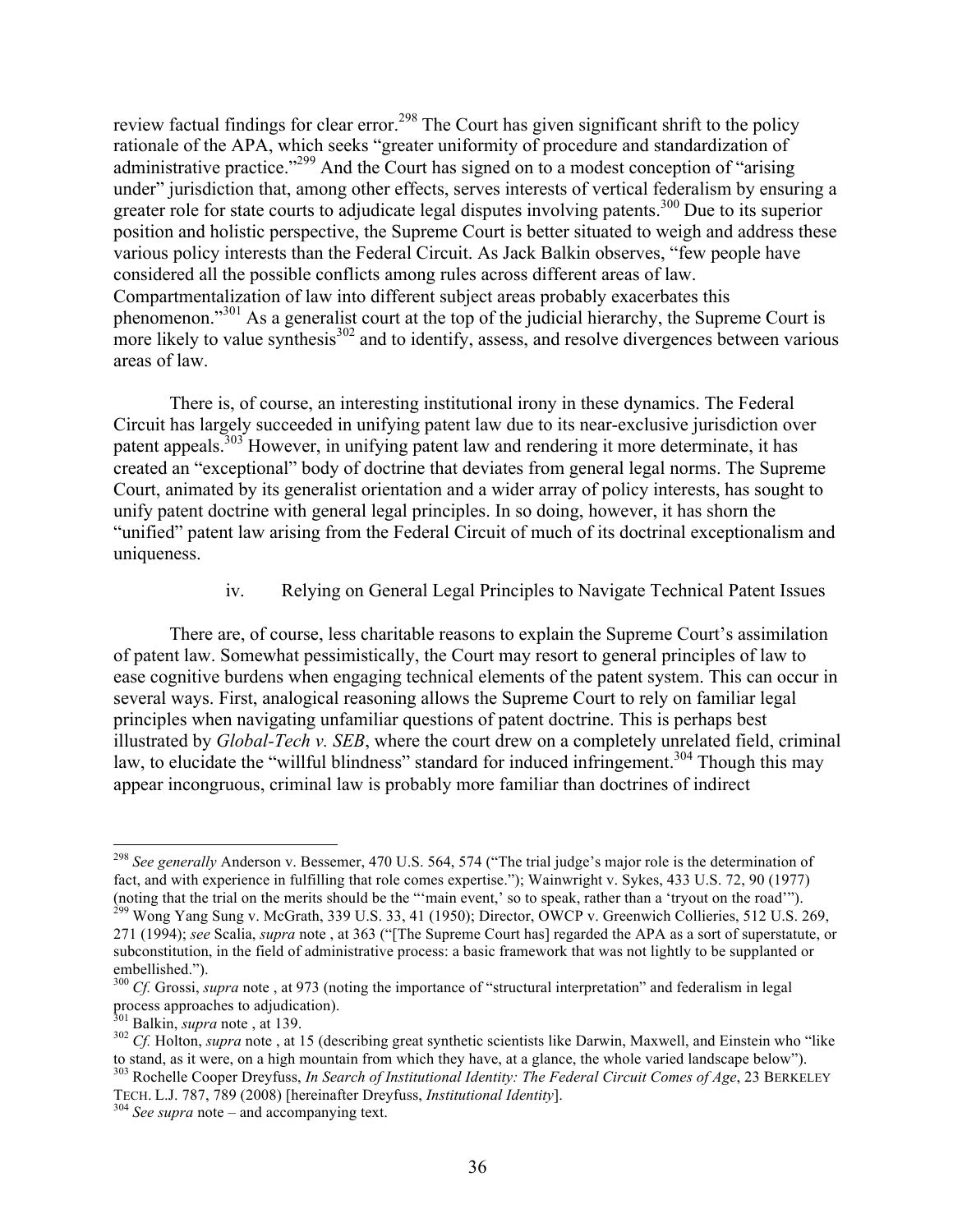infringement to the justices of the Supreme Court, including Justice Alito, a former United States Attorney who wrote the majority opinion.

Such invocation of the familiar is also evident in *Teva v. Sandoz*, which held that appellate courts should review district court factual findings informing claim construction for clear error.<sup>305</sup> The Court used an analogy to illustrate a framework in which claim construction remains an ultimate question of law while its subsidiary factual inquiries are reviewed for clear error. Drawing again on criminal law, it noted that appellate courts review de novo a district court's determination of the voluntariness of a confession while reviewing subsidiary factual questions, such as whether the police intimidated the defendant, for clear error.<sup>306</sup> Here again, recourse to an unrelated (but more familiar) area of law helped guide the Court. Reasoning by analogy is a hallmark of generalist common law courts, and it eases cognitive burdens by providing a familiar intellectual foundation for engaging unfamiliar patent doctrine.

Second, invoking broad legal principles—or even the rhetorical trope of legal consistency itself—can shield Supreme Court justices from engaging difficult technical details of patent law. Patent adjudication generates significant cognitive burdens, particularly for generalist courts, due in large part to the complex technologies often at stake.<sup>307</sup> Furthermore, patent law *itself*, which is rather arcane, can also be quite technically complex.<sup>308</sup> As Justice Scalia once observed in a patent case, "That point [of patent doctrine] is much less tied to general principles of law with which I am familiar, and much more related to the peculiarities of patent litigation, with which I deal only sporadically."309 And more recently in oral argument in *Gunn v. Minton*, Justice Scalia further observed, "Federal judges … are not interested in … getting into the weeds of patent law."<sup>310</sup> And even if a particular patent doctrine is not especially complicated, such as the Federal Circuit's rule of de novo review of claim construction, understanding the importance and implications of such seemingly simple rules requires an intimate knowledge of the patent system and innovation dynamics. Faced with patent doctrine that raises technical challenges, it is not surprising that Supreme Court justices would grasp for more familiar legal concepts for guidance.

Along these lines, invoking trans-substantive legal principles allows Supreme Court justices to "short circuit" detailed doctrinal and contextual analyses of patent law, thus reducing cognitive demands. As I have explored in other work, the manner in which doctrine is structured, as well as particular modes of legal reasoning, can vastly impact the cognitive burdens of patent adjudication.<sup>311</sup> For instance, the Supreme Court's preference for holistic standards has, perhaps ironically, increased cognitive demands on generalist judges, for such standards often require detailed factual examinations of technologies and their context. The Supreme Court's assimilation of patent law represents an opposite phenomenon. By invoking general legal principles to resolve questions of patent law, the Supreme Court *decreases* its engagement with

<sup>&</sup>lt;sup>305</sup> Teva Pharms. v. Sandoz, Inc., 135 S.Ct. 831 (2015).<br><sup>306</sup> 135 S.Ct. at 842.<br><sup>307</sup> Lee, *Two Cultures*, *supra* note , at 9-12.<br><sup>308</sup> Lee, *Two Cultures*, *supra* note , at 12-13. The complexity of patent law, of cou doctrine at issue.<br><sup>309</sup> Cardinal Chem. Co. v. Morton Int'l Inc., 508 U.S. 83, 103 (1993) (Scalia, J., concurring).

<sup>&</sup>lt;sup>310</sup> Transcript of Oral Argument at 48, Gunn v. Minton, 133 S. Ct. 1059 (2013) (No. 11-1118).<br><sup>311</sup> See Lee. *Two Cultures*, *supra* note.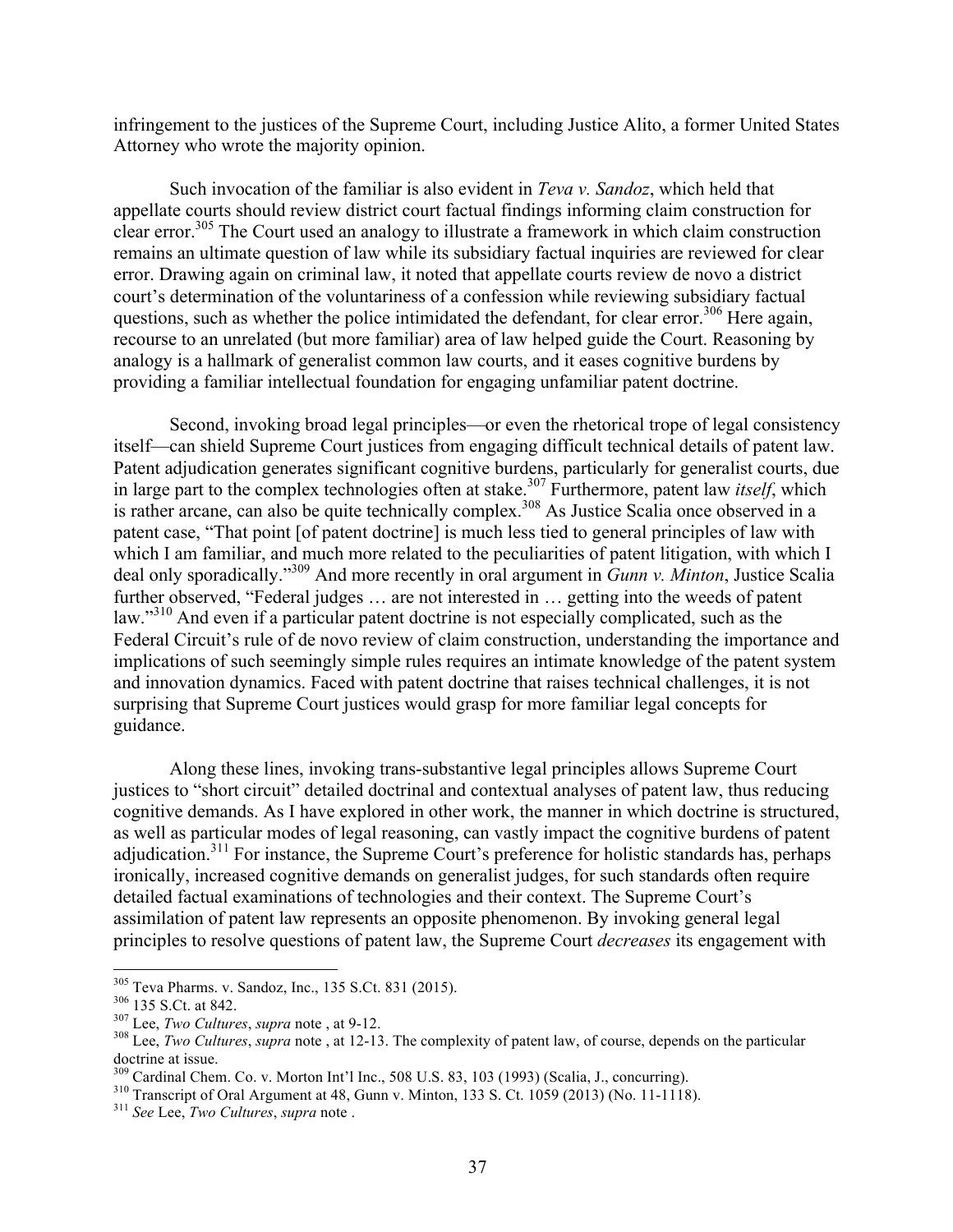the particularities of the patent system and thus decreases its own cognitive burdens.<sup>312</sup> The Supreme Court need not wrestle with the intricacies of patent law if a general rule is available to resolve the legal question at hand.

This dynamic is evident, for example, when comparing the differing approaches of the Federal Circuit and the Supreme Court to claim construction. The Federal Circuit had fashioned a specialized rule whereby claim construction, which encompasses factual determinations, was reviewed de novo on appeal.<sup>313</sup> This decision was the controversial outcome of years of debate among Federal Circuit judges, who were acutely aware of the unique role of claim construction in patent litigation and the ways that de novo versus more deferential review might impact the patent system. This decision also considered extensive input from the technology community. The Supreme Court's analysis in *Teva*, however, largely sidesteps these complex and nuanced debates.314 In its brief opinion, the Court did not extensively examine the rather unique role of claim construction in patent litigation, relying instead on Federal Rule of Civil Procedure 52(a)(6) that appellate courts should review district court factual findings for clear error. Invoking the Federal Rules of Civil Procedure, the APA, or any other transcendent principle allows the Court to short circuit more nuanced analysis, obviating deep engagement with the particularities of patent doctrine and practice.<sup>315</sup>

# v. Legitimizing New Doctrine through the Rhetoric of Assimilation

One of the most striking aspects of the Supreme Court's assimilation of patent law is that in some cases, it doesn't involve assimilation at all, at least in the traditional sense of conforming exceptional doctrine to some pre-existing norm. As noted above, the Court's assimilationist project has involved creating new doctrine and labeling it as mainstream as well as reversing the Federal Circuit on open questions of law or even when it had faithfully applied precedent.<sup>316</sup> These maneuvers reveal a rhetorical dimension to assimilation that transcends its value as a substantive jurisprudential goal. In short, the rhetoric of assimilating patent doctrine to some preexisting standard can enhance the perceived legitimacy of new doctrine and obscure its exceptional nature. This is evident, for instance, in the Court's *eBay* decision, which framed a novel equitable test (which is well-tailored to the patent context) as a historical, general standard to govern all injunctions.<sup>317</sup> Framing this test in the language of assimilation and universality enhanced its legitimacy and may promote its faithful adoption by lower courts.

Ironically, the rhetoric of assimilation represents a powerful tool for justifying a significant departure from settled precedent. This is the case, for instance, in *Illinois Tool Works v. Independent Ink, Inc*. There, the Federal Circuit faithfully applied existing antitrust precedent in holding that the presence of a patent in a tying arrangement gave rise to a presumption of

<sup>&</sup>lt;sup>312</sup> Such doctrine may also be easier to apply for lower courts, thus decreasing their cognitive burdens.<br><sup>313</sup> *See* Lighting Ballast Control LLC v. Philips Electronics North America Corp., 744 F.3d 1272 (Fed. Cir. 2014) but see Anderson & Menell, *supra* note, at 61 (finding a trend of informal deference in more recent opinions).<br><sup>314</sup> See supra notes – and accompanying text.<br><sup>315</sup> Cf. Grossi, *supra* note, at 1010 ("[T]he application of

the substance of the matter.").<br> $\frac{316}{3}$  See supra notes – and accompanying text.

<sup>&</sup>lt;sup>317</sup> *See supra* notes – and accompanying text.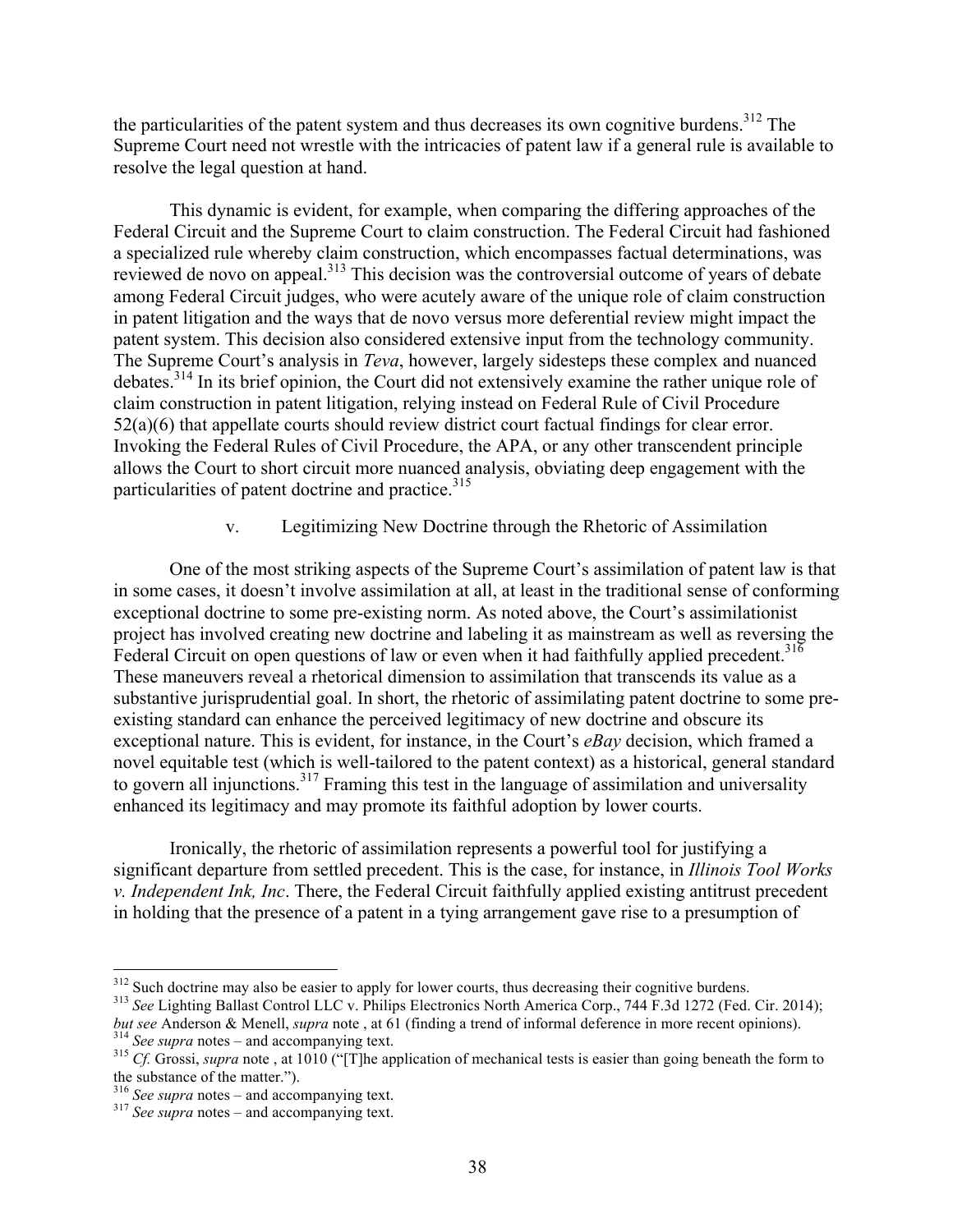market power.<sup>318</sup> The Supreme Court, however, utilized the language of assimilation to shift the doctrine in a new direction. Citing the desire to conform patent and antitrust doctrine, the Court altered antitrust doctrine to eliminate the presumption of market power in tying arrangements involving patents. The Court thus invoked the legitimizing rhetoric of assimilation to help justify a new doctrinal innovation.

#### PART V. TOWARD A REFINED EXCEPTIONALISM FOR PATENT LAW

Turning to normative considerations, this Part questions the categorical value of universality and provides recommendations for a refined exceptionalism for patent law. It argues, not surprisingly, that the appropriateness of patent exceptionalism depends on context. While broad legal consistency and coherence are important values that the Supreme Court should uphold, the Federal Circuit's unique institutional expertise warrants bending traditional rules of deference in some areas. However, the Supreme Court should vigilantly police self-aggrandizing jurisdictional moves by the Federal Circuit. In general, the Court should use open-ended, holistic standards (with appropriate guidance) that allow for broad applicability while maintaining flexible elaboration for particular situations. Furthermore, while this Article has focused primarily on courts as articulators of law, it identifies specific roles for Congress to define patent-related exceptions from general principles when warranted.

There are, of course, strong arguments for conforming patent law to general legal norms. As described above, there is a long tradition of valuing broad consistency in the law.<sup>319</sup> Furthermore, principles of justice and horizontal equity demand that "equals be treated equally."<sup>320</sup> Additionally, several trans-substantive legal regimes discussed in this Article, such as the Federal Rules of Civil Procedure and the APA, have broad consistency and elimination of exceptionalism as their animating purpose.<sup>321</sup> Uuniversality advances judicial and legal economy by allowing judges and lawyers to master a limited set of central principles that they can apply in myriad settings. Finally, having the same rules apply to all substantive fields of law decreases opportunities for rent-seeking and interest group politics inherent in exceptionalism. 322

These values, however, must be weighed against other policy interests. For better or for worse, patent law *is* different, and there are compelling reasons for selective doctrinal exceptionalism in particular areas. Before providing context-specific principles to guide patent exceptionalism, several words of constraint are in order. First, these prescriptions largely do not apply to the Supreme Court's engagement with "heartland" patent doctrine. As described above, the Court's assimilationist project is less apposite to technical doctrines such as patentable subject matter, nonobviousness, and the requirement of claim definiteness, which have little analog outside of patent law.323 Second, any prescriptions must consider the Supreme Court's

<sup>&</sup>lt;sup>318</sup> *See supra* notes – and accompanying text.<br><sup>319</sup> *See supra* Part I.<br><sup>320</sup> *Cf.* Louis Kaplow, *Horizontal Equity: Measures in Search of a Principle*, 42 NAT'L TAX J. 139, 139 (1989) (exploring horizontal equity in tax law and policy).

<sup>321</sup> *See, e.g.*, Marcus, *Trans-Substantivity*, *supra* note , at 1194 ("Trans-substantivity is one of the most fundamental principles of doctrinal design for modern civil procedure.") (citing Stephen B. Burbank, *Pleading and the Dilemmas*  of "General Rules", 2009 WIS. L. REV. 535, 536); Wong Yang Sung v. McGrath, 339 U.S. 33, 41 (1950).<br><sup>322</sup> Benjamin & Rai, *supra* note, at 274; *see* Dreyfuss, *Learn*, *supra* note, at 789-90.<br><sup>323</sup> See supra notes – and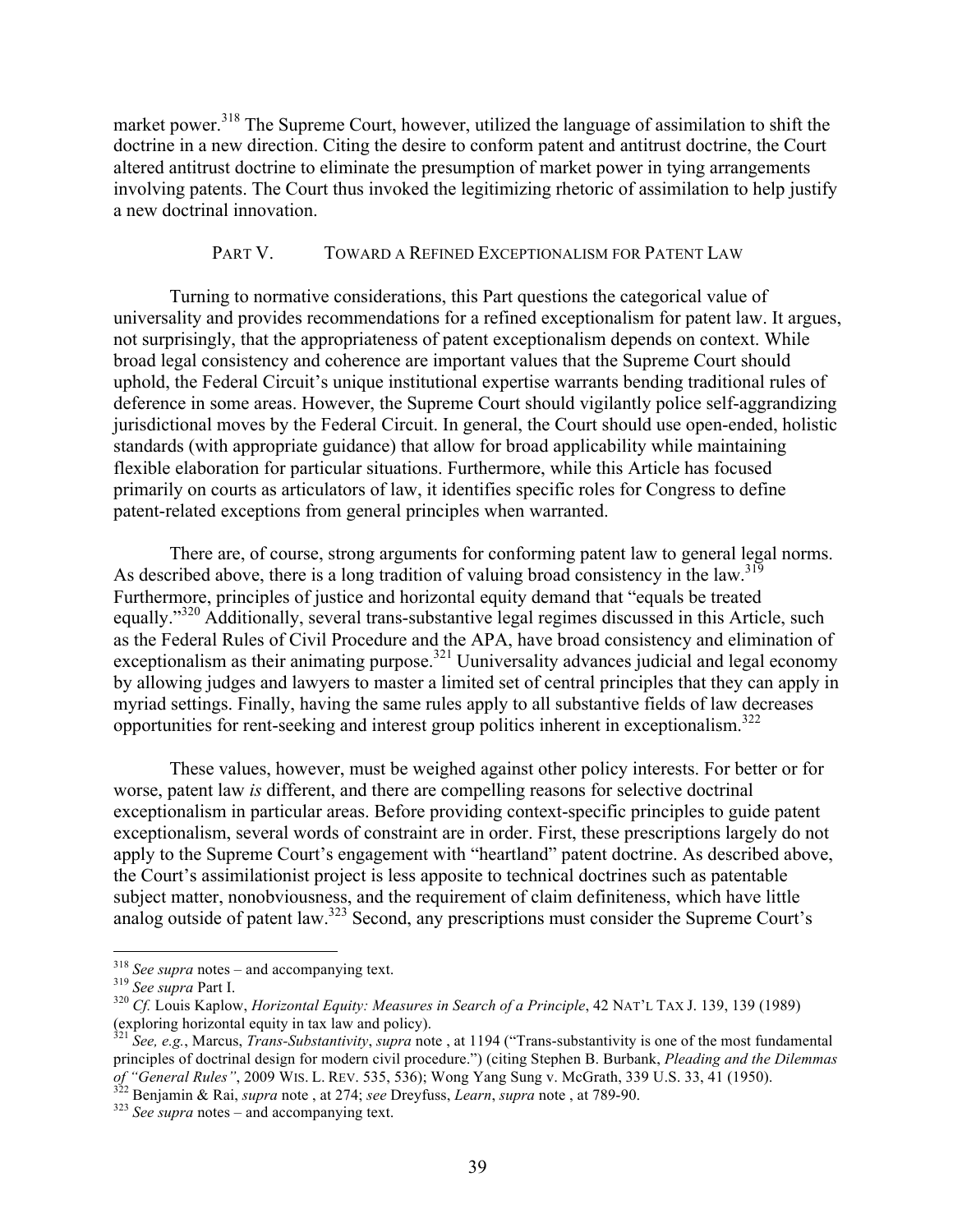institutional limitations in engaging patent law. Commentators have long criticized the Court's ability to understand patent law and craft effective doctrine.<sup>324</sup> The Supreme Court is also acutely aware of its limitations and is generally reluctant to "micromanag[e]" the Federal Circuit.<sup>325</sup> Accordingly, the following prescriptions advocate a rather modest role for the Supreme Court in shaping patent doctrine. Third and relatedly, however, it bears emphasizing that the procedural and "peripheral" areas of patent law subject to assimilation are those where the Supreme Court enjoys special institutional advantages. While the Court may struggle with the technical details of substantive patent law, its holistic, generalist nature renders it uniquely suited to fitting patent law (or any other specialized field of doctrine) into a broader legal fabric.

Where a legal standard exists for a discrete issue implicated in general litigation (including patent litigation), deviating from that norm is not usually warranted. Thus, for instance, the Supreme Court correctly rejected the Federal Circuit's exceptional definition of "exceptional" cases for purposes of awarding attorney's fees as well as the Federal Circuit's unusual practice of reviewing such determinations de novo.<sup>326</sup> Instead, the Supreme Court adopted a much more commonplace definition of an "exceptional" case as "simply one that stands out from others with respect to the substantive strength of a party's litigating position … or the unreasonable manner in which the case was litigated."327 Illustrating a theme to which this Article will return, the Supreme Court's formulation is particularly helpful because of its openended, tailorable nature. The Court's flexible standard for attorney's fees allows district courts to address particular challenges in patent litigation (such as patent trolls) while not hamstringing courts in other types of litigation with a rigid rule.

Furthermore, subject to qualification, analogizing from unrelated areas of law to illuminate novel questions of patent doctrine may be helpful. This is the case, for example, with the Court's borrowing from criminal law to inform the mental state for induced infringement.<sup>328</sup> While such borrowing may seem incongruous at first glance, it also enhances understanding of a new standard. Rather than construct a sui generis rule, the Court can invoke a familiar concept for which reams of precedent exist.<sup>329</sup> Of course, analogies can obscure as much as they

 <sup>324</sup> *See, e.g.*, Donald S. Chisum, *The Supreme Court and Patent Law: Does Shallow Reasoning Lead to Thin Law?*, <sup>3</sup> MARQ. INTELL. PROP. L. REV. 1, 4 (1999); John F. Duffy, *The Festo Decision and the Return of the Supreme Court to the Bar of Patents*, 2002 SUP. CT. REV. 273, 76 (2002); John M. Golden, *The Supreme Court as "Prime Percolator": A Prescription for Appellate Review of Questions in Patent Law*, 56 UCLA L. REV. 657, 662, 720 (2009); Mark D. Janis, Patent Law in the Age of the Invisible Supreme Court, 2001 U. ILL. L. REV. 387, 408 (2001).<br><sup>325</sup> Nautilus, Inc. v. Biosig Instruments Inc., 134 S.Ct 2120, 2130 (2014) (quoting Warner-Jenkinson Co. v Davis Chemical Co., 520 U.S. 14, 40 (1997)). However, more recent pronouncements have been less deferential to expertise and the specialized nature of the Federal Circuit. Holbrook, *Explaining*, *supra* note , at 75. *See, e.g.*, Holmes Grp., Inc. v. Vornado Air Circulation Sys., Inc., 535 U.S. 826, 839 (2002) (Stevens, J., concurring in part and concurring in the judgment) ("[O]ccasional decisions by courts with broader jurisdiction will provide an antidote to the risk that the specialized court may develop an institutional bias."); Lab. Corp. of Am. Holdings v. Metabolite Labs., Inc., 548 U.S. 124, 128 (2006) (Breyer, J., dissenting) ("[A] decision from this generalist Court could contribute to the important ongoing debate, among both specialists and generalists, as to whether the patent system, as currently administered and enforced, adequately reflects the 'careful balance' that 'the federal patent laws ... embod[y].'"). (quoting Bonito Boats, Inc., v. Thunder Craft Boats, Inc., 489 U.S. 141 (1989)).<br><sup>326</sup> See supra Part III.D.ii.

<sup>&</sup>lt;sup>327</sup> Octane Fitness, LLC v. ICON Health & Fitness, Inc., 134 S.Ct. 1749, 1756 (2014).<br><sup>328</sup> See supra Part III.C.i.<br><sup>329</sup> See, e.g., Commil USA, LLC v. Cisco Systems, Inc., (May 26, 2015), slip op. at 13.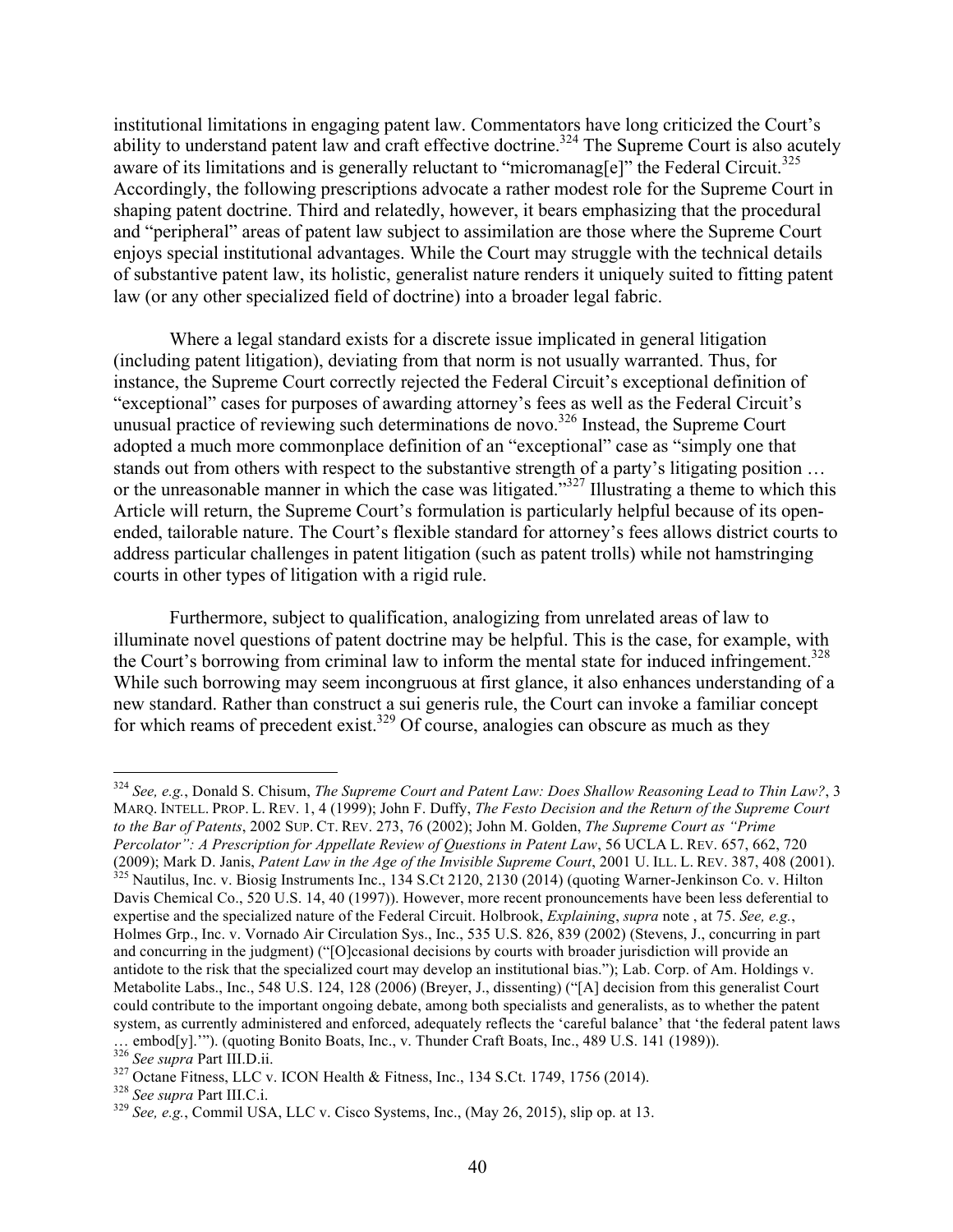illuminate.<sup>330</sup> In drawing analogies, the Supreme Court (as well as all courts) must be aware of the differences between the bridged concepts and the limitations of comparisons.

In some contexts, however, the unique role of the Federal Circuit justifies some deviation from general legal norms. In particular, the exceptional nature of the Federal Circuit pushes against the general scheme of appellate review embodied in the Federal Rules of Civil Procedure. Commentators have argued that because the Federal Circuit is a quasi-specialized court, it should not be subject to general principles of deferential review of district court factual findings.<sup>331</sup> As Rochelle Dreyfuss observes, "it seems somewhat peculiar to allow a layman's decision to stand on a technical issue such as the content of prior art, when the experienced judges of the CAFC, and the experts they employ, think that the finding is wrong, but not 'clearly erroneous.'"<sup>332</sup> Responding to the Supreme Court's holding in *Dennison*, she argues in favor of the Federal Circuit enjoying a broader role in fact finding "or at least, an ability to require both juries and trial judges to find facts with greater particularity."<sup>333</sup>

Although this article has focused on court-made doctrine, Congress has an important role to play in considering high-level questions of patent law and institutional design. As noted, Congress has already demonstrated its willingness to statutorily overrule assimilationist doctrine and legislate patent exceptionalism.<sup>334</sup> This is evident in Congress's overruling of *Holmes Group* in the 2011 America Invents Act, which extends jurisdiction over patent appeals to the Federal Circuit when a patent issue arises in a compulsory counterclaim.<sup>335</sup> In the present context, legislation may be warranted to allow the Federal Circuit greater authority to review facts found by district courts given the Federal Circuit's expertise and familiarity with patent litigation.<sup>336</sup> Furthermore, although the Supreme Court's *Teva* decision resolves the question of appellate review of claim construction (at least for now), there are defensible reasons for favoring more authority for the Federal Circuit in this domain, again because of its specialized expertise. It would be useful for Congress to weigh in on this issue given the uniqueness and importance of claim construction in patent litigation.

The expertise of the Federal Circuit also pushes against traditional canons of agency deference in the APA. As explored above, Attorney General Clark's 1947 Manual on the Administrative Procedure Act explicitly stated that the operative provision of the APA, 5 U.S.C. § 704, did not apply to appellate review of Patent Office factual findings by the Court of Customs and Patent Appeals. <sup>337</sup> More broadly, traditional canons of deference to specialized agencies are less relevant when applied to a quasi-specialized appellate court, for that court also

<sup>&</sup>lt;sup>330</sup> *See* Jacob S. Sherkow, *Patent Infringement as Criminal Conduct*, 19 MICH. TELECOMM. & TECH. L. REV. 1, 31-<br>39 (2012) (criticizing *Global Tech*'s importation of a criminal law concept into patent law).

<sup>&</sup>lt;sup>331</sup> Dreyfuss, *Federal Circuit*, *supra* note, at 47-53; Rai, *Facts and Policy*, *supra* note, at 1088.<br><sup>332</sup> Dreyfuss, *Federal Circuit*, *supra* note, at 48.<br><sup>333</sup> Dreyfuss, *Federal Circuit*, *supra* note, at 61-62.

revising the Federal Rules of Civil Procedure to give the Federal Circuit more power to review facts or power to decide when to review facts."). <sup>337</sup> *See supra* note .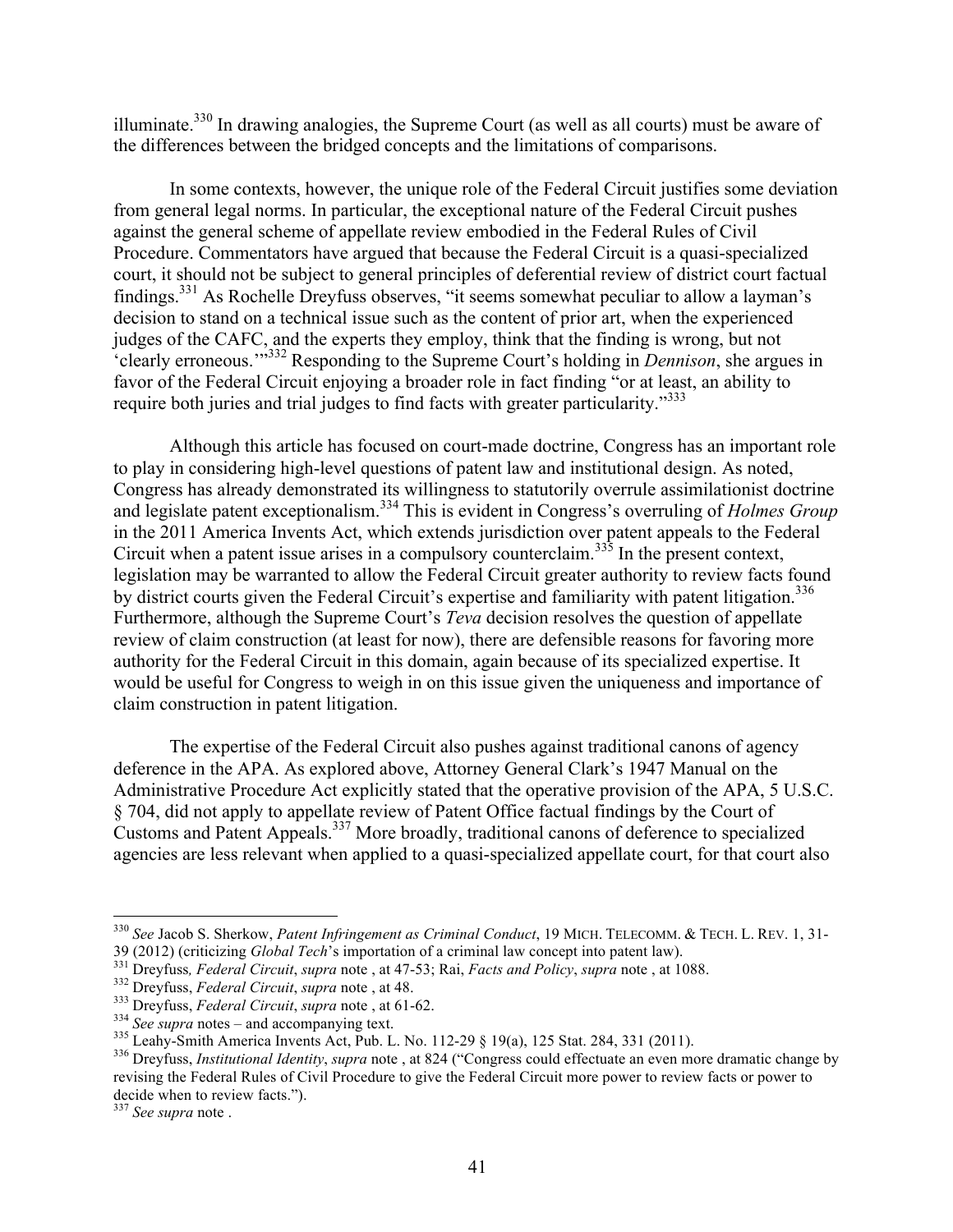possesses subject-matter expertise.<sup>338</sup> Notably, while the Supreme Court applied the APA to Federal Circuit review of PTO factual findings in *Dickinson v. Zurko*, it conceded that the Federal Circuit, due to its expertise in patent law, could review PTO fact finding "through the lens of patent related experience."<sup>339</sup> Even if the Court were not willing to recognize an exception to the APA, Congress could step in to legislate a less deferential standard of review by the Federal Circuit based on its evaluation of relative institutional expertise.

Although the Federal Circuit's expertise in patent affairs is an asset to be exploited, the court's ambitions must be properly cabined. Thus, the Supreme Court has been rightly vigilant to reject the Federal Circuit's attempts to expand its own jurisdiction, and federal jurisdiction more generally, over legal disputes involving patents.<sup>340</sup> For instance, while the Federal Circuit has expressed fealty to traditional principles of jurisdiction and federalism, it is not surprising that it has embraced a broad conception of federal jurisdiction over patent disputes, based partly on rationales of expertise and uniformity.<sup>341</sup> In this regard, the principles of trans-substantivity and the general applicability of law are useful mechanisms to police potentially self-aggrandizing doctrine. <sup>342</sup> While the Supreme Court may not enjoy any comparative advantage in the technical details of patent doctrine, it enjoys a particular advantage in balancing various institutional actors given its position at the top of the judicial hierarchy.<sup>343</sup> A more parsimonious conception of "arising under" jurisdiction, for example, serves interests of vertical federalism that the Federal Circuit may not consider sufficiently.<sup>344</sup>

Turning to rhetorical uses of assimilation, such doctrinal maneuvers may be quite problematic. First, they tend to obscure the exceptional nature of new doctrine, providing more legitimizing cover than may be warranted. Second, such assimilation may be problematic when the Court designs rules specifically for patent disputes but frames them in the language of universality, thus ensuring their application to other contexts. For instance, the Court's fourfactor test in *eBay* is well-crafted to limit the availability of injunctions for patent trolls, but it may cause unintended problems in other areas of law.<sup>345</sup> Furthermore, the Court's holding in *Teva* that factual findings are to be reviewed for clear error is well-suited to the relatively crisp

 <sup>338</sup> Benjamin & Rai, *supra* note , at 317 ("[A] normatively attractive level of deference [to the PTO] could differ in certain ways from the deference provided by administrative law doctrine."); Arti K. Rai, *Growing Pains in the Administrative State: The Patent Office's Troubled Quest for Managerial Control*, 157 U. PA. L. REV. 2051, 2056 (2009) ("[The Federal Circuit] can lay claim to specialization and expertise—two characteristics that administrative law scholars typically see as the exclusive attributes of agencies.") [hereinafter Rai, *Growing Pains*].<br><sup>339</sup> Dickinson v. Zurko, 527 U.S. 150, 163 (1999).<br><sup>340</sup> See supra Part III.A.iii. Cf. Christianson v. Colt Indus.

Federal Circuit that it lacked jurisdiction to hear a case where the well-pleaded-complaint did not contain a patent issue and there was an alternative, non-patent theory available for the claims); Grossi, *supra* note, at  $341$  See, e.g., Air Measurement Techs., Inc. v. Akin Gump Strauss Hauer & Feld, L.L.P., 504 F.3d 1262, 1272 (Fed.

Cir. 2007).<br><sup>342</sup> *Cf.* Marcus, *Trans-Substantivity*, *supra* note, at 1195 ("Trans-substantivity . . . responds to a set of institutional deficits that can degrade the quality of procedural, interpretive, and administrat  $^{343}$  Mark D. Janis, Patent Law in the Age of the Invisible Supreme Court, 2001 U. ILL. L. REV. 387, 408 (2001); cf.

Marcus, *Trans-Substantivity*, *supra* note, at 1218 ("[T]rans-substantivity has to do with the proper allocation of decision-making power among government institutions based on their respective competencies.").

<sup>&</sup>lt;sup>344</sup> See Paul R. Gugliuzza, Patent Law Federalism, 2014 WISC. L. REV. 11, 69-70 (describing certain benefits to state court involvement in patent affairs); *but see* Grossi, *supra* note , at 1017 (criticizing the Court's decision in *Gunn v. Minton* because it renders it too easy to deny federal jurisdiction). <sup>345</sup> *See* Gergen et al, *supra* note .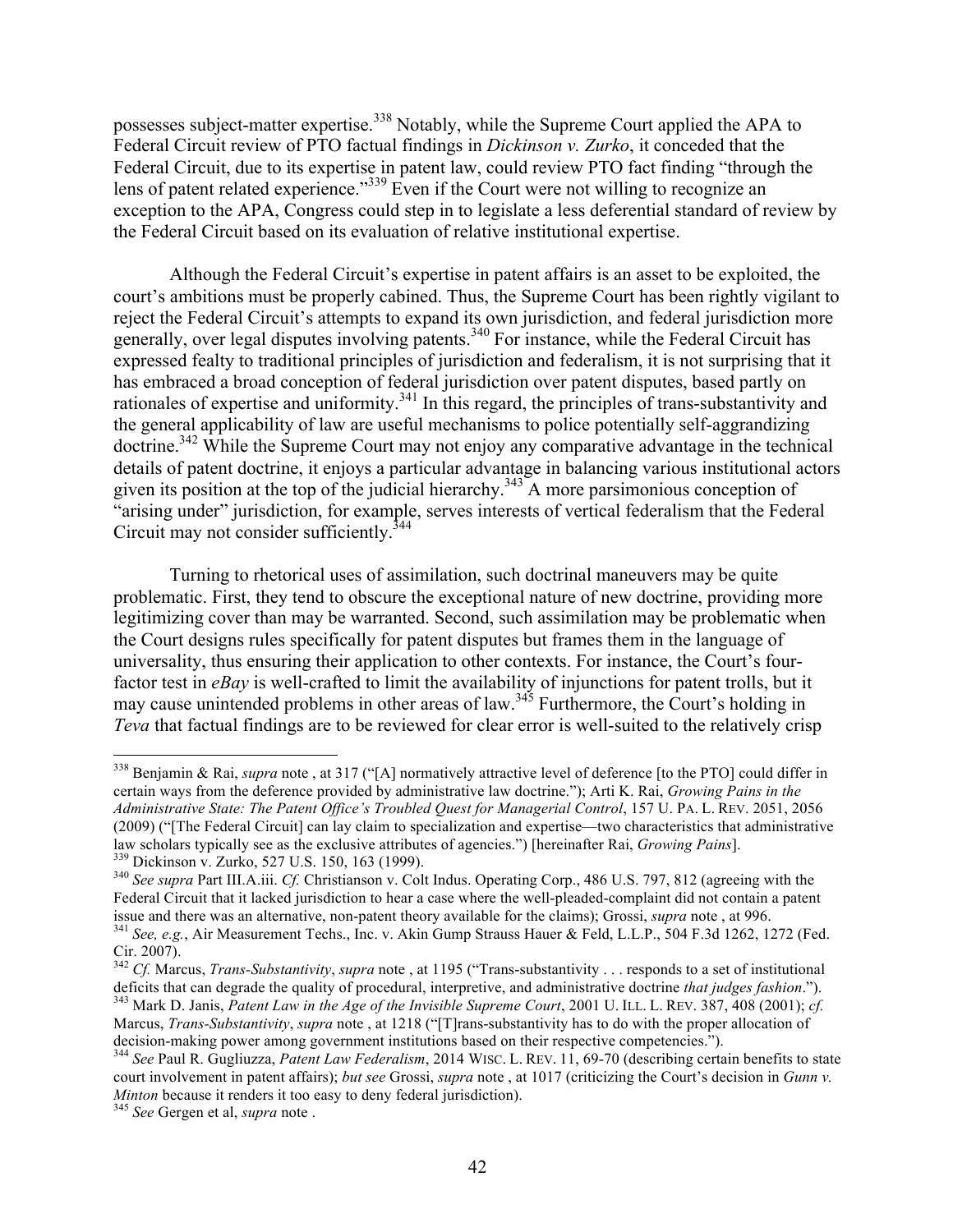distinction between intrinsic and extrinsic evidence in patent claim construction.<sup>346</sup> However, this distinction may not be as crisp in other areas of law, thus complicating applications of *Teva* elsewhere.

In general, the Supreme Court should aim for an "intermediate" form of legal assimilation that situates patent law within the general legal fold while still retaining flexibility to tailor doctrinal application to particular circumstances. This is the case with the Supreme Court's adoption of the "rule of reason"—the quintessential open-ended standard—in antitrust cases involving patents. <sup>347</sup> The Court's decision in *eBay v. MercExchange* comes close in this regard, though it somewhat misses the mark. There, the Court created a broad, equitable framework for determining the appropriateness of injunctive relief. It rejected the Federal Circuit's exceptional rule that virtually automatically granted an injunction after a finding of infringement and created a new (arguably, exceptional) standard to govern all injunctions.<sup>348</sup> However, as Gergen et al. observe, the Court may have gone too far in concretizing an analytical framework for injunctions that eliminated rebuttable presumptions that had served other areas of law so well.<sup>349</sup> In such cases, the Court should clearly strike down an offending rule but utilize open-ended language when articulating a new standard intended to apply to myriad contexts.<sup>350</sup>

These observations shed further light on the dynamic interplay of the Supreme Court and the Federal Circuit. Though the Federal Circuit and the Supreme Court both have their critics, commentators have recognized significant value in the ongoing dialogue between these two courts.<sup>351</sup> For example, the Federal Circuit's enthusiasm for expanding patent rights has been usefully tempered by the Supreme Court, whose bright-line rules also counterbalance the Federal Circuit's penchant for formalistic rules. The dichotomy between legal universality and exceptionalism is another axis along which the Supreme Court and the Federal Circuit can engage in fruitful dialogue. Like science itself, law progresses though a "kneading" process of expansion and contraction, generalization and division.<sup>352</sup> The Federal Circuit—and specialized bodies more broadly—plays a useful role in appreciating the uniqueness of its subject matter and tailoring rules accordingly. But the Supreme Court plays a useful role in checking such specialization and resituating specialized doctrine within the broader fabric of legal thought and practice.

<sup>346</sup> *See supra* notes – and accompanying text. <sup>347</sup> *See* Ghosh, *supra* note , at 102 ("The accommodation of patent and antitrust law occurs through the rule of reason standard."); *but see* Ghosh, *supra* note , at 102 (cautioning against the open-ended nature of the rule of reason); Andre I. Gavil, *Moving Beyond Caricature and Characterization: The Modern Rule of Reason in Practice*, 85 S.

CAL. L. REV. 733, 743-44 (2012) (same).<br>
<sup>348</sup> See supra notes – and accompanying text.<br>
<sup>349</sup> Gergen et al., *supra* note, at .<br>
<sup>350</sup> Cf. Dan L. Burk & Mark A. Lemley, *Is Patent Law Technology-Specific?*, 17 BERKELEY TE (2002) (observing that courts have applied the same patent doctrine somewhat differently in different technological contexts).

<sup>351</sup> *See, e.g.*, Dreyfuss, *What the Federal Circuit Can Learn*, *supra* note 15, at 794 ("Sharing their views—learning from one another—could enhance the operation of the patent system, shed light on the costs and benefits of specialization, ease the path for other specialized courts, and improve judicial administration more generally."); Lee, *Two Cultures*, *supra* note, at 81.<br><sup>352</sup> *Cf.* Holton, *supra* note, at 15-16 ("Indeed, the advancement of science has depended on the interaction and

alternation of [lumpers and splitters]—as if science moves on two feet.").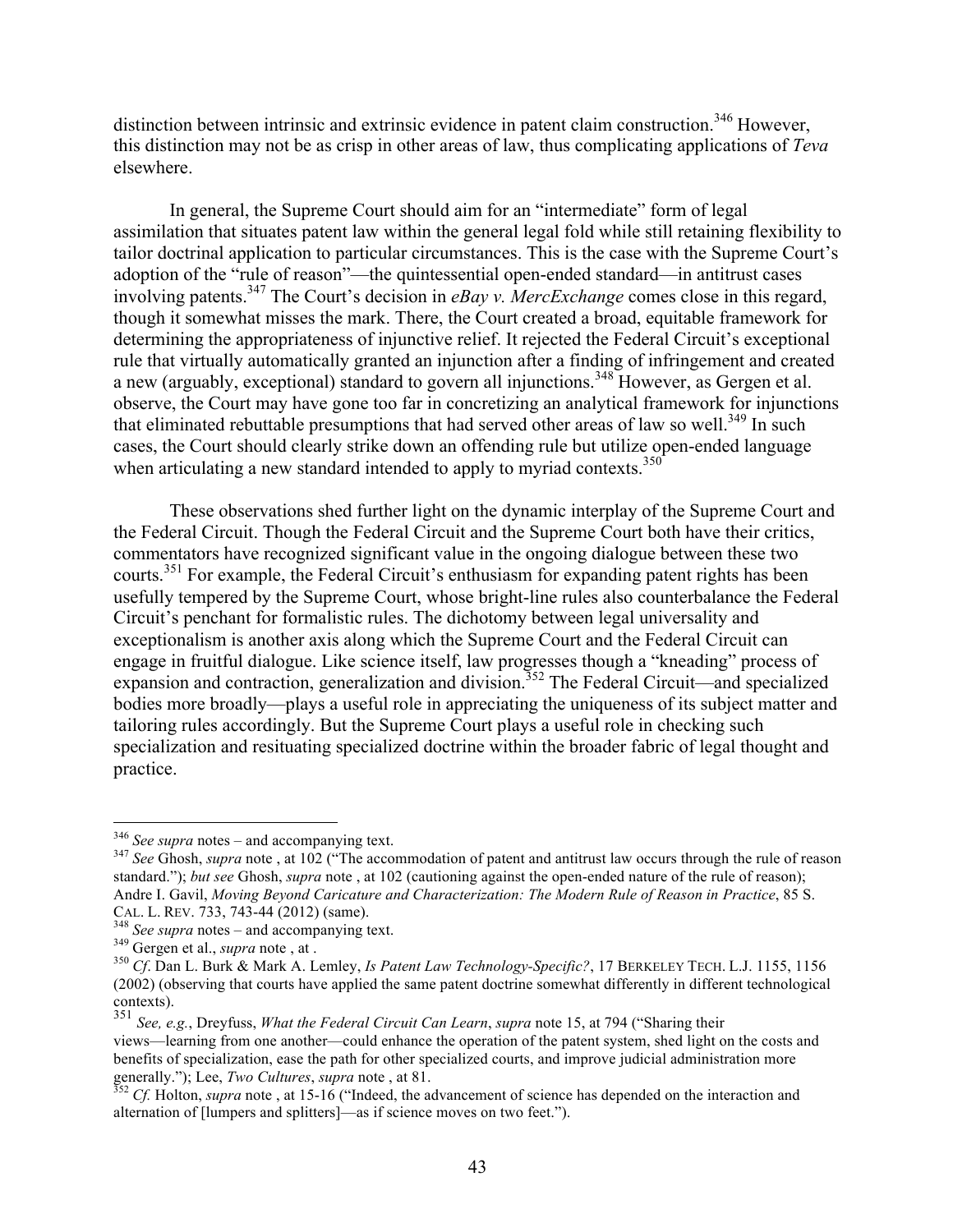### PART VI. UNIVERSALITY AND EXCEPTIONALISM REVISITED

Drawing on the forgoing analysis, this Part expands the focus to provide new insights on the tension between legal universality and exceptionalism more generally. Certainly, the values of universality and broad legal coherence still hold much sway, as evidenced by the Supreme Court's repeated assimilation of patent law to general legal principles. However, all rules have exceptions, and this Article reveals some principles to guide occasional divergences from norms to achieve greater individualization and specialization.

At the outset, one must question the desirability of strict legal consistency and universality as a normative end. Of course, the elegant, integrated systems of the formalists and realists possess much aesthetic and logical appeal. However, in a modern, fragmented, highly specialized society, where legal fields differ in substantial and technical ways, the value of strictly applying the same rules to all legal contexts is debatable.<sup>353</sup> Furthermore, laws and the subject matter they regulate are highly dynamic, further casting doubt on the appropriateness of rigid, one-size-fits-all frameworks.354 This Article takes the position that universality is a qualified good;<sup>355</sup> it represents a worthy overarching objective, but one that should admit of exceptions when warranted. The following principles can guide and limit such exceptionalism.

First, courts and other decision makers must balance a general preference for consistency against considerations of specialized institutional competence. For instance, the presence of the Federal Circuit, a quasi-specialized appellate court, substantively differentiates patent law from other areas of legal practice. It was this difference in institutional structure (manifested in one of the Federal Circuit's predecessor courts) that informed Attorney General Clark's recommendation that the APA should *not* apply to the Patent Office. The Federal Circuit's review of the PTO is simply not like the Ninth Circuit's review of the Bureau of Immigration and Customs Enforcement. In other areas of law, where a specialized, expert institution upsets familiar agency and court relationships, general rules predicated upon those familiar relationships need not necessarily apply.

Second, a program of universality must be attentive to the rationale justifying a particular set of general rules. Where that rationale does not apply, or does not apply with significant force, there may be reason to deviate from the rule. Like the realists of the early twentieth century, such an approach to universalism avoids a "mechanical jurisprudence" in favor of tying rules to their animating rationales and theories.<sup>356</sup> An example of this type of functionalist reasoning arises in Markman v Westview Instruments.<sup>357</sup> There, the Supreme Court confronted the question of whether judges or juries should perform claim construction. The Court acknowledged that claim construction rests on factual inquiries; ordinarily, this would counsel toward assigning this task

 <sup>353</sup> *See* Grossi, *supra* note , at 1010-11 ("Today, however, legal systems have become too complex to be managed by narrow rules and tests."). Ironically, of course, it was precisely the growth of legal complexity that motivated earlier calls for greater uniformity in federal law, such as the APA. See Marcus, Trans-Substantivity, supra note, at 1211.<br><sup>354</sup> Cf. Scalia, supra note, at 375-77 (noting post-APA legal developments that have undermined the value adherence to the APA).<br><sup>355</sup> Cf. Marcus, *Trans-Substantivity*, *supra* note, at 1221 ("[T] rans-substantivity is not 'sacred.""). (citation omitted.)

<sup>356</sup> See Roscoe Pound, Mechanical Jurisprudence, 8 COLUM. L. REV. 604, 620-21 (1908); Grossi, supra note, at

<sup>965.</sup>

<sup>357</sup> 517 U.S. 370 (1996).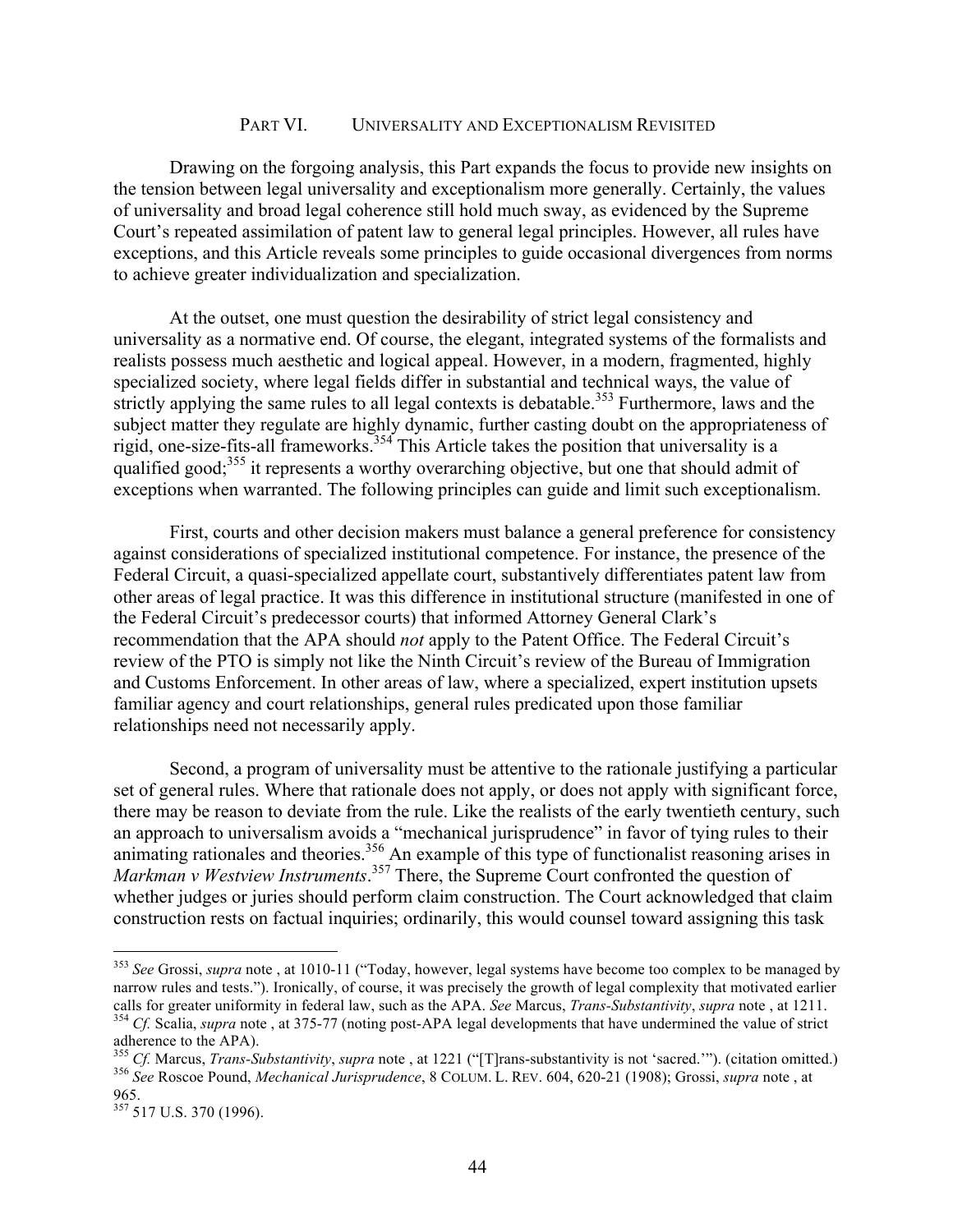to juries based on the general rule that juries are entrusted with evaluating the demeanor of witnesses, sensing "the mainsprings of human conduct," and reflecting community standards.<sup>358</sup> However, the Supreme Court observed that these considerations were less relevant to patent litigation compared to other forms of litigation, and "are much less significant than a trained ability to evaluate the testimony in relation to the overall structure of the patent."<sup>359</sup> In this instance, the Court recognized that the rationale behind a general rule did not apply with great force to claim construction, and so the rule need not apply as well.<sup>360</sup> The Court's attentiveness to the rationale behind a rule—rather than mechanical adherence to the rule itself—provides a model for legal assimilation writ large.

Third, a program of doctrinal assimilation should take advantage of open-ended standards capable of context-specific differentiation rather than rigid rules. Thus, as mentioned, the fourfactor framework for injunctive relief in *eBay v. MercExchange* represents a promising approach, though it comes up short.<sup>361</sup> In its ideal form, this framework would comprise a more open-ended standard that courts could tailor to individual legal areas, though with appropriate guidance for applying it in the context in which it arose—patent litigation.<sup>362</sup> Thus, for instance, a violation of a physical property right might give rise to a presumption of irreparable harm, but infringement of a patent might not. In a similar vein, the Court's decision in *Octane Fitness* regarding how to identify "exceptional" cases for awarding attorney's fees usefully eliminates the Federal Circuit's narrow, overly specialized rule while leaving enough flexibility to apply a broad standard to myriad litigation contexts. Through following these principles, the Supreme Court can effectuate the longstanding objective of legal consistency while accommodating the particularities of a complex legal landscape.

### **CONCLUSION**

This Article has used the tension between universality and exceptionalism to shed new light on the Supreme Court's recent forays into patent law. It has argued that, in addition to reining in expansive patent doctrine and favoring standards over rules, the Supreme Court's recent decisions (including those since the establishment of the Federal Circuit) reveal a consistent drive to eliminate doctrinal exceptionalism and assimilate patent doctrine to general legal concepts. This assimilationist project has taken several forms, including: conforming patent law to trans-substantive regulatory frameworks like the Federal Rules of Civil Procedure, the APA, and jurisdictional statutes; invoking general equitable principles to eliminate exceptional patent rules; borrowing from unrelated areas of law to illuminate patent doctrine; adopting ordinary understandings of legal concepts rather than specialized ones; and eliminating specialized per se rules and presumptions at the intersection of patent and antitrust law. In various ways, both substantively and rhetorically, the Supreme Court has brought patent law within its conception of mainstream legal norms and standards.

<sup>&</sup>lt;sup>358</sup> 517 U.S. at 389-90.<br><sup>359</sup> 517 U.S. at 390.<br><sup>360</sup> The Court has tempered its holding somewhat in the more recent *Teva* decision, which more fully acknowledges the factual underpinnings of claim construction by extending deferential review to such findings. Teva Pharms. USA, Inc. v. Sandoz, Inc., 135 S.Ct. 831 (2015). <sup>361</sup> *See supra* notes – and accompanying text. <sup>362</sup> *See* Lee, *Two Cultures*, *supra* note , at 65-71.